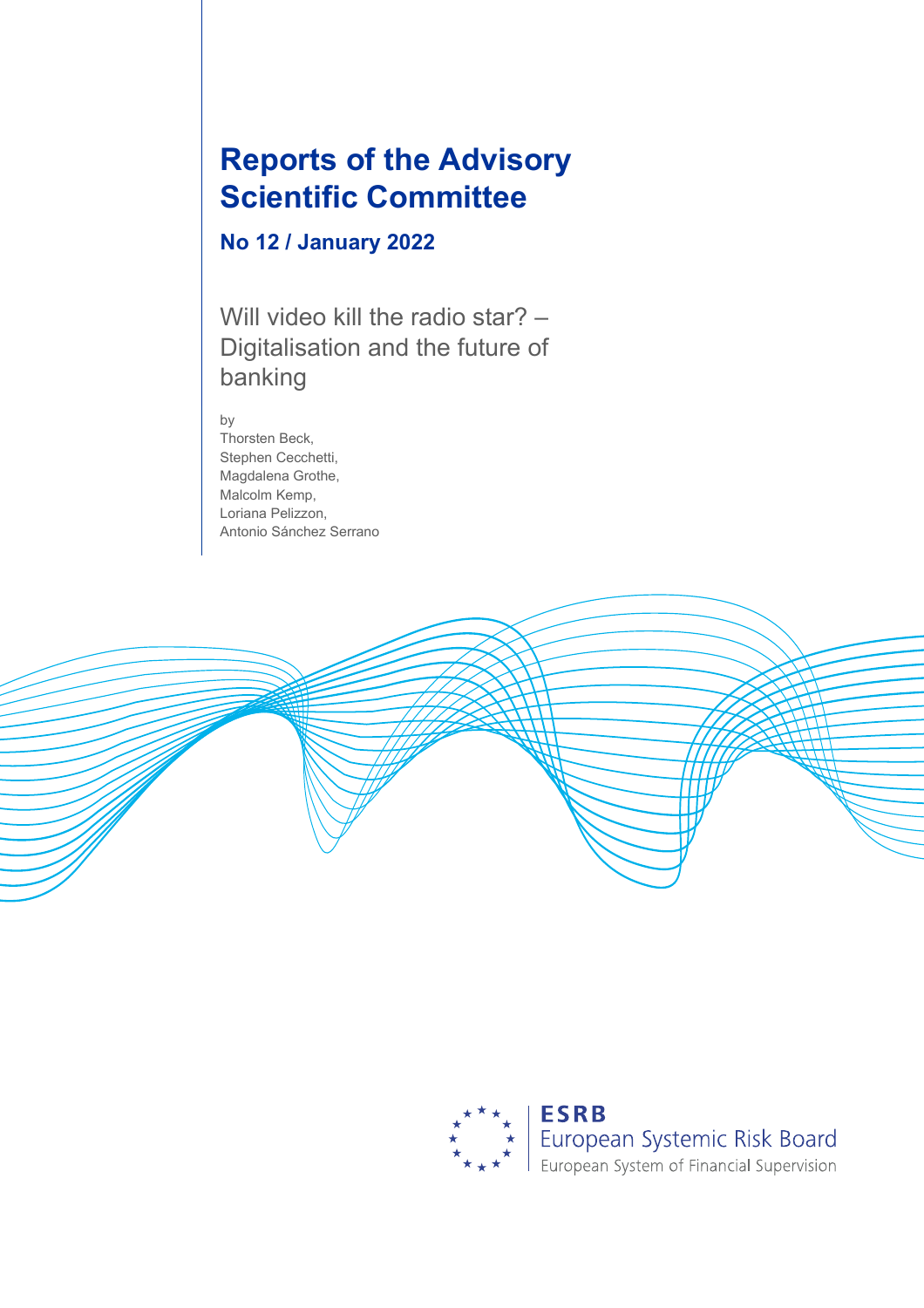# **Contents**

| <b>Executive summary</b><br>2                                                           |     |                                                                       |    |  |  |  |  |  |
|-----------------------------------------------------------------------------------------|-----|-----------------------------------------------------------------------|----|--|--|--|--|--|
| 1                                                                                       |     | <b>Introduction</b>                                                   | 6  |  |  |  |  |  |
| $\mathbf{2}$                                                                            |     | Digitalisation as a challenge for banks' business model               |    |  |  |  |  |  |
|                                                                                         | 2.1 | Financial innovation – is this time different?                        | 12 |  |  |  |  |  |
|                                                                                         | 2.2 | Incumbent banks' new competitors: fintech and big tech                | 16 |  |  |  |  |  |
|                                                                                         |     | Box 1 Lending platforms                                               | 20 |  |  |  |  |  |
|                                                                                         | 2.3 | The funding of fintechs and big techs vs banks                        | 24 |  |  |  |  |  |
|                                                                                         | 2.4 | The reaction of incumbent banks to their new competitors              | 26 |  |  |  |  |  |
| 3                                                                                       |     | Emergence of new risks and reshaping of existing risks                | 30 |  |  |  |  |  |
|                                                                                         | 3.1 | Financial risks from new providers                                    | 30 |  |  |  |  |  |
|                                                                                         | 3.2 | Non-financial risks                                                   | 33 |  |  |  |  |  |
| 4                                                                                       |     | Three scenarios for the financial system in 2030                      | 37 |  |  |  |  |  |
|                                                                                         | 4.1 | Starting point: the EU banking system before the COVID-19<br>pandemic | 37 |  |  |  |  |  |
|                                                                                         | 4.2 | Scenario 1: incumbent banks continue their dominance                  | 40 |  |  |  |  |  |
|                                                                                         | 4.3 | Scenario 2: incumbent banks retrench                                  | 41 |  |  |  |  |  |
|                                                                                         | 4.4 | Scenario 3: central bank digital currencies                           | 42 |  |  |  |  |  |
| 5                                                                                       |     | An EU macroprudential policy response                                 | 44 |  |  |  |  |  |
| <b>References</b><br>47                                                                 |     |                                                                       |    |  |  |  |  |  |
| Annex: The EU banking system compared with the US and Japanese banking<br>54<br>systems |     |                                                                       |    |  |  |  |  |  |
| <b>Imprint and acknowlegements</b><br>63                                                |     |                                                                       |    |  |  |  |  |  |

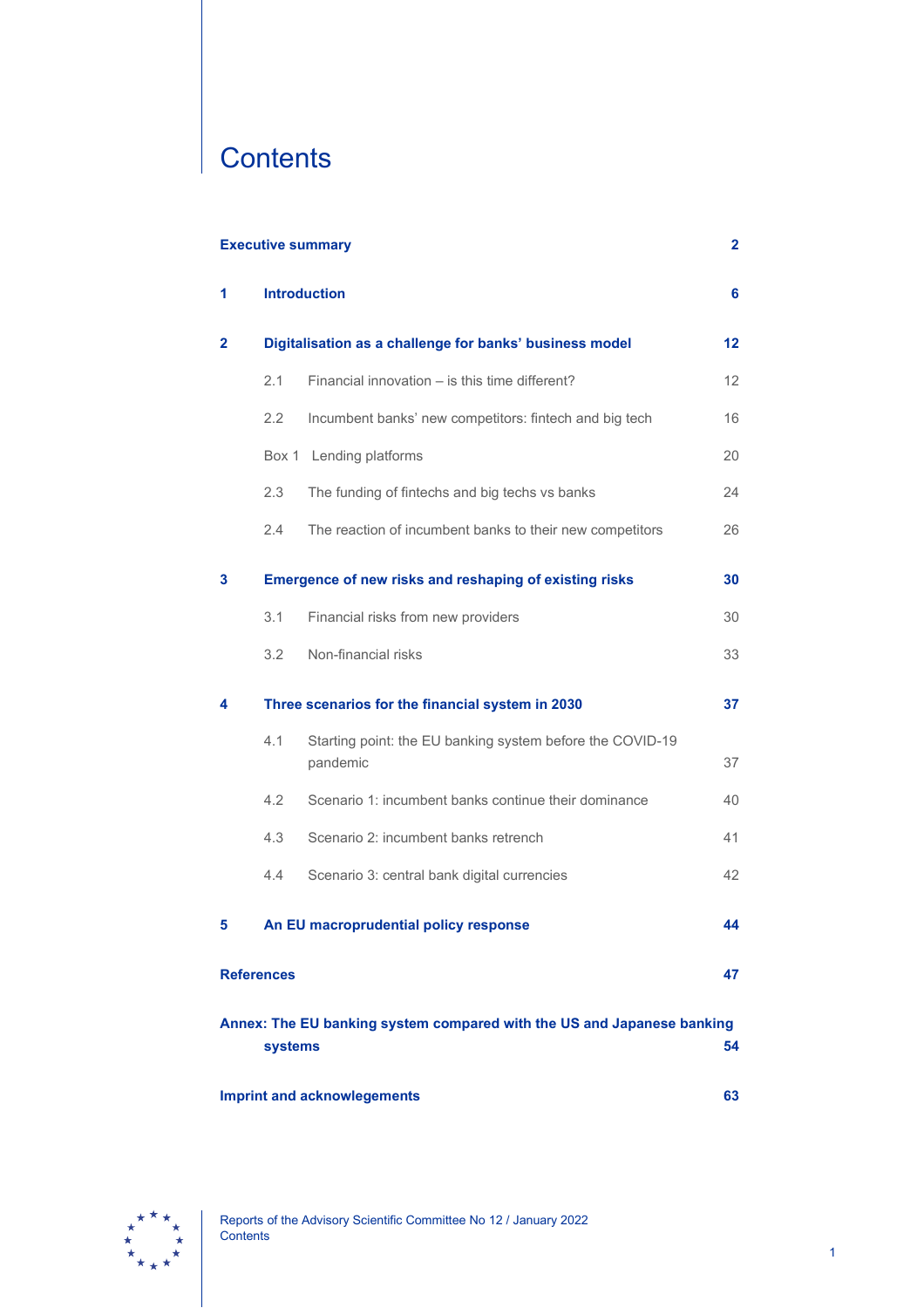# <span id="page-2-0"></span>Executive summary

Taking into account the many forces currently affecting the EU banking system, this report considers how digitalisation may change the way financial services are provided in the future, identifying financial and non-financial risks and forming possible policy responses to them.

The European banking system is confronting fundamental structural changes and challenges that are going to shape its future and ability to serve the financial needs of the real economy. Some, such as overbanking and the legacy of non-performing loans (NPLs), have been present for several years and can be seen as legacy problems dating back to the global financial and European sovereign debt crises. Against a background of a bank-centric financial system, the EU banking system has experienced contained growth and strong deleveraging since the global and sovereign debt crises. In parallel, the non-bank financial sector has materially increased its assets under management, often intensifying activities typically associated with banks. [1](#page-2-1) Other challenges, such as digitalisation and climate change, are forward-looking in nature and relate to societal changes beyond the banking and financial systems. On top of that, the COVID-19 pandemic may be affecting economic structures, exerting an impact on the banking system that may touch the core business models and operations of European banks.

Financial innovation has been a defining feature of the financial sector over the centuries, in the shape of new products (e.g. new types of securities), new technologies (e.g. credit scoring, automated teller machines (ATMs)) and new institutions (e.g. venture capitalists, mutual funds). While financial innovation poses regulatory challenges and might create new sources of systemic risk, it has the potential to result in cheaper and more convenient services, more efficient and less costly delivery and greater competition and contestability in the financial system. The current wave of financial innovation is being supported by specific technological advances, involving: (i) smart phone technology, the internet and application programming interfaces (APIs); (ii) artificial intelligence (AI) and big data technology; and (iii) distributed ledger technology (DLT).

The recent wave of financial innovation, though no different from past waves, has come mostly from outside the incumbent banking system in the form of new financial service providers, either in competition or cooperation with incumbent banks but with the potential for substantial disruption. Across the globe, fintechs have shown impressive growth and are typically small and specialised in specific services (although, in aggregate, they cover a large diversity of financial services). Big techs, usually operating through platforms, derive advantages from data analytics, network externalities and interwoven activities, and follow an envelopment strategy moving from nonfinancial into financial services.

As a result, incumbent banks face competition across different business lines, and disintermediation may result in losses of scale and/or scope economies. Banks typically expect fintechs not to threaten their incumbency, albeit with some need to buy out innovators to sustain this position. With big techs, however, incumbent banks could react in different ways, depending on

<span id="page-2-1"></span><sup>1</sup> The development of the non-bank financial sector can be beneficial from a macroprudential point of view, as it can increase risk sharing across the financial system. It can also have detrimental effects on financial stability, because financial risks, including liquidity risks, that are inherent to the provision of financial intermediation services by banks could shift to areas of the financial system that are not typically as highly regulated as the banking sector.

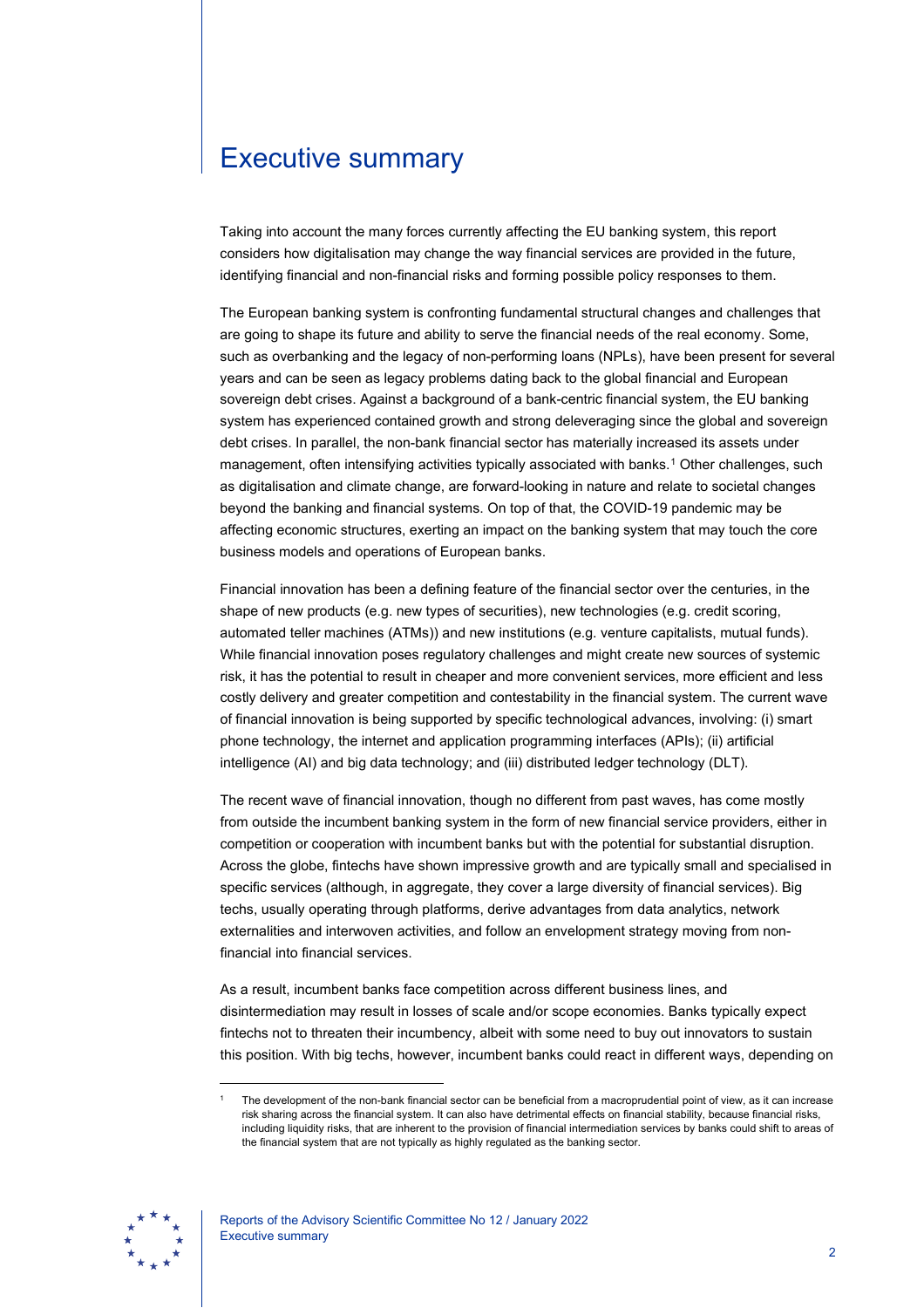how big techs go about expanding into financial service provision: by establishing subsidiaries or cooperating with incumbent banks. The former approach would constitute a direct challenge for incumbent banks, which might react by increasing their risk profile to defend their position. Cooperation seems less disruptive, although it would also likely erode the rents that incumbent banks have enjoyed until recently, potentially rendering many of them unviable in their current business model.

In this process, new risks may emerge and existing risks may be reshaped. New providers entering with bank-like intermediation models would be exposed to the known risks in banking (liquidity risk, credit risk, market risk, etc.), affecting, in turn, system-wide risk. While more competition could enhance stability over the long term, concentration (particularly with big techs) could result in new too-big-to-fail institutions, and a stronger focus on transaction-based intermediation could make the system more procyclical. Furthermore, incumbent banks may take greater risks to compete with new providers. Cooperation between big techs and incumbent banks might lengthen intermediation chains, moving them towards the originate-and-distribute model, which raises concerns about incentives and risk distribution.

In addition to financial risk, digitalisation also poses significant non-financial risks, both for banks and for fintech and big tech companies. These risks stem from (i) greater concentration on providing basic services, such as cloud computing; (ii) broader use of AI in finance; (iii) overly automated or IT-oriented services that may be more prone to cyberattacks; (iv) trust in a leading technology that might suddenly turn obsolete; and (v) a false sense of security from overleveraging insights from AI.

The contribution of financial and non-financial risks to the overall level of risk in the system depends on (i) the current state of the EU banking system (which, in the aggregate and compared with banking sectors in other major advanced economies, cannot be characterised as strong)<sup>[2](#page-3-0)</sup> and (ii) how incumbent banks interact with fintechs and big techs in the future, an area still dominated by uncertainty. Consequently, this report uses three alternative scenarios for the EU financial system in 2030 as a basis for discussing the appropriate macroprudential policy responses:

- 1. In scenario 1, incumbent banks continue to dominate and maintain their central role in money creation and financial intermediation. They aggressively counter the competitive threat through technological adaptation, acquiring fintech companies and lobbying. Fintechs continue to focus on specific niche markets, while big techs offer payment services but do not have access to central bank clearance and payment systems (they might cooperate with incumbent banks). The banking system renews itself by incorporating new providers and new products.
- 2. In scenario 2, incumbent banks retrench, while big techs offer financial services through regulated subsidiaries and capture the hard data, transaction-based lending market. Incumbent banks increasingly focus on relationship-intensive services, at both the high end (investment banks) and low end (community banks) of the market. The banking system shrinks, especially

<span id="page-3-0"></span>The EU banking system currently has a predominant position in funding the real economy, with a relatively strong presence of legacy assets from the previous crisis and a structurally low level of profitability. The Annex provides a more detailed description of the EU banking system, including a comparison with banking systems in the United States and Japan.

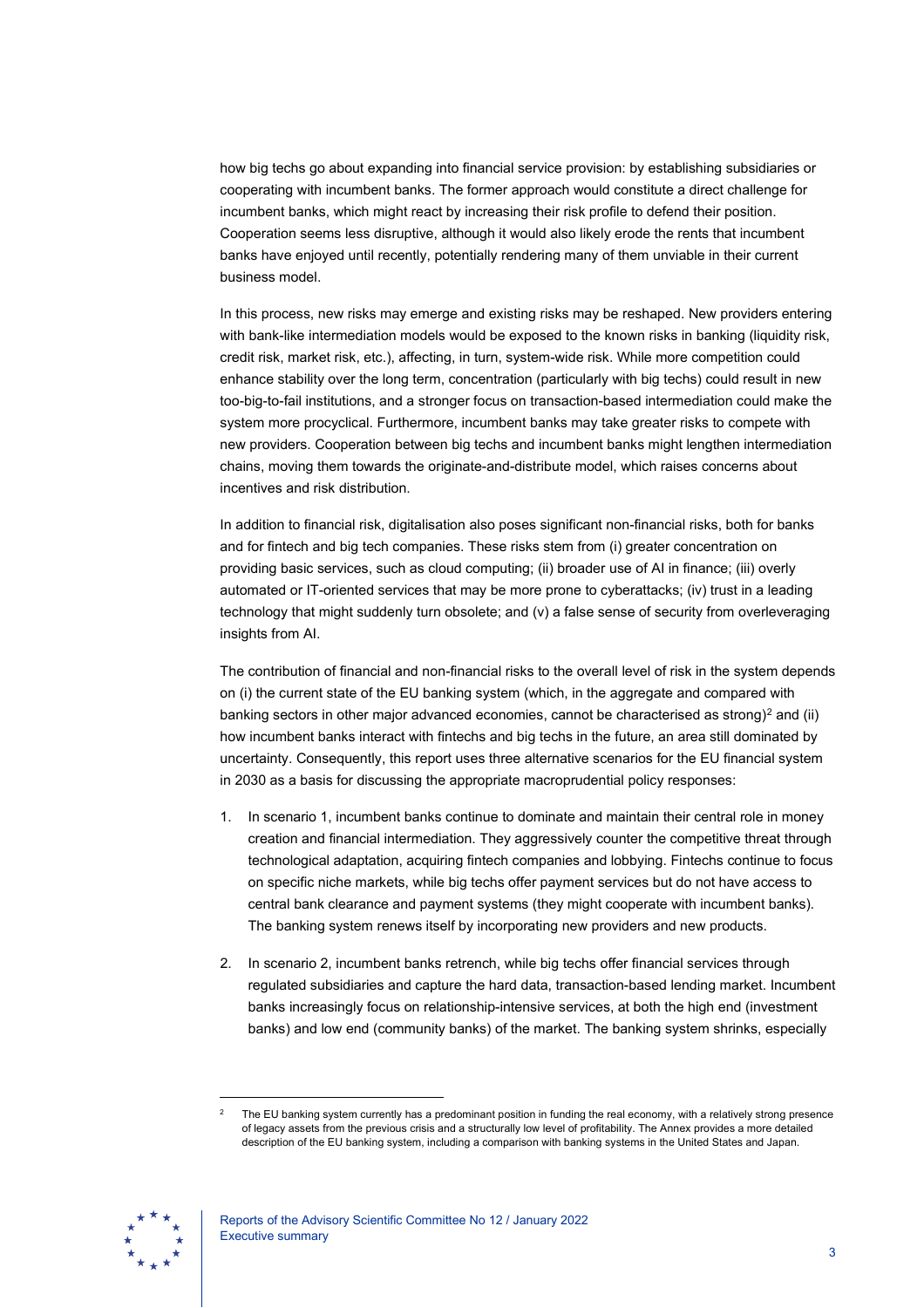because mid- and small-sized banks are no longer able to exploit scope economies. This scenario leads to a structural change in the financial system.

3. In scenario 3, issuance of retail central bank digital currencies, under certain intermediation models, leads to a very different structure of the financial system. Incumbent banks face higher funding costs and a more volatile funding base, as the traditionally stable retail deposit clientele might switch to the digital currency. Financial intermediation moves away from incumbent banks, while the central bank plays an increasing role as an intermediary. Other financial service providers (including fintechs and big techs) offer tailormade and specialised services in lending, asset management and risk management. The traditional banking system would no longer play the role of a stable anchor.

Given that developments in financial system are endogenous to regulatory responses and adjustments, especially during potentially disruptive transformations, this report proposes several policy actions to address financial and non-financial risks. Some of these actions would apply to all three scenarios, while others would be more relevant if only one of the three scenarios materialises. Critically, the regulatory response will be a key driver of which of the three scenarios materialises.

These policy actions can be grouped as follows:

- The first covers the issue of the definition and possible expansion or adaptation of the regulatory perimeter, and of the conditions for accessing the safety net. If performing bank-like financial activities, fintechs and big techs should have access to the safety net. In parallel, a prudential framework should be developed, also including consumer protection and antimoney laundering. This becomes more important in the scenarios of bank retrenchment and central bank digital currencies.
- Global cooperation may need to be enhanced here, since most fintech and big tech companies may operate on a global scale with no permanent establishment in most jurisdictions where they are present. To avoid undesired and untimely discussions, mechanisms for cooperation should be put in place ex ante.
- The financial intermediation activities of big techs may need to be ring-fenced and therefore provided through a subsidiary that falls within the regulatory perimeter. This policy may require profound organisational changes in big techs and substantially reduce the appeal of entering the financial intermediation business, greatly decreasing the probability of the second scenario (banks' retrenchment).
- The extended use of non-financial providers of services, which may fall under a different regulatory authority (e.g. telecom regulator), may require enhanced cooperation between regulators in different sectors and jurisdictions. Such cooperation might also be required across borders, given the global nature of most big techs. As the regulatory and legislative approaches towards platform companies (i.e. big techs) change at EU level, such changes should involve close cooperation with financial sector regulators.
- Increased digitalisation in financial services may require a change in regulatory and supervisory practices, which were defined when digitalisation was in its infancy and nonfinancial risks were not high on the regulatory agenda. Digitalisation may increase the

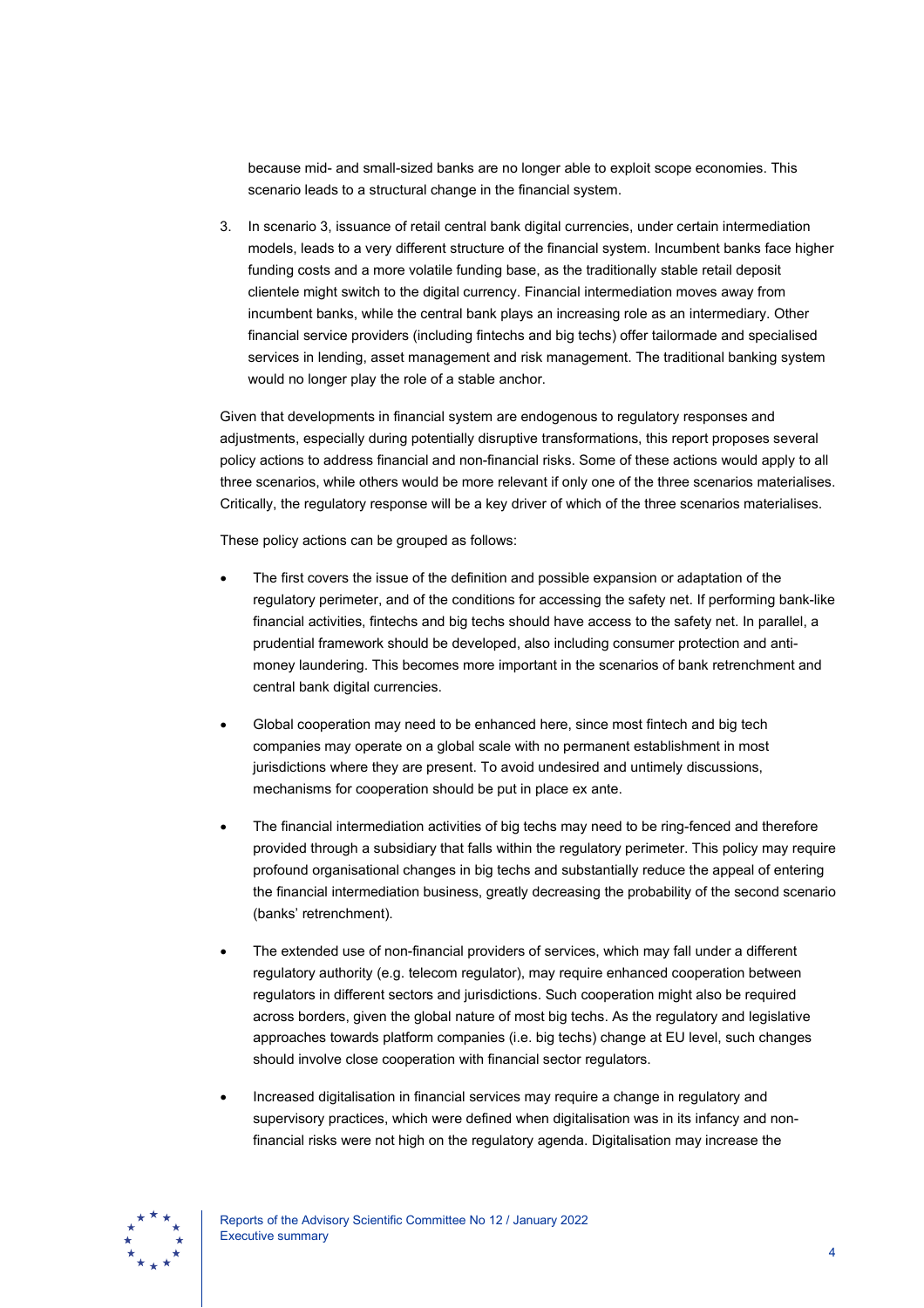importance of non-financial risks (many of them currently under the umbrella of operational risks), and a more accurate reflection of them in the prudential framework may be required. This would also apply to the skills of staff in regulatory and supervisory authorities.

- Political decisions on the issuance of central bank digital currencies to retail customers have to carefully balance efficiency gains with any stability risks this poses to the incumbent financial system. Issuing digital currencies can give customers more options and result in more competition. However, it is important to consider the medium to long-term implications for the structure of the financial system, in terms of both efficiency and stability, and as tentatively discussed under scenario 3.
- The support framework for an orderly exit and capacity reduction of incumbent banks should be strengthened as, under all the scenarios, they will face increased competition and even tighter profit margins. This will necessarily result in incumbent banks reducing capacity and possibly exiting the market, a process that can cause fragility. This process can also be proactively supported, avoiding government support for inviable banks, facilitating mergers, easing barriers to market exit and liquidation, and completing the banking union.

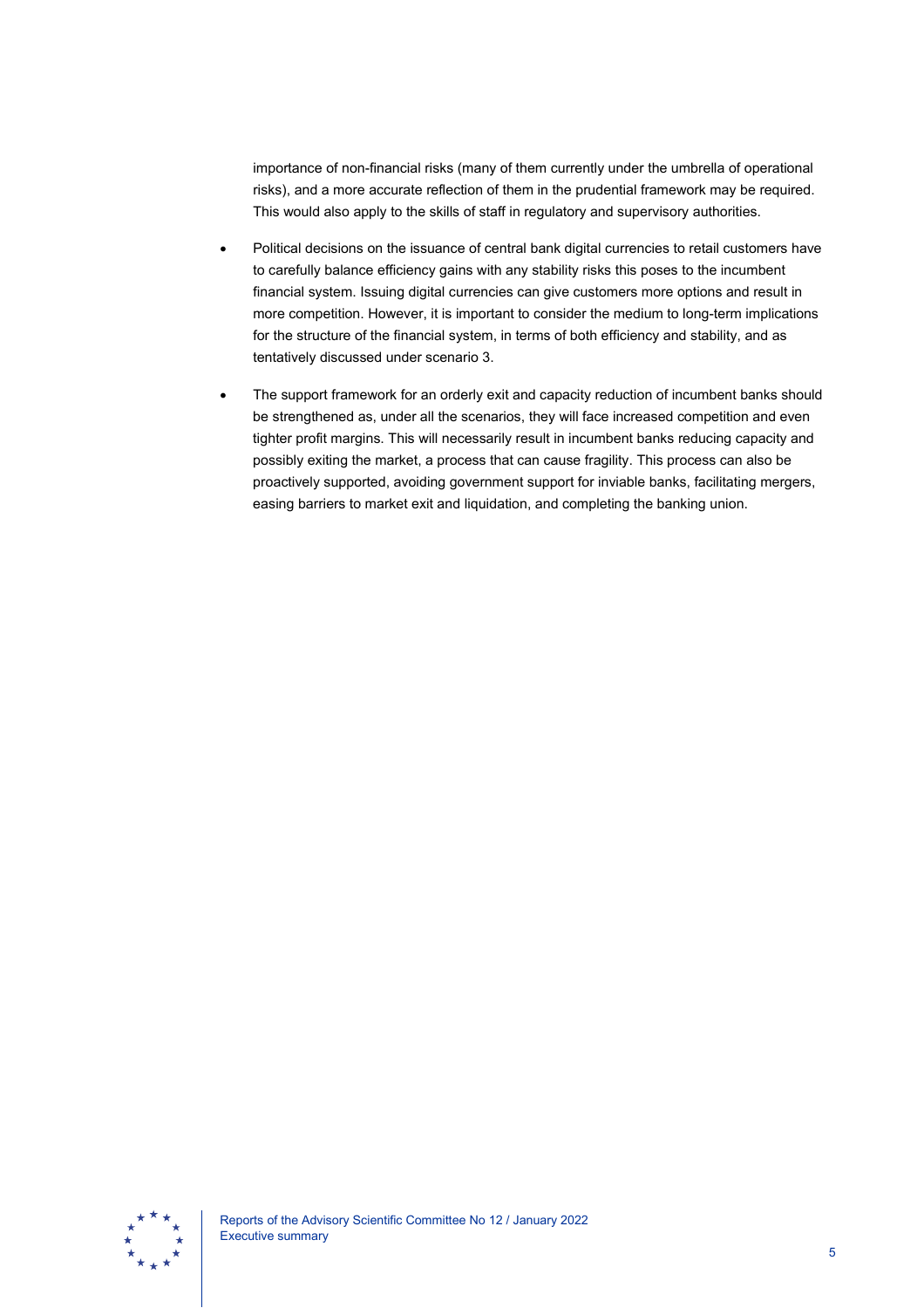# <span id="page-6-0"></span>1 Introduction

**The European banking system is confronting fundamental structural changes and challenges that are going to shape its future and its ability to serve the financial needs of the real economy (Figure 1).** Some of these challenges have been present for several years and can be seen as legacy problems dating back to the global financial and the European sovereign debt crises. Overbanking and NPLs would be two such cases. Other challenges are forwardlooking in nature and relate to societal changes beyond the banking and financial systems (for example, digitalisation and climate change). On top of that, the COVID-19 pandemic may be affecting economic structures, exerting an impact on the banking system that may touch the core business models and operations of European banks. How banks (and prudential authorities) respond to these changes and challenges may greatly determine the future of banking (and finance) in the EU.



Figure 1 **Schematic diagram of fundamental structural changes and challenges facing the EU** 

*Notes: Previous crises refer mainly to the global financial crisis and the European sovereign debt crisis. Schematic diagram for presentational purposes only and not intended to be exhaustive.* 

**After the global financial and European sovereign debt crises, the European banking system received increased attention from regulators and market participants.** In the aftermath of the global financial crisis, an ambitious regulatory reform was implemented to address the flaws and vulnerabilities revealed by the crises, resulting in the Basel III prudential framework for banks (King and Tarbert (2011); Basel Committee on Banking Supervision (2021a)). The regulatory reform has extended over nearly a decade as some of its elements, such as the supplementary leverage ratio requirement, the output floor and the Fundamental Review of the Trading Book, came into force only recently. The European sovereign debt crisis quickly revealed the close links between banks and their sovereigns, and their potential to cause and amplify systemic risk (European Systemic

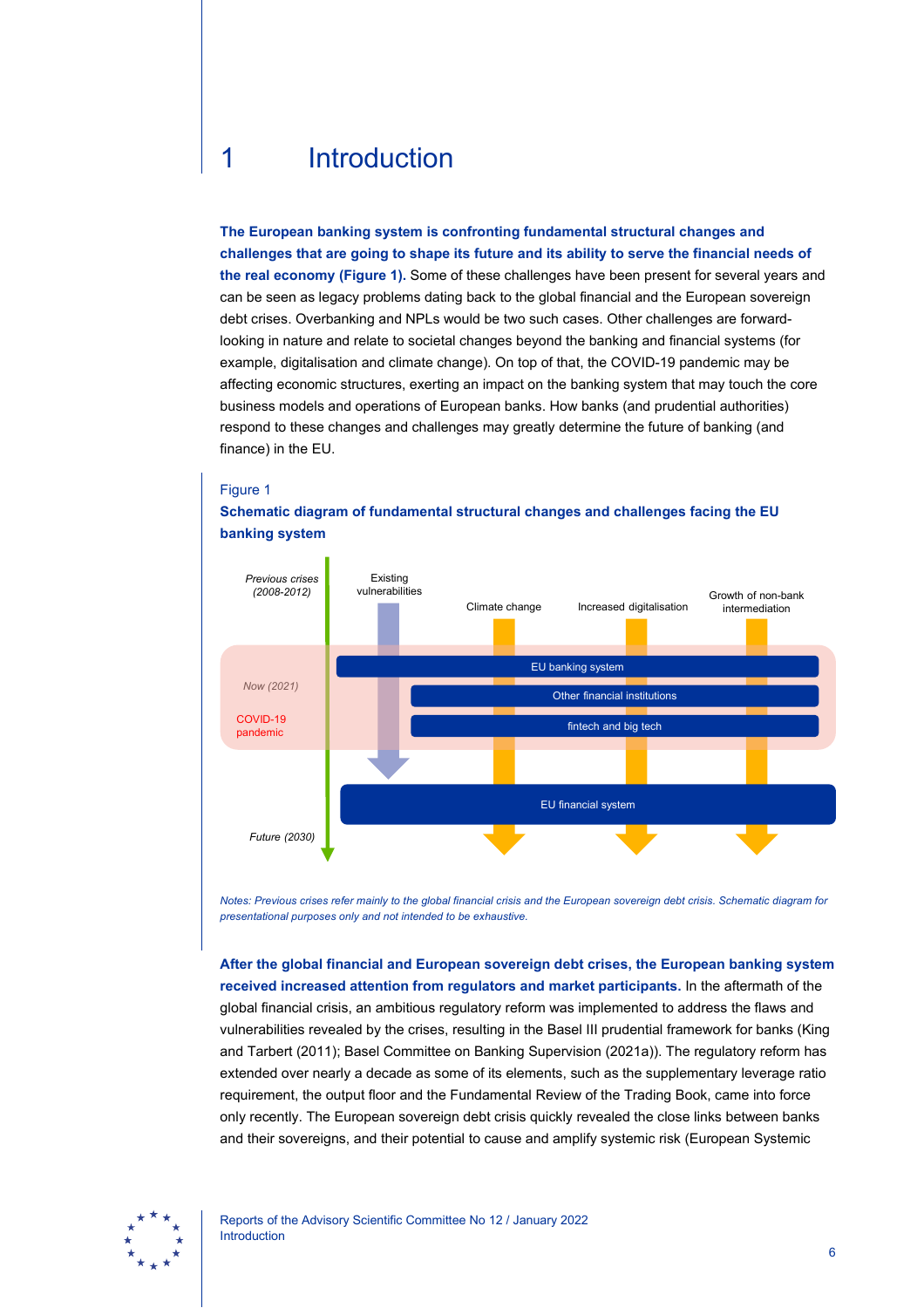Risk Board (2015)). Until recently, the consequences of both crises were still noticeable in the balance sheets of some European banks, with the share of NPLs and sovereign exposures remaining abnormally high in some. In the macroeconomic environment of low growth, low interest rates and low inflation that has prevailed in the aftermath of these crises, existing vulnerabilities in the business model and the efficiency of European banks have come to the forefront (European Systemic Risk Board (2016a, 2016b and 2021b); Committee on the Global Financial System (2018)).

# **Against the background of a bank-centric financial system, the EU banking system experienced contained growth and strong deleveraging after the global and sovereign debt**

**crises.** Compared with other advanced economies, EU banks play a greater role in providing financial services to the real economy. Evidence suggests that European "overbanking" (Pagano et al. (2014)) leads to lower growth and higher systemic risk, as also revealed by the global financial and the sovereign debt crises. While the EU banking sector reduced its balance sheet size significantly in the aftermath of both crises, there is still a perception that the provision of financial services to the European economy relies excessively on the banking sector.

**In parallel, the non-bank financial sector increased its assets under management, often undertaking more activities typically associated with banks.** The role of non-bank financial intermediaries has been increasing since the global financial crisis, with assets under management more than doubling between 2008 and 2019, while the size of the EU banking system has remained roughly constant (Chart 1). Non-bank financial intermediaries have absorbed functions historically associated with banks, such as providing households and firms with liquid saving instruments and credit intermediation. For example, bond funds play an important role in corporate bond markets, providing credit intermediation between the savers who invest in their shares and the issuers of those bonds. Depending on their redemption policy, bond funds also perform varying degrees of maturity and liquidity transformation. Specialist financial corporations engaged in lending (including leasing, factoring, mortgage lending and consumer lending companies) focus on asset financing for households and non-financial corporations (European Systemic Risk Board (2020b)).

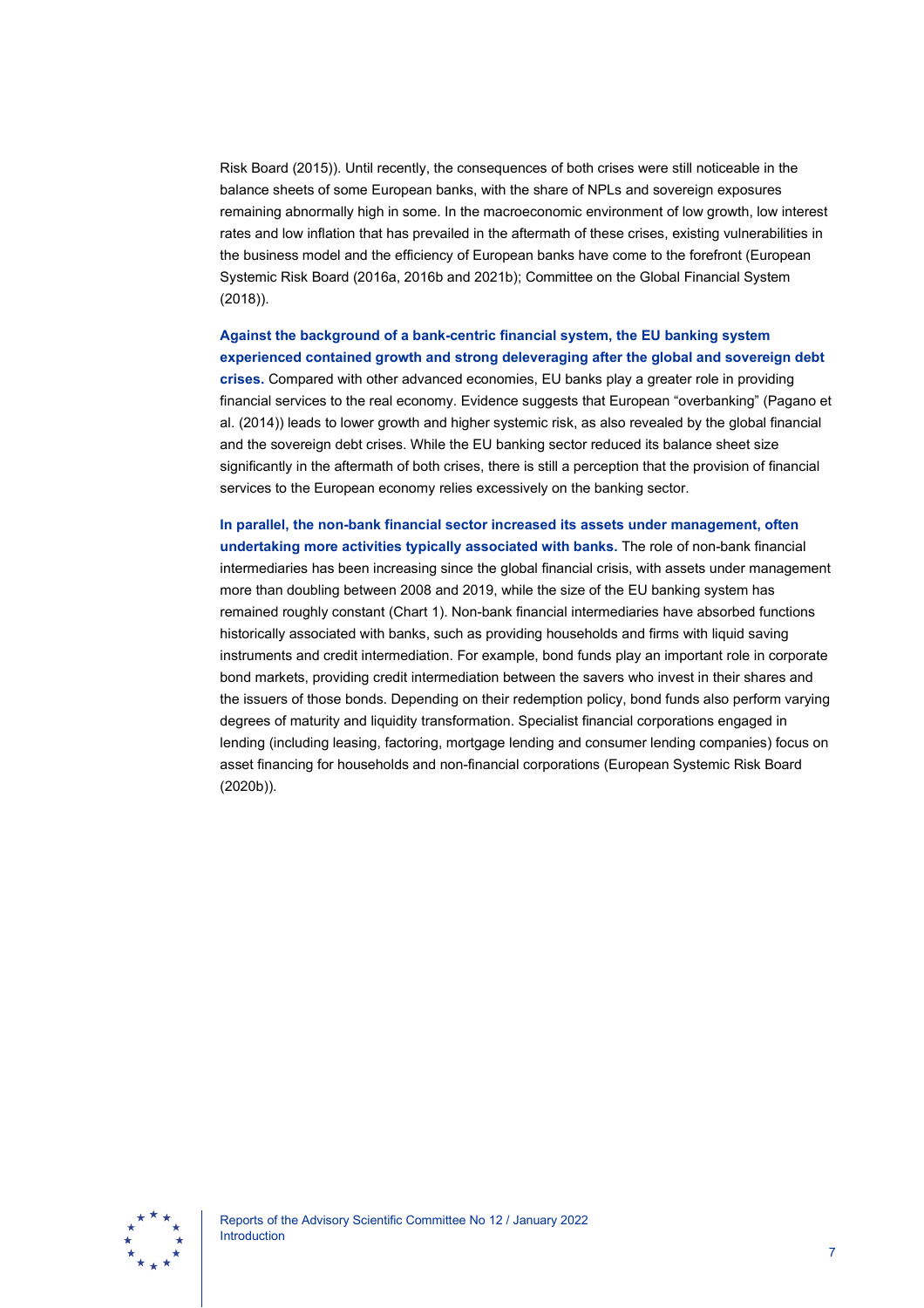

*Sources: European Systemic Risk Board (2020b), ECB and ESRB Secretariat calculations. Notes: The blue line represents assets under management of EU investment funds and other financial institutions, as reported in the 2020 Non-Bank Financial Intermediation Risk Monitor. Data on the size of the banking system are taken from consolidated banking data, including from domestic banking groups, stand-alone banks and foreign (non-EU) controlled subsidiaries and branches, irrespective of their accounting framework. Consolidated banking data have been reported quarterly only since 2015, so linear extrapolation has been used for values before that year. Both time series end in 2019 to keep a constant sample of EU countries.*

**The development of the non-bank financial sector can be beneficial from a macroprudential point of view, as it can increase risk sharing across the financial system (European Systemic Risk Board (2020b)).** As a result, however, niches of banking business models that were seen as stable and secure for banks are currently facing increased competition from nonbanks. Furthermore, financial risks, including liquidity risks, that are inherent to the provision of financial intermediation services by banks could shift to areas of the financial system that are not typically as highly regulated as the banking sector. The capital markets union initiative launched by the European Commission in 2014 aims to expand access to non-bank sources of funding, which will affect the future of banking in the EU. The ultimate objective of capital markets union is to establish a genuine single capital market in the EU where investors can invest their funds across borders without hindrance and businesses can raise the required funds from a diverse range of sources, irrespective of their location.

**The increased digitalisation of advanced economies is affecting the way banks produce and provide financial services to their customers, as well as bringing new fintech and big tech players into the production and provision of financial services. This has potential implications for incumbent financial institutions and, most notably, traditional banks.** [3](#page-8-0) The most recent wave of digitalisation has been triggered by advances in telecommunications and information technology. The capacity to process information and the ability to connect with economic agents are two important results of this process. Chart 2 shows the cross-country

<span id="page-8-0"></span><sup>3</sup> While there is no one widely accepted definition of either, we define fintech firms as new technology-driven players aiming to compete with traditional financial institutions in the delivery of financial services and big tech firms as platform firms, such as Google, Facebook, Apple, Amazon, Alibaba and Tencent. We will return to this differentiation in Section 2.2.

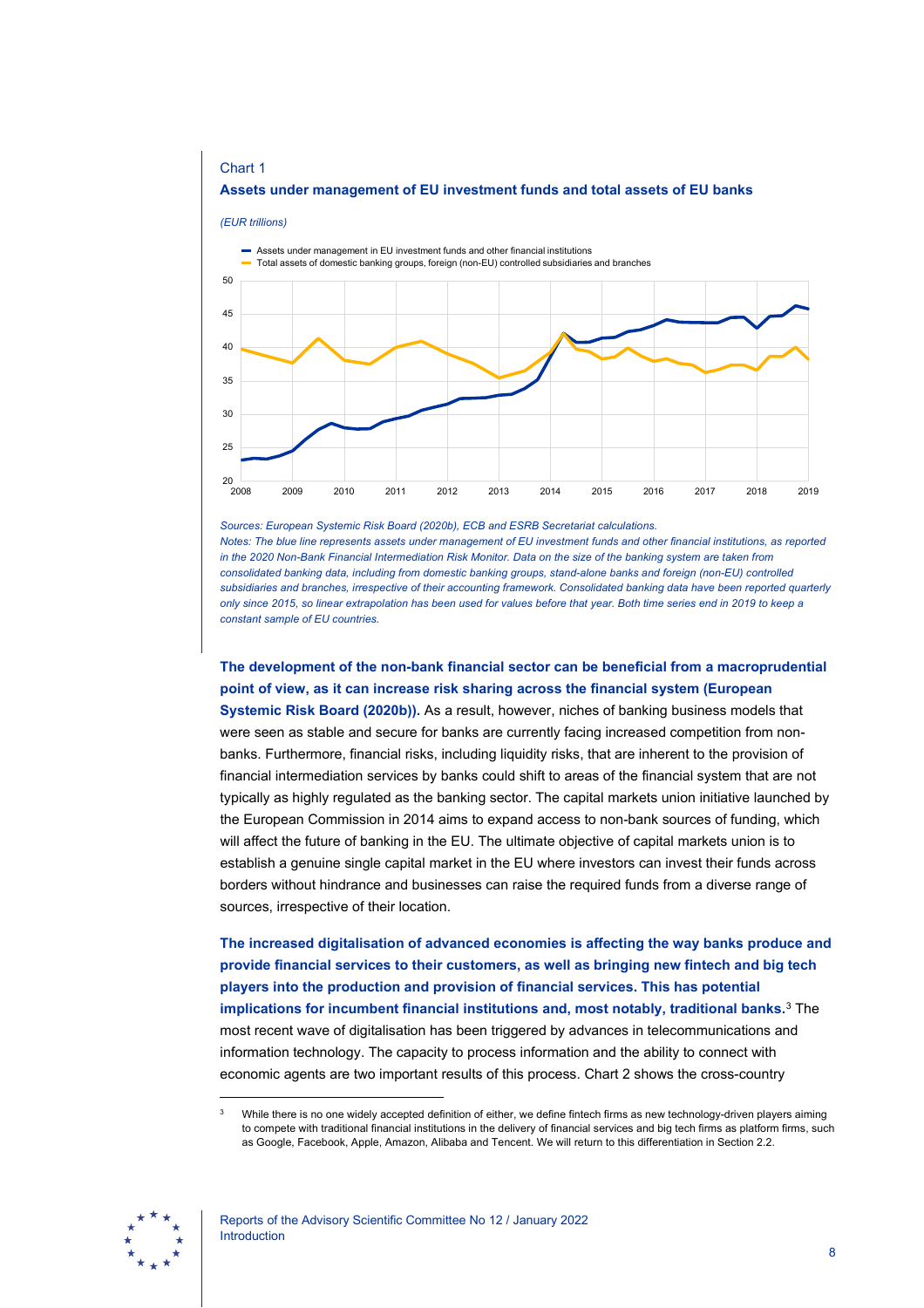percentage distribution of EU households using the internet for online banking services. The EU as a whole has seen steady growth since 2009, with usage in some countries approaching 100%. However, the heterogeneity across countries can be important, especially for households and small businesses, not all of whom may be prepared for and thus benefit from the digital delivery of financial services. For traditional banks, digitalisation may lead to offering new products and services, potentially improving the customer experience.<sup>[4](#page-9-0)</sup> Banks have been intensive users of IT systems for decades, with the largest US banks each spending an average of USD 10 billion per year on IT. [5](#page-9-1) In the EU, the IT costs of almost half of the banks under European banking supervision ranged from 3% to 8% of operating income in 2020 (Chart 3).<sup>[6](#page-9-2)</sup> As a comparison and based on consolidated banking data of the European Central Bank (ECB), staff expenses typically represent between 25% and 35% of total operating income. The need, therefore, to confront new IT expenses related to digitalisation is not per se new or so disruptive. The challenges of digitalisation come more from the redefinition of banking business and the reorganisation in the financial system that it might imply. If digitalisation breaks or substantially reduces the importance of physical proximity between a bank and its customers, competition may drastically change, affecting incumbent banks and shaping the future structure of the banking market (Vives and Ye (2021)). Similarly, if digitalisation reduces the value of banks' data on clients compared with data that other potential financial service providers have available (such as big tech companies), this might reduce traditional banks' franchise value.

### Chart 2





*Sources: Eurostat and ESRB Secretariat calculations.*

*Notes: The thick blue line represents the average for the EU27 (excluding the United Kingdom), while the thinner blue lines represent the countries at the first and third quartiles. Maxima and minima are shown with dotted blue lines.*

- <sup>5</sup> See Shevlin (2019), Butcher (2021) and Moise and Franklin (2021).
- See De Haan (2021) for a more detailed analysis of the IT costs of European banks.

<span id="page-9-2"></span><span id="page-9-1"></span><span id="page-9-0"></span>

The customer experience can also benefit from more efficient data processes in the back offices of banks.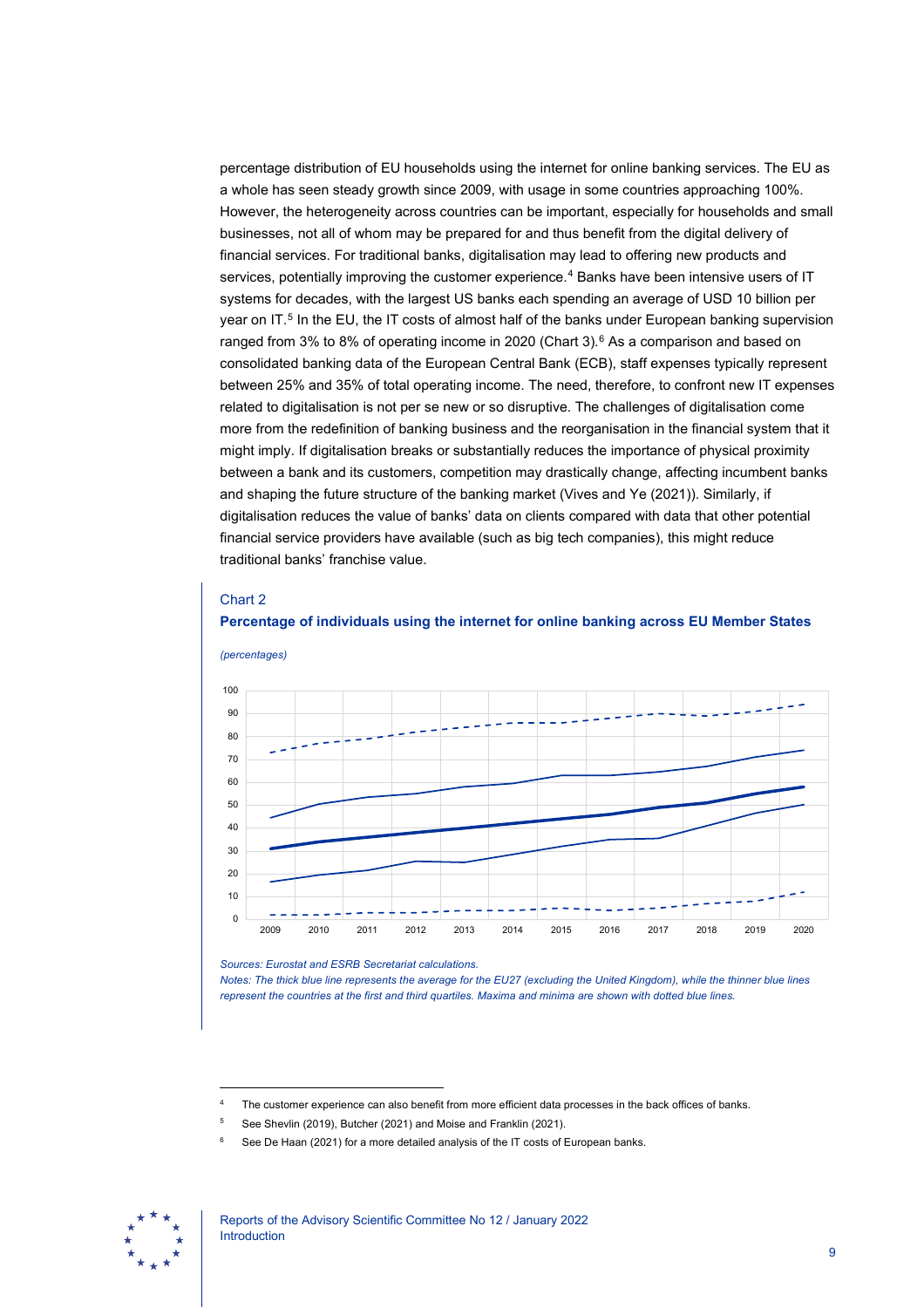

## Chart 3 **Distribution of IT costs as a share of total operating income**

*Sources: European Central Bank Banking Supervision (2021a).*

**Increased awareness about climate change is also affecting the financial system.** In recent years, society has gained a better understanding of the consequences of climate change for the planet. Providers of financial services may be affected. For example, assets in the balance sheets of financial institutions (or assets of borrowers or bond issuers that financial institutions are exposed to) may become stranded, or insurance corporations may face increased claims from natural catastrophes. From a financial stability perspective, the challenges posed by climate change that need to be addressed include considering how it may affect banks' risk management and performance, how banks should model the risks associated with climate change and how to address their regulatory treatment (e.g. relying on internal models vs. adjusting risk weights), and how credit rating agencies should incorporate climate risk in their ratings. These are important areas of work that regulatory authorities, including those with a macroprudential mandate, are starting to consider (Gros et al. (2016); Bolton et al. (2020); European Systemic Risk Board (2020a and 2021c); Basel Committee on Banking Supervision (2021b)). While acknowledging the importance of these developments, this report will not address the specific challenges posed by climate change for the future of banking.

**Finally, the COVID-19 pandemic can be seen as a factor accelerating some of the structural changes outlined above.** As a result of the health measures taken to prevent contagion and the collapse of health systems after the outbreak of the COVID-19 pandemic, remote working, remote shopping and remote access to all sort of services became widespread. For banks, in particular, it meant an impulse to the already significant and growing use of remote banking services, mainly through the internet. Fernandez et al. (2020b) have already shown some evidence on this, together with an overall high satisfaction with the provision of banking services through the internet. Beyond the macroeconomic impact of the COVID-19 pandemic on banks,[7](#page-10-0) digital transformation in banking may have been accelerated by the outbreak of the COVID-19 pandemic. The combination of banks being forced to accelerate the digital transition with their important role in providing support to the

<span id="page-10-0"></span><sup>7</sup> For a broader discussion of the impact of the COVID-19 pandemic on the banking sector, see, among others, European Systemic Risk Board (2021a) and McKinsey and Company (2020).

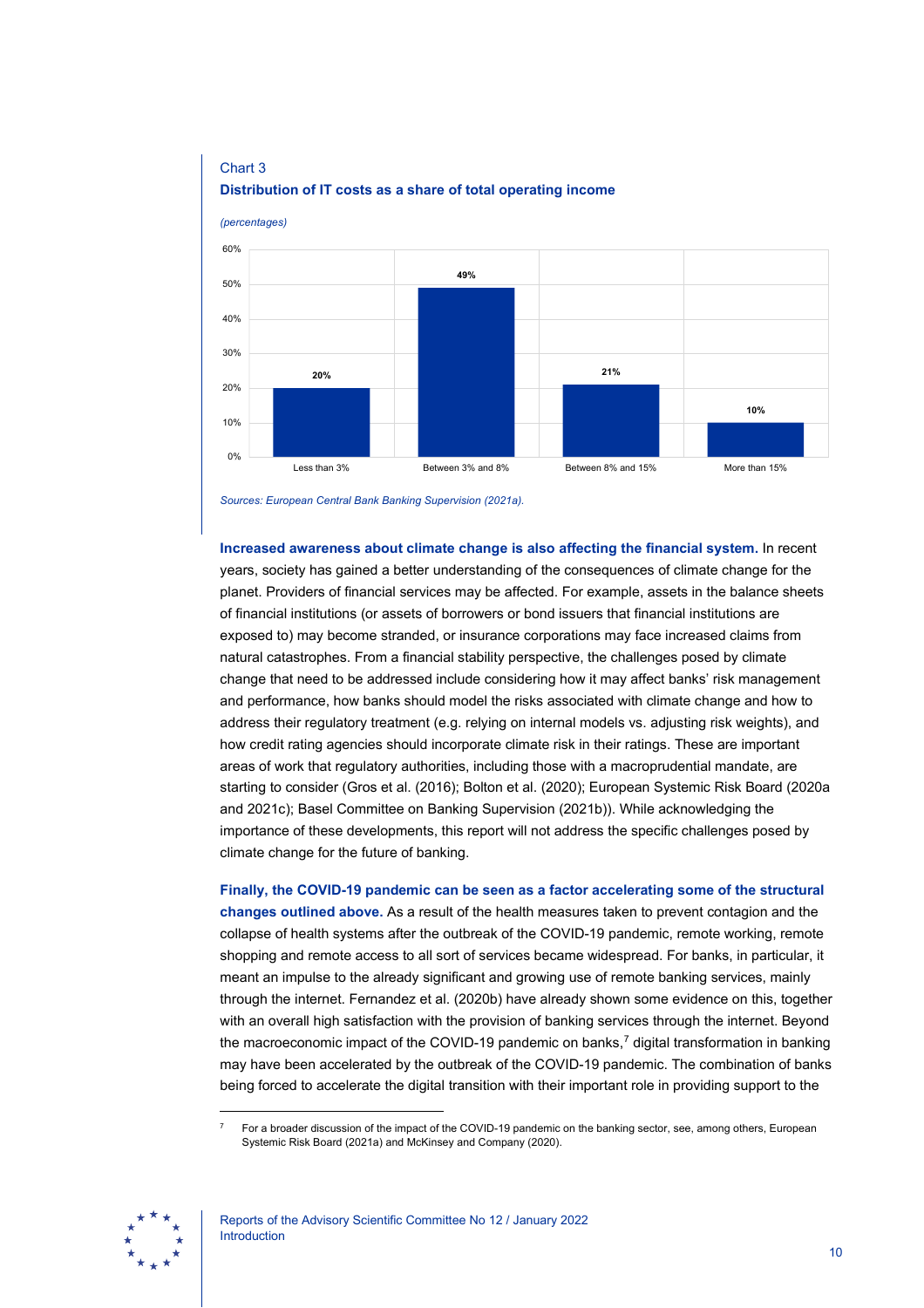economy during the lockdowns, together with the later recovery, might have pushed some banks to accelerate and/or consolidate their transformation process.

**Against this background, we aim to discuss the impact of digitalisation on incumbent banks' business models and the future of the EU banking sector, highlighting the implications for financial stability and, in three hypothetical risk scenarios, the range of possible policy options for addressing the challenges that macroprudential authorities face.** Given the many forces currently affecting the EU banking system, we consider how digitalisation may change the way financial services are provided in the future, identifying financial and nonfinancial risks and forming possible policy responses to them. The rapid development and adoption of new technologies, as well as the growth of fintechs and the financial intermediation<sup>[8](#page-11-0)</sup> activities of big techs, highlight the timeliness of addressing these issues from a financial stability perspective. At the same time, however, there is uncertainty as to how incumbent banks will interact with fintechs and big techs in the future. For example, fintechs and big techs could seek to channel significant amounts of credit, but they might do it separately from banks (thus substituting their traditional intermediary role) or in some form of vertical or horizontal relationship with them (potentially complementing this intermediary role). The policy implications of the former situation can be quite different from those of the latter. Consequently, the report uses three alternative scenarios for the EU financial system in 2030 as a basis for discussing the appropriate macroprudential policy responses.

**The report is organised as follows.** Section 2 discusses in detail the challenges posed by digitalisation to the traditional business models of banks, considering the increasing financial intermediation roles of fintechs and big techs, as well as the possible response of banks and its implications for the future of the banking sector. Section 3 elaborates on how existing risks may be reshaped and new risks may emerge throughout the process. Section 4 considers three scenarios for the evolution of the financial system by 2030. Section 5 identifies policies that might contribute to a well-functioning, efficient and stable EU financial sector in 2030.

<span id="page-11-0"></span>In the context of this report, we refer to financial intermediation as liquidity and maturity transformation by banks and other financial institutions.

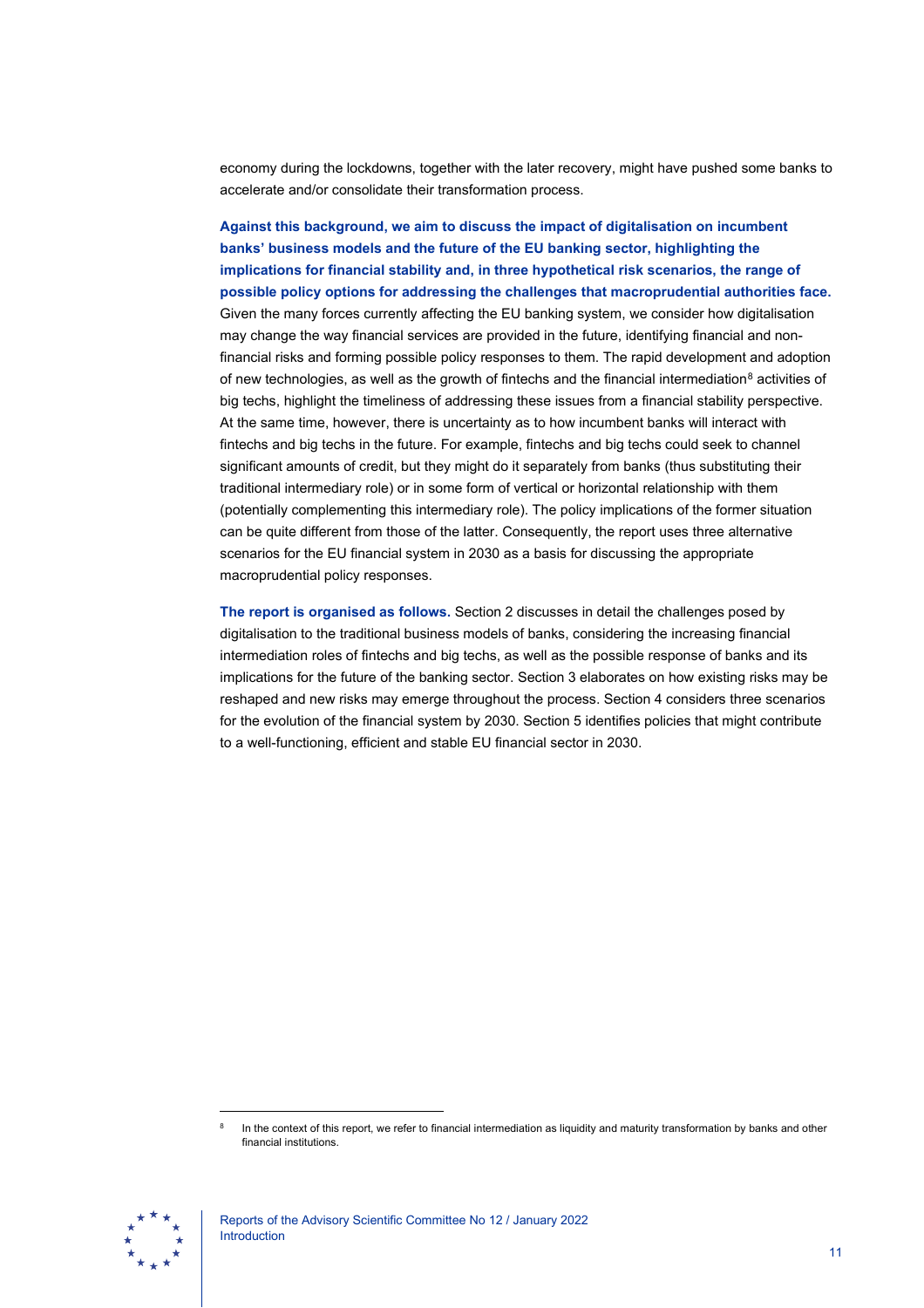# <span id="page-12-0"></span>2 Digitalisation as a challenge for banks' business model

**In this section we discuss how digitalisation can affect the business model of incumbent banks, in view of competition from new entities with different technological and strategic capabilities.**[9](#page-12-2) We start by reflecting on the innovations brought about by digitalisation in recent years, then describe the two main new competitors of banks in this new environment: fintechs and big techs. We finish by discussing the possible reaction of banks to the emergence of these new competitors and its implications for the future structure of the banking sector.

# <span id="page-12-1"></span>2.1 Financial innovation – is this time different?

**Financial innovation has been a defining feature of the financial sector over the centuries, referring to new products (e.g. new types of securities), new technologies (e.g. credit scoring and ATMs) and new institutions (e.g. venture capitalists and mutual funds).** Financial innovation can take place within existing institutions (e.g. new types of derivatives developed by investment banks) or in combination with new institutions (e.g. venture capitalists). While statements that "this time is different" are common, what seems to be unique about the current wave of financial innovation is the extent to which it focuses on telecommunications and information technology, which we refer to in this report as "digitalisation". In the banking sector, recent advances in telecommunications and information technology have led to new delivery channels (e.g. via the internet and mobile/smart phones) and providers, in the expectation of not only improving customer propositions but also creating significant disruption and reorganisation in the financial system. These innovations and the accompanying disruption could create or add to different financial and non-financial sector risks, some of which are systemic in nature.

**While financial innovation poses regulatory challenges and may create new sources of systemic risk, it is important to stress that technology-induced financial innovation has the potential to result in cheaper and more convenient services, more efficient and less costly delivery and more competition and contestability in the financial system.** While stability concerns are therefore of primary concern for prudential authorities, it is important to keep in mind the positive effects that financial innovation and disruption can have for users of financial services and the economy at large. An extensive literature has provided evidence of both the growthenhancing and stability-threatening role of financial innovation. [10](#page-12-3) In addition, new technologyenabled competitors have the capacity to grow faster across borders, which can help increase competition in financial services, generate scale economies and smooth out geographical differences in the cost of capital for firms and households.

<span id="page-12-3"></span><span id="page-12-2"></span>For the innovation-growth view, see, among others, Berger et al. (2005), Laeven et al. (2015) and Lerner and Tufano (2011). For the innovation-fragility view, see, among others, Gennaioli et al. (2012), Henderson and Pearson (2011), Keys et al. (2010) and Dell'Ariccia et al. (2008).



Reports of the Advisory Scientific Committee No 12 / January 2022 Digitalisation as a challenge for banks' business model

In the following, we often refer to (incumbent/traditional) banks vs. fintech and big tech companies. It is important to note that the latter can also have banking licences. We thus do not focus on the contrast/competition between banks and nonbank financial institutions (a legal/regulatory distinction) but rather between traditional bank providers of financial services and new providers that use financial technology to offer cheaper and possibly more customer-friendly products.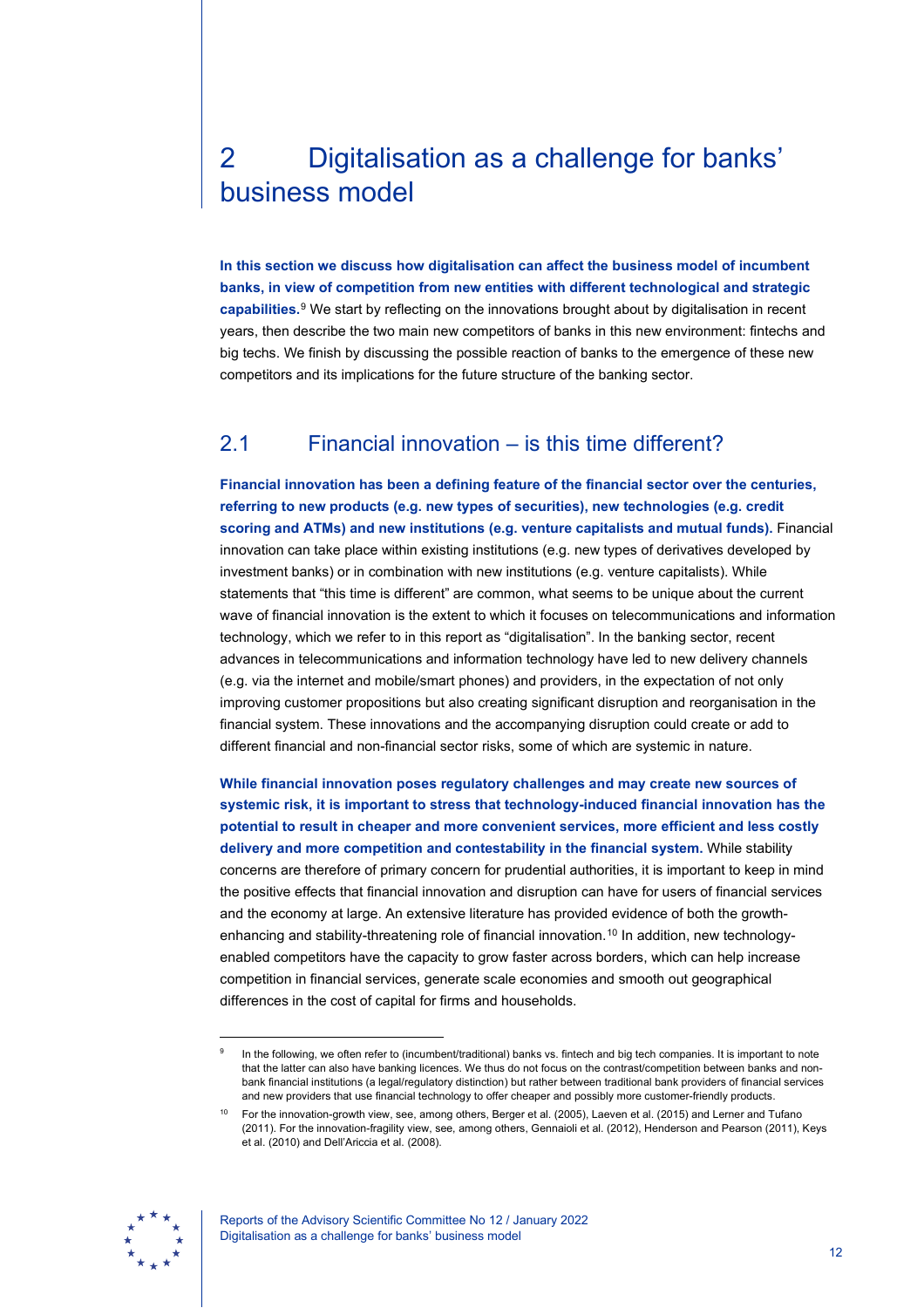### **The current wave of financial innovation is supported by specific technological advances.**

Moving from the broader impact of technology on banking to the most recently perceived technological advances, we identify three that are likely to affect the core of the banking business model moving forward. They involve (a) smart phone technology, the internet and APIs, (b) AI and big data technology, and (c) DLT (Figure 2).

### Figure 2

**Technological advances supporting the current wave of financial innovation**



*Sources: ESRB.*

**First, mobile phones (especially smart phones), the internet and APIs have enabled quicker information exchange, new delivery channels and better exploitation of economies of scale.** This has allowed new delivery channels, a move away from the traditional brick-and-mortar branch models and the entry of new payment service providers, such as mobile phone companies offering mobile money and fintech companies offering digital wallets. The internet has also enabled more competition, allowing customers to compare products and prices of different financial services across providers, with platforms enabling customers to shift deposits across different banks as conditions change. Chart 4 shows the different products marketed or distributed through digital platforms, with consumer credit and payment services coming top. As payment services yield valuable data, they can also be used as an entry point for new providers and for collecting data (our next point). APIs can also contribute to more secure interoperability and interconnectivity between systems and applications of different service providers, especially in the context of cross-border interactions.

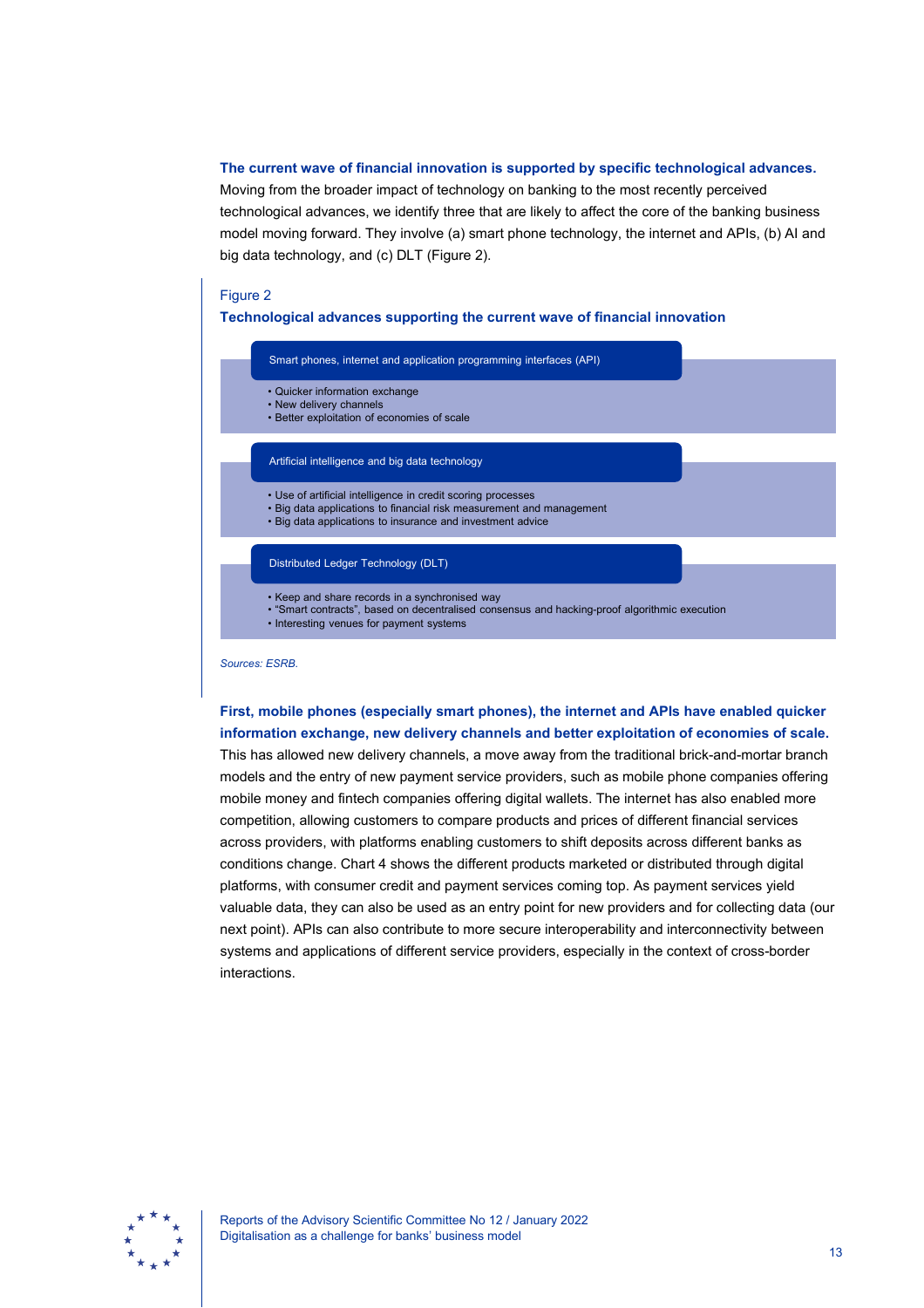

*(percentage of respondent financial institutions reporting use)*



*Sources: European Banking Authority (2021).*

**Second, the information technology revolution, including the rise of cloud computing, has facilitated the creation, processing and use of big data and applied statistics for measuring and managing financial risk.** AI and machine learning allow an improvement of screening and monitoring models over existing techniques, such as traditional (mostly static) credit scoring models. In lending, such technology should lower loan origination costs and possibly reduce asymmetric information between borrowers and lenders, thus expanding available credit supply and the range of customers to whom it can be supplied. Several studies have shown big data to be more useful in predicting default patterns than more traditional approaches, such as banks merely relying on credit registry data.<sup>[11](#page-14-0)</sup> AI and big data may also play a role beyond credit scoring in operational and broader risk measurement and management activities, such as fraud and cyber incident monitoring, anti-money laundering and compliance checks.

**Big data can also be used for other financial services, including insurance and investment advice (insurtech and robo-advising).**[12](#page-14-1) Big data can be used for measuring underlying insurance risk more precisely, enabling more insurance contracts to be issued at lower costs, thus completing markets and expanding insurance markets both on the intensive and extensive margins. Customers can thus access a wider range of better tailored products and services, but the more effective risk assessment might also exclude riskier applicants from the insurance markets. Insurers can also use such data for monitoring purposes, developing more effective protection against operational risks and preventing insurance fraud and money laundering. Replacing human advisers, robo-advising leverages data provided by investors to construct and manage a tailored

<span id="page-14-1"></span><span id="page-14-0"></span><sup>12</sup> Thakor (2020) briefly discusses the development in insurtech, the combination of fintech with insurance services.



<sup>11</sup> See, for example, Björkegren and Grissen (2020) on mobile phone call records, Berg et al. (2020) on "digital footprint" data used by a German e-commerce company, Frost et al. (2019) on data from Mercado Libre in Argentina, an e-commerce platform, and Jagtiani and Lemieux (2018), who compare loans made by LendingClub, a large fintech lender, with similar loans originated by traditional banks and show that LendingClub credit scores are more informative for loan performance than FICO scores.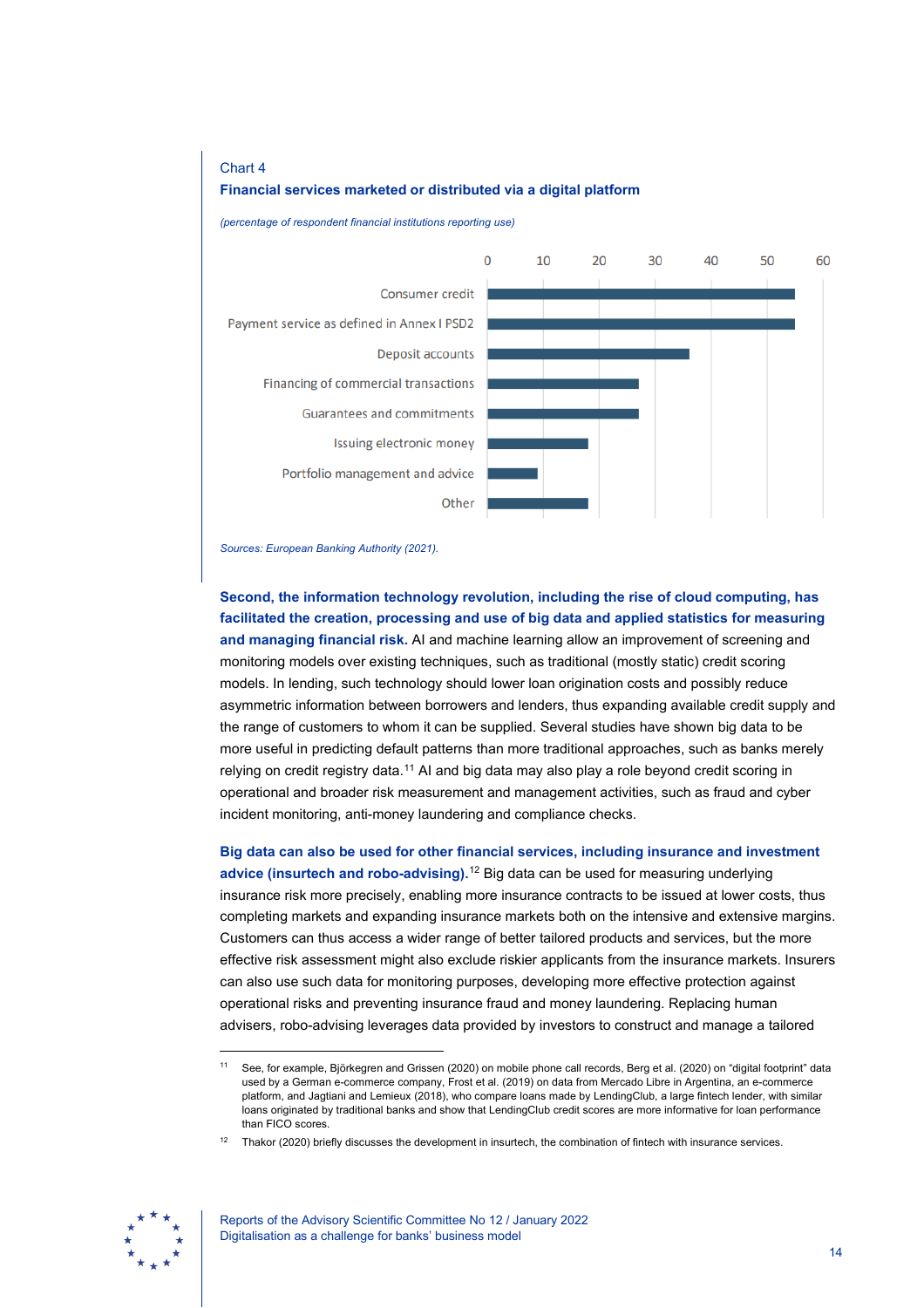and appropriate investment portfolio for them. It can reduce the effects of behavioural biases shown by traditional human financial advisers (Foerster et al. (2017)), as well as the cost of financial advice. However, it does not necessarily eliminate conflicts of interest and might even increase them, as argued by Ji (2017), since algorithms can be programmed to reflect a firm's existing conflicts of interest.

### **While access to proprietary data across different financial services has given traditional banks an important advantage, big data has reduced, if not eliminated, this advantage.**

Specifically, online non-financial service providers have access to a wealth of personal data and the capacity to use these data to more accurately assess a client's borrowing capacity and risk profile than publicly available information or even proprietary information of banks allow. This advantage is even more true for big tech companies, platform companies that are active across a variety of markets and social media. We will come back to these institutions in the next section.

**A third innovation is DLT, which describes decentralised data architecture and cryptography and allows the keeping and sharing of records to be synchronised while ensuring their integrity through the use of consensus-based validation protocols.** The most prominent DLT has been blockchain, based on Nakamoto (2008), who introduced it as a method of validating ownership of the crypto-asset bitcoin.[13](#page-15-0) Blockchain is a decentralised distributed database that maintains a continuously growing list of records locked into a chain of hacking-proof "blocks". Among its defining characteristics are that there is no centralised authority, with changes based on consensus instead; that it has a perfect memory, i.e. a complete chronological record of transactions that is all but impossible to change; and that users have to obey the rules in order to participate. Less commonly highlighted characteristics are that the practical inability to change a blockchain without the consent of the parties involved also normally extends to third-party authorities, such as courts, and that ownership is typically recorded within some form of digital wallet, which is difficult or impossible to access if the key to the wallet is lost, forgotten or stolen. However, users capturing more than 50% of the computing power can hijack the consensus mechanism and go backwards in the blockchain.[14](#page-15-1)

**Ledger technology also allows "smart contracts", contracts based on decentralised consensus and (almost) hacking-proof algorithmic execution.** Such contracting allows intertemporal transactions (both financial and real) where trust between agents is very low and enforcement of contracts by courts or other government agencies is deficient.<sup>[15](#page-15-2)</sup> It reduces reliance on relationships and/or collateral and broadens the universe of possible arms-length transactions.<sup>[16](#page-15-3)</sup>

**While decentralised and permission-less networks have caught more of the public's attention and fascination (also in the context of private crypto-assets), permissioned and closed systems offer interesting venues for payment systems, including international ones.**

<span id="page-15-3"></span><span id="page-15-2"></span><span id="page-15-1"></span><span id="page-15-0"></span><sup>16</sup> Tinn (2018) develops a theoretical model of contract design where blockchain eliminates the need for costly verification, as incoming revenue is split between the lender and the borrower according to a dynamically adjusting splitting rule that depends on the history up to that point. The optimal financing contract would make external funding as cheap as internal funding.



Reports of the Advisory Scientific Committee No 12 / January 2022 Digitalisation as a challenge for banks' business model

<sup>&</sup>lt;sup>13</sup> Strictly speaking, crypto-assets do not have the same functions as currencies (e.g. unit of account, value storage), so using the term "cryptocurrencies" to refer to them is conceptually misleading.

<sup>14</sup> See **[Investopedia -](https://www.investopedia.com/terms/1/51-attack.asp) 51% attack**.

<sup>15</sup> Smart contracts have been used in **[supply chains](https://www.freightwaves.com/news/blockchain/skycellblockchaincoldchain) [insurance](https://www.axa.com/en/magazine/axa-goes-blockchain-with-fizzy)**, cross-border payments using **[escrow accounts](https://propy.com/browse/)** and invoice financing.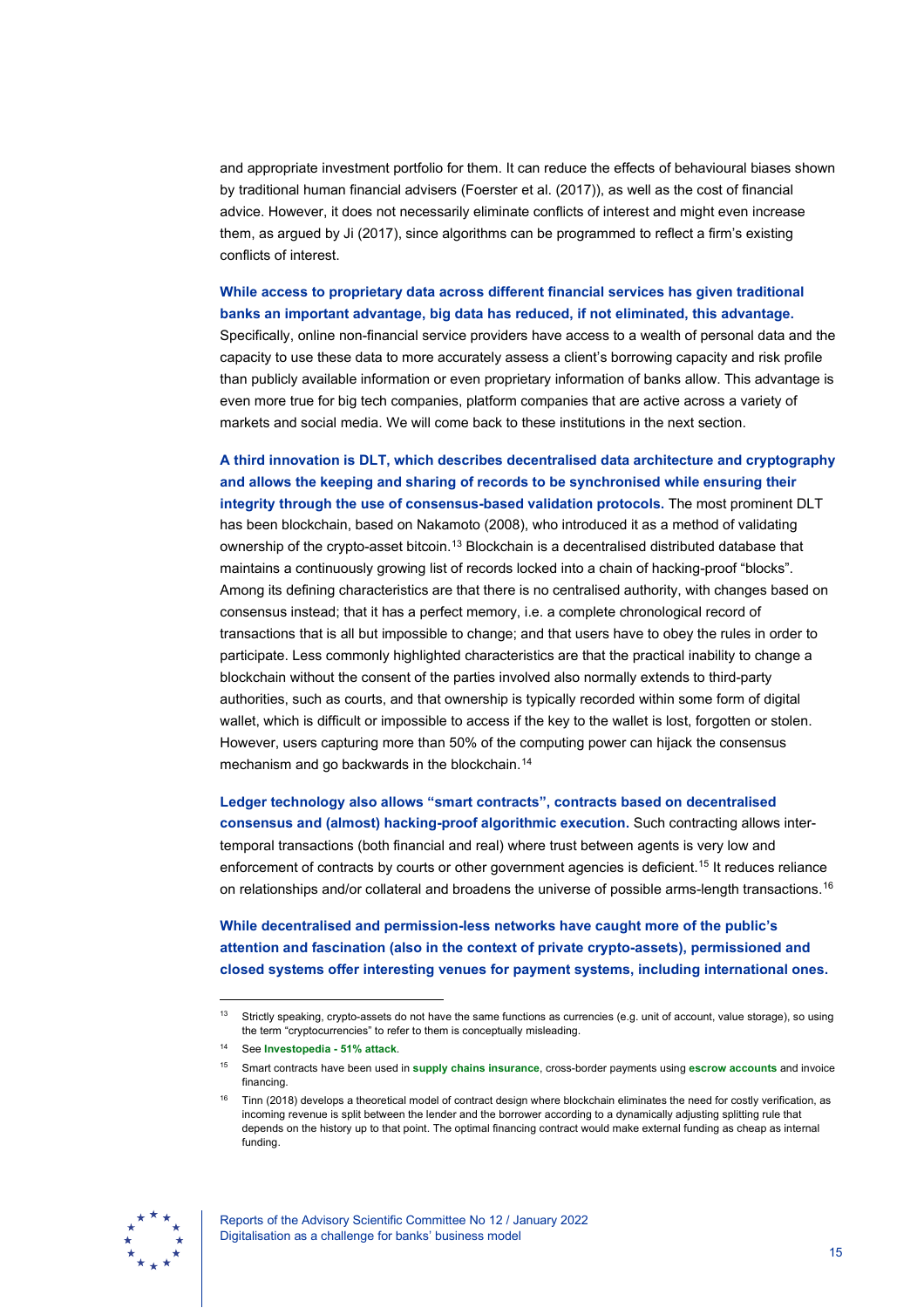Take the example of BitPesa, which uses blockchain technology for cross-border payments between African countries without requiring the US dollar as an intermediary currency. This reduces transaction costs, as well as regulatory costs associated with the US dollar payment system. DLT can also be used for combating money laundering and terrorist financing (AML/CFT), containing information about individuals that can be shared broadly and thus facilitating access to financial services. More generally, DLT allows a higher degree of transparency (of transactions, ownership, etc.), which is often seen as important for expanding financial systems both at the intensive and extensive margins. For example, by increasing transparency, DLT has the potential to increase market liquidity and efficiency (Yermack (2017)). Major central banks and stock exchanges have been exploring using DLT in payments, clearing and settlements, as detailed by Mills et al. (2016), although DLT's rather slow speed might prevent adoption of this technology.

**Although crypto-assets have caught the attention of many investors, stablecoins and central bank digital retail currencies have more prominent implications for the future of incumbent banks.** Over the past years, there have been hundreds of initial coin offerings (ICO), which are launches of a crypto-asset through crowdfunding, but the value of these crypto-assets has been very volatile, undermining their claim to being alternative currencies to fiat money. More recently, there has been a trend towards stablecoins – crypto-assets that are pegged to another asset (such as the US dollar, other national currencies and commodities) and whose value is guaranteed by holdings of sufficient reserves in these assets, similar in construction to a currency board. In addition to, as well as in reaction to, the increasing importance of private crypto-assets, central banks around the world have started exploring the value of central bank digital currencies for retail customers.

**The current wave of financial innovations seems to have potential to be particularly disruptive for incumbent banks and for how and by whom financial services will be provided in the future.** While previous waves of financial innovations have led to disruptions in the financial system (e.g. the introduction of ATMs was a trigger for lifting branching restrictions in the United States), the current wave could be particularly disruptive for three reasons. First, it removes incumbent banks' quasi-exclusive data advantage over other potential providers of financial services, especially big tech companies; second, there is less need for human contact and face-toface interaction than under the traditional brick-and-mortar branch model, which implies large cost savings, including for traditional banks; third, it allows for screening and enforcement with less reliance on relationships, collateral and reputation than bank lending requires. However, banks are not standing still, as we will discuss in the following. And as we will argue in sections 4 and 5 below, the extent of the disruption will critically depend on the regulatory reaction.

# <span id="page-16-0"></span>2.2 Incumbent banks' new competitors: fintech and big tech

**The recent wave of financial innovation has come mostly from outside the incumbent banking system in the form of new financial service providers, either in competition or cooperation with banks, but with the potential for substantial disruption. Again, this is not a new phenomenon.** Financial history has been characterised by the emergence of many new institutions and intermediaries over the centuries, often addressing new demands or regulatory

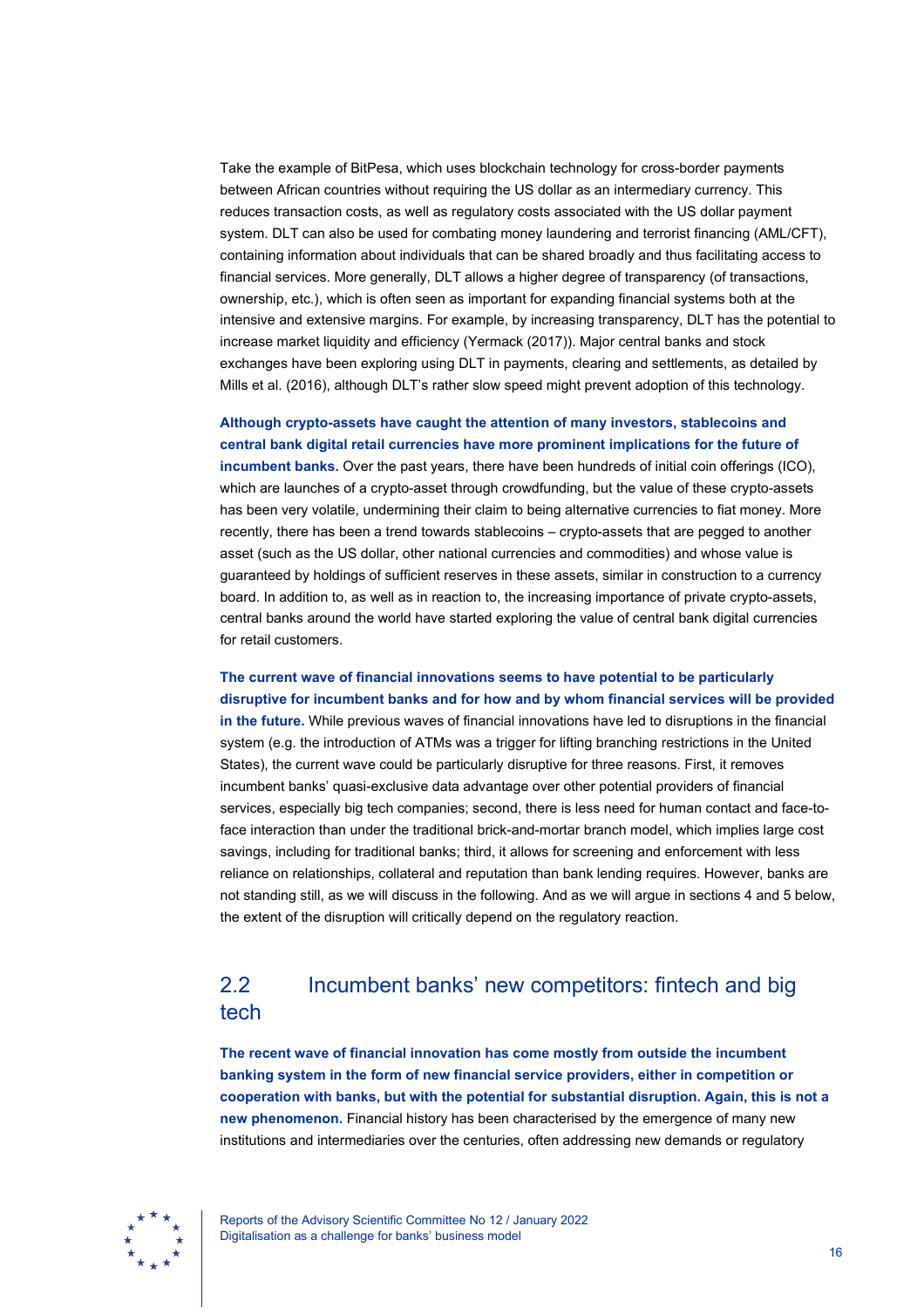constraints. The United States saw the rise of investment banks in the early 20th century to fund railroad expansion, while money market funds emerged in the 1960s in response to Regulation Q, which prevented banks from paying interest on demand deposits. Digitalisation, in addition to enabling banks to work almost entirely through the internet and with a very limited number of branches, has brought new intermediaries in the form of, for example, peer-to-peer lending platforms and new payment service providers. But it also allows non-financial companies to enter the financial service markets, with mobile network organisations and big tech companies (such as Ant Financial, Amazon and Facebook) being prime examples.

**Across the globe, there has been impressive growth in fintech firms, together with a large diversity of implied services.** Fintech activities encompass a wide range of financial services. The European Banking Authority (2017) classifies them in four clusters (Table 1).[17](#page-17-0) Most fintech companies are smaller players, often start-up companies that focus on specific services. Payment and lending activities are the segments that have attracted the largest number of entrants in the euro area and globally, followed by traditional intermediation business. Chart 5 confirms this insight, at both the global level (left-hand side bars) and euro area level (right-hand side bars). Interestingly, lending activities have declined slightly for fintech firms in the most recent periods, as shown by Cornelli et al. (2020) and by Cambridge Centre for Alternative Finance, World Bank and World Economic Forum (2020). The decline in lending activities during 2020 may be explained by a deterioration in asset quality indicators (most likely related to the recession caused by the COVID-19 pandemic), while other performance indicators for the global fintech sector have grown (Chart 6).

<span id="page-17-0"></span><sup>17</sup> Other classifications are also possible. See, for example, Appendix C1 in Cambridge Centre for Alternative Finance, World Bank and World Economic Forum (2020).



Reports of the Advisory Scientific Committee No 12 / January 2022 Digitalisation as a challenge for banks' business model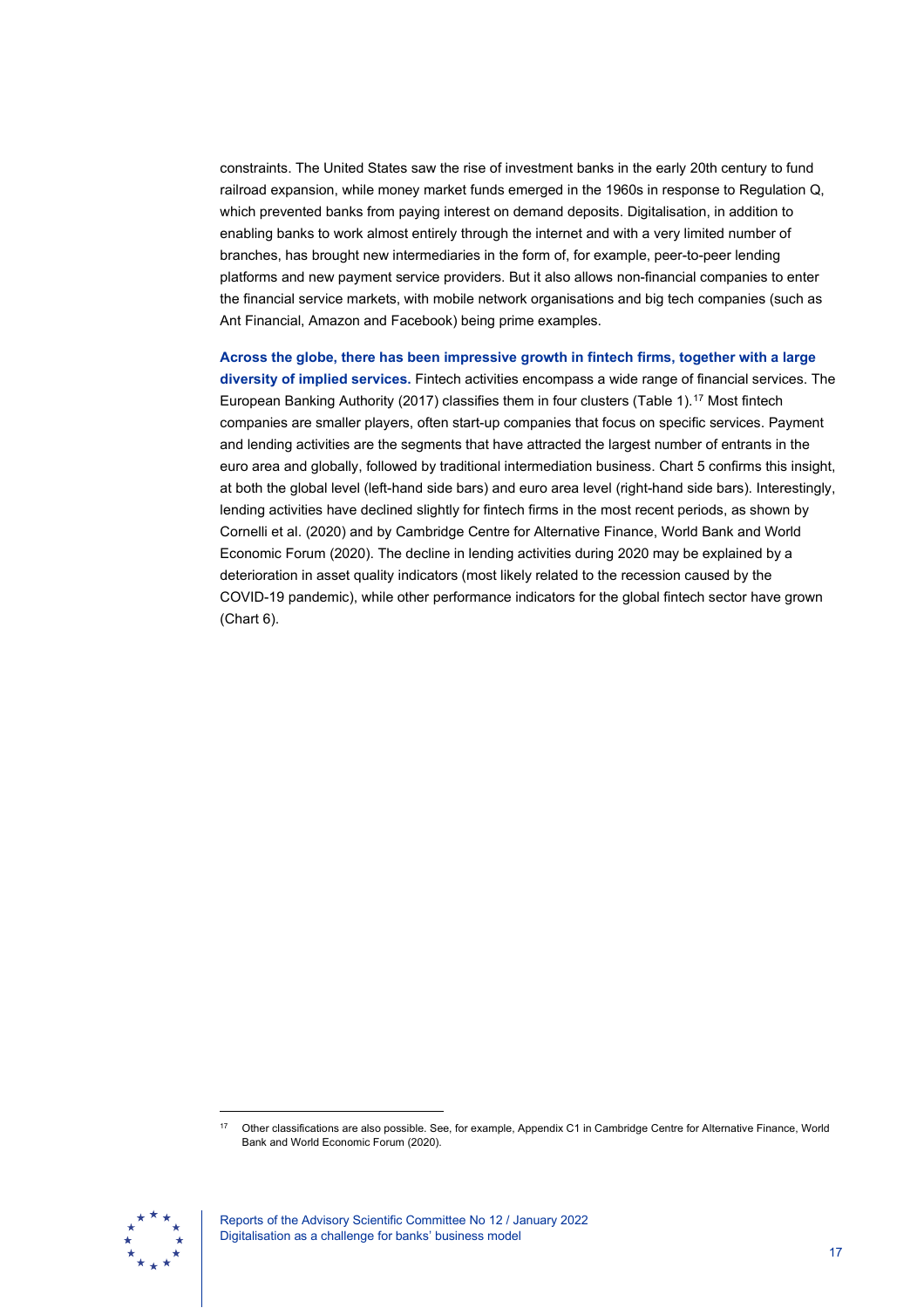## Table 1

### **Fintech activity clusters**

| Credit, deposit, and capital raising<br>services (Cluster A)             | A1 Taking deposits; A2 Taking other repayable funds (i.e. funds<br>other than deposits); A3 Lending, including, inter alia,<br>consumer credit, credit agreements relating to immovable<br>property, factoring, with or without recourse, financing of<br>commercial transactions (including forfeiting); A4 Financial<br>leasing; A5 Guarantees and commitments; A6 Credit<br>intermediation under Article 4(5) of Directive 2014/17/EU<br>(MCD); A7 Money broking; A8 Any other financial services of a<br>kind within in this cluster<br>B1 Provision of payment accounts; B2 Services enabling cash to<br>be placed on a payment account as well as all the operations<br>required for operating a payment account; B3 Services                                                                                                                                                                                                                                                                                                                                                                                                                                                                                                                             |
|--------------------------------------------------------------------------|-----------------------------------------------------------------------------------------------------------------------------------------------------------------------------------------------------------------------------------------------------------------------------------------------------------------------------------------------------------------------------------------------------------------------------------------------------------------------------------------------------------------------------------------------------------------------------------------------------------------------------------------------------------------------------------------------------------------------------------------------------------------------------------------------------------------------------------------------------------------------------------------------------------------------------------------------------------------------------------------------------------------------------------------------------------------------------------------------------------------------------------------------------------------------------------------------------------------------------------------------------------------|
| Payments, clearing and<br>settlement services (Cluster B)                | enabling cash withdrawals from a payment account as well as<br>all the operations required for operating a payment account;<br>B4 Execution of direct debits including one-off direct debits; B5<br>Execution of payment transactions through a payment card or<br>a similar device; B6 Execution of credit transfers; B7 Issuing of<br>payment instruments; B8 Acquiring of payment transactions;<br>B9 Money remittance; B10 Issuing and administering means of<br>payment other than those referred to in Article 4(3) of<br>Directive 2007/64/EU (e.g. travellers' cheques and bankers'<br>drafts); B11 Services to initiate payment orders at the request<br>of the payment service user with respect to a payment account<br>held with another payment service provider; B12 Services to<br>provide consolidated information on one or more payment<br>accounts held by the payment service user with another<br>payment services provider; B13 Operation of a payment<br>system; B14 Ancillary services to payment and/or e-money<br>services (Article 16(1)(a) of PSD); B15 Issuance of e-money; B16<br>Distribution of e-money; B17 Redemption of e-money; B18<br>Currency exchange; B19 Any other financial services of a kind<br>within this cluster |
| <b>Investment services/Investment</b><br>management services (Cluster C) | C1 Trading for own account or for account of customers in any<br>of the items referred to in point 7 of Annex I to Directive<br>2013/36/EU; C2 Participation in securities issues and provision<br>of services relating to such issues; C3 Advice to undertakings on<br>capital structure, industrial strategy etc. (e.g. as referred to in<br>point 9 of Annex I to Directive 2013/36/EU); C4 Portfolio<br>management and advice; C5 Safekeeping and administration of<br>securities; C6 Safe custody services; C7 Advisory services (e.g.<br>under Article 7 of Directive 2014/17/EU); C8 Any other financial<br>services of a kind within this cluster                                                                                                                                                                                                                                                                                                                                                                                                                                                                                                                                                                                                       |
| <b>Other financial-related activities</b><br>(Cluster D)                 | D1 Credit reference services (e.g. as referred to in point 13 of<br>Annex I to Directive 2013/36/EU); D2 Comparison services; D3<br>Compliance services related to know your customer/AML; D4<br>Compliance services - other; D5 Any other services of a kind<br>within this cluster                                                                                                                                                                                                                                                                                                                                                                                                                                                                                                                                                                                                                                                                                                                                                                                                                                                                                                                                                                            |

*Source: European Banking Authority (2017).*

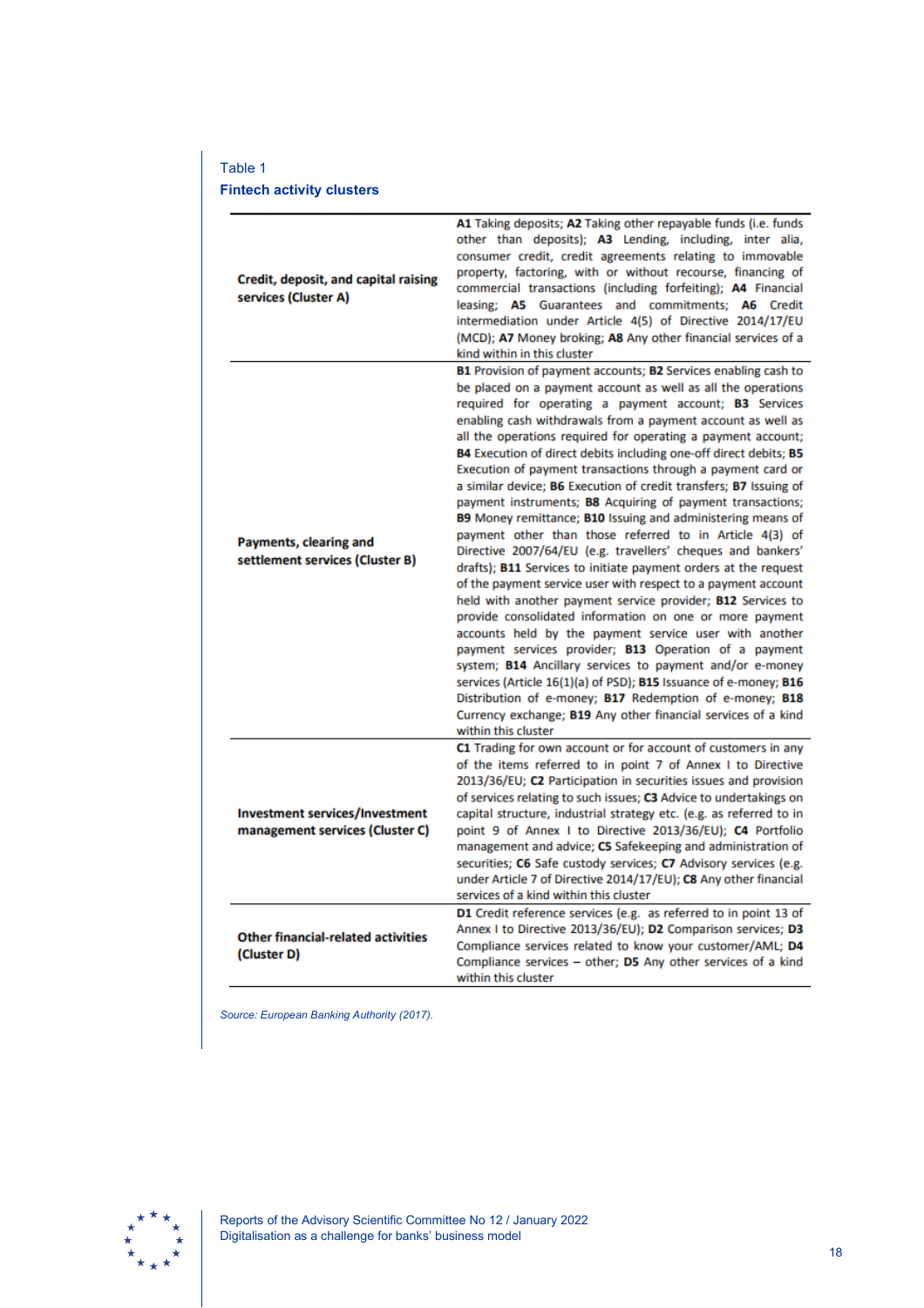### Chart 5

### **Distribution of fintech firms globally (left-hand side) and in the euro area by cluster of activity (right-hand side)**



*Sources: European Central Bank (2020) and Cambridge Centre for Alternative Finance, World Bank and World Economic Forum (2020).*

*Notes: On the left bar, "Other" includes alternative credit & data analytics, digital identity, digital asset exchange, digital savings, and digital custody. On the right bar, the data are based on an ECB experimental collection. Clusters of activities as in European Banking Authority (2017). One entity is allocated to one cluster only.*

### Chart 6

### **State of global fintech by market performance indicator**

*(percentage change, year-on-year, Q1 and Q2 2019 and 2020)*



*Sources: Cambridge Centre for Alternative Finance, World Bank and World Economic Forum (2020). Notes: positive impact (blue bars) refers to an increase of an indicator related to the activities of fintech or to an improvement in asset quality, while negative impact (red bars) refers to a decrease of an indicator related to the activities of global fintech or to a deterioration of asset quality.*

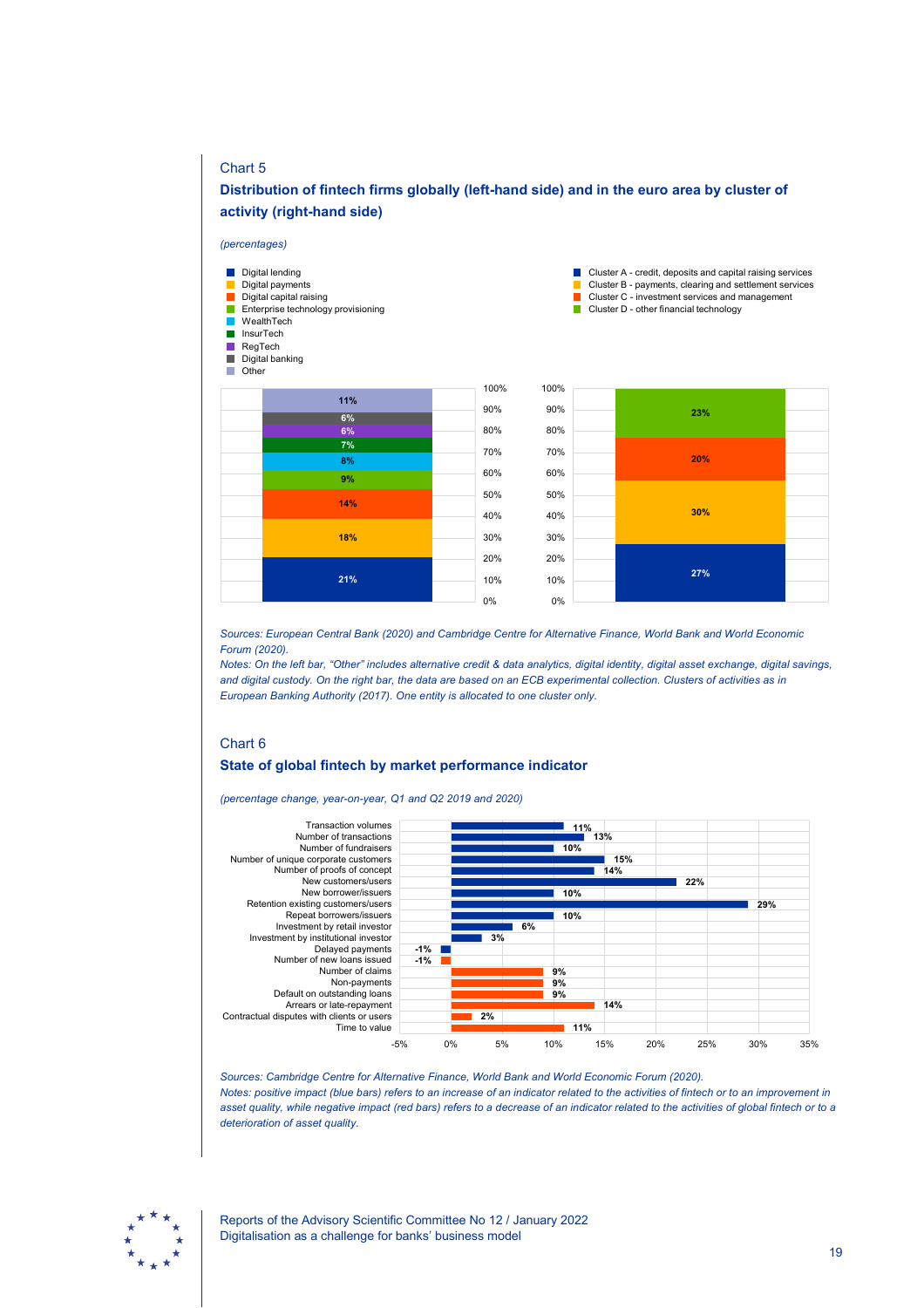**Fintechs typically use digital technology to offer a specific financial service targeted at a specific clientele, which they perceive as under- or non-served by incumbent financial service providers (see Box 1 for a discussion of lending platforms).** Although initially regarded as competitors to incumbent banks, they seem to be increasingly seen as a complement, with banks offering start-up fintech accelerator hubs and investing in or even acquiring fintechs. Covering a sample of 78 countries, Hodula (2021) finds that in less concentrated, more liquid and more stable banking sectors, banks and fintechs are more likely to act as complements (with fintechs serving up borrowers that are not serviced by traditional banks), while fintechs could substitute for banks in less stable and highly concentrated banking sectors. From the banks' viewpoint, the advantage of buying fintech solutions in the form of start-ups, rather than developing such solutions in house, is that innovative activity often requires a different culture than that prevalent in a large incumbent organisation.

## <span id="page-20-0"></span>Box 1 **Lending platforms**

**The past decade has seen the emergence of P2P lending platforms that match lenders/investors with individuals or small firms looking for external funding.** Under the traditional model, applicants register on the platform and undergo standardised screening (including credit scoring and platform-specific proprietary scoring), and investors choose whether or not to fund the various requests and for how much. Lending platforms work primarily as a conduit and generally have no direct exposure themselves to the credit risk of the loans. They principally generate revenue from loan origination and servicing fees. Originally it was mostly individual investors who were active on these platforms, but nowadays most of the funding is provided by institutional investors.[18](#page-20-1)

**Fintech lenders, however, can take many different forms, as discussed in Financial Stability Board (2017), partly driven by existing market structures and partly by different regulatory regimes.** In the traditional model – described above –, individual loan contracts are established between borrowers and creditors, and funds and contractual loan repayments are segregated from the platform's own account. The platform operator earns its revenue from fees levied on the transacting parties, such as fees for account setup, loan origination and ongoing loan repayment. In the notary model, the platform also offers a matching service, but the loan is originated by a partnering bank. In the guaranteed return model, the platform operator guarantees the creditors' principal and/or interest on loans, which – if combined with the right to withdraw on short notice – therefore gets close to the traditional bank model. Balance sheet lending platforms originate and retain loans on their own balance sheet, akin to the usual business model of a non-bank lender. Fintech "invoice trading" platforms offer recourse factoring for start-ups and small businesses, providing more flexible services than traditional players in this segment. Another increasing trend is the "buy now pay later" business model for services that some fintech firms facilitate for retail customers, which seem to appeal to certain demographics.

<span id="page-20-1"></span><sup>18</sup> Balyuk and Davydenko (2019) document with data from the two largest P2P platforms that less than 10% of P2P funding is provided by retail investors and that platforms have moved towards "reintermediation", with platforms picking borrowers and loans rather than investors deciding through an auction process.



Reports of the Advisory Scientific Committee No 12 / January 2022 Digitalisation as a challenge for banks' business model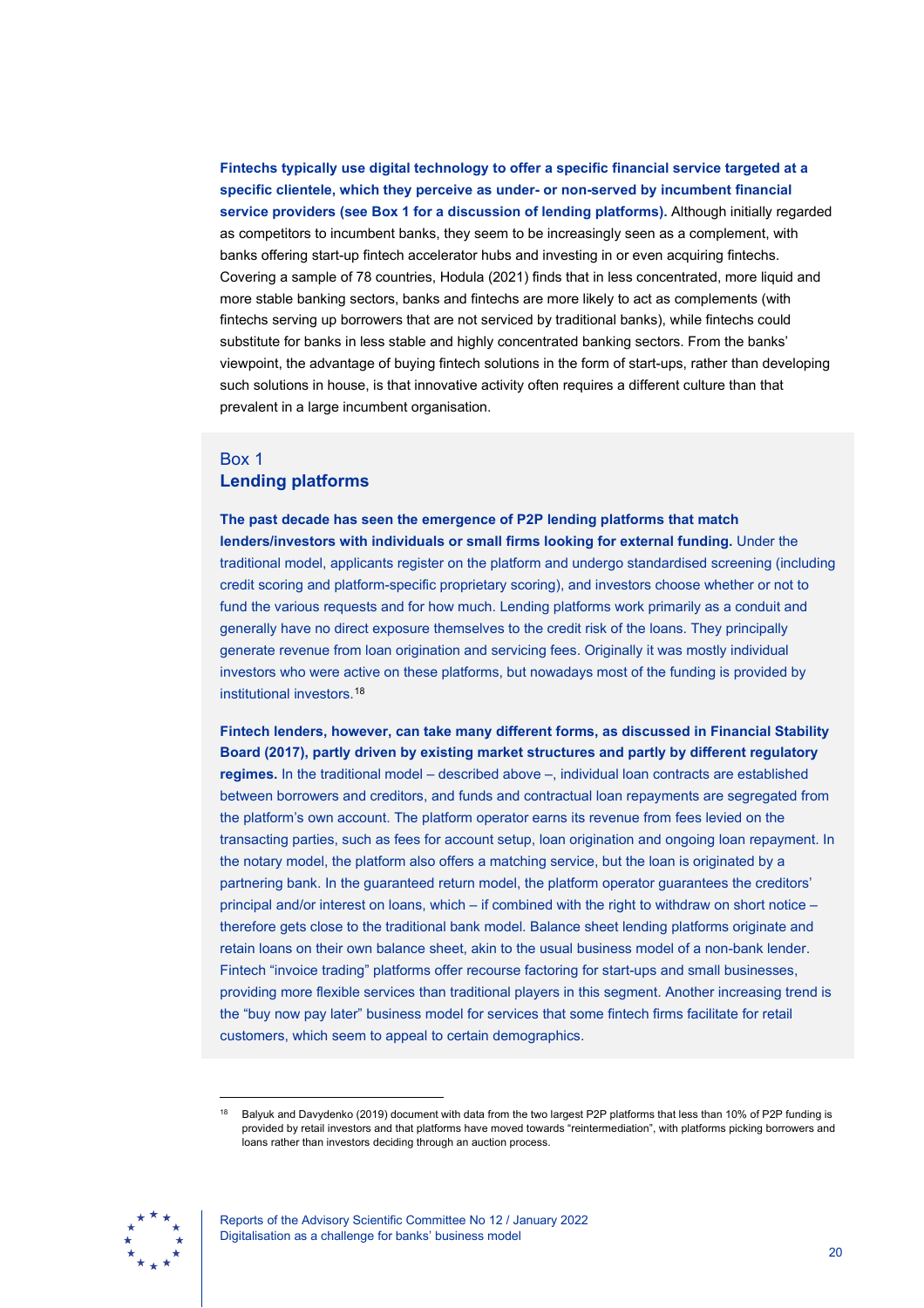**Overall, P2P lending in Europe is relatively small compared with bank lending, the Baltic States being an exception (Chart A).** Except for Mintos, which seems to be dominant, P2P platforms in Europe do not raise substantial amounts of funds for financing the real economy. It is only in the Baltic States, and particularly Latvia, that P2P platforms seem to be directly competing with banks for lending to the real economy. While still relatively small, the P2P platforms sector is growing more rapidly in Europe than in other jurisdictions (Swaper (2021)).

#### Chart A

### **Size of P2P lending in Europe**



*(left-hand side: EUR millions; right-hand side: %)*

*Sources: P2PMarketData, ECB and ESRB Secretariat calculations.*

*Notes: Total funding as reported to P2PMarketData, as of 31 August 2021. Banks' loans and advances taken from the ECB's consolidated banking data, with reference date of Q4 2020 and including stand-alone and domestic banks, as well as foreign branches and subsidiaries reporting under FINREP. No consolidated banking data are available for Switzerland or the United Kingdom.*

**Looking ahead, P2P lending platforms are facing two important challenges, which will determine their evolution over the last decade.** First, P2P lending platforms during the upward phase of the cycle and their performance have not been observed over a whole business cycle. The recession caused by the COVID-19 pandemic could provide interesting insights in this regard. Second and perhaps more importantly, P2P lending platforms seem to suffer from severe adverse selection, as their borrowers are those who cannot get a loan from banks (de Roure et al (2021)).

**Many fintechs have focused on innovative payment solutions, including on cross-currency transactions.** Some of these companies have achieved a high market capitalisation, e.g. Revolut, which offers accounts featuring currency exchange and virtual cards, Apple Pay and commissionfree trading of stocks, crypto assets and commodities. In general, these new payment providers aim to provide cheaper, mobile/smart phone-based and thus more convenient account and payment services. Data from the Global Findex Database show that, in the EU as well as in other advanced economies, the vast majority of the adult population (aged 15 years and above) had made or received digital payments in the previous year (Chart 7), digital payments being one of the main clusters of activity of fintech providers. Many of these providers hold banking licences but do

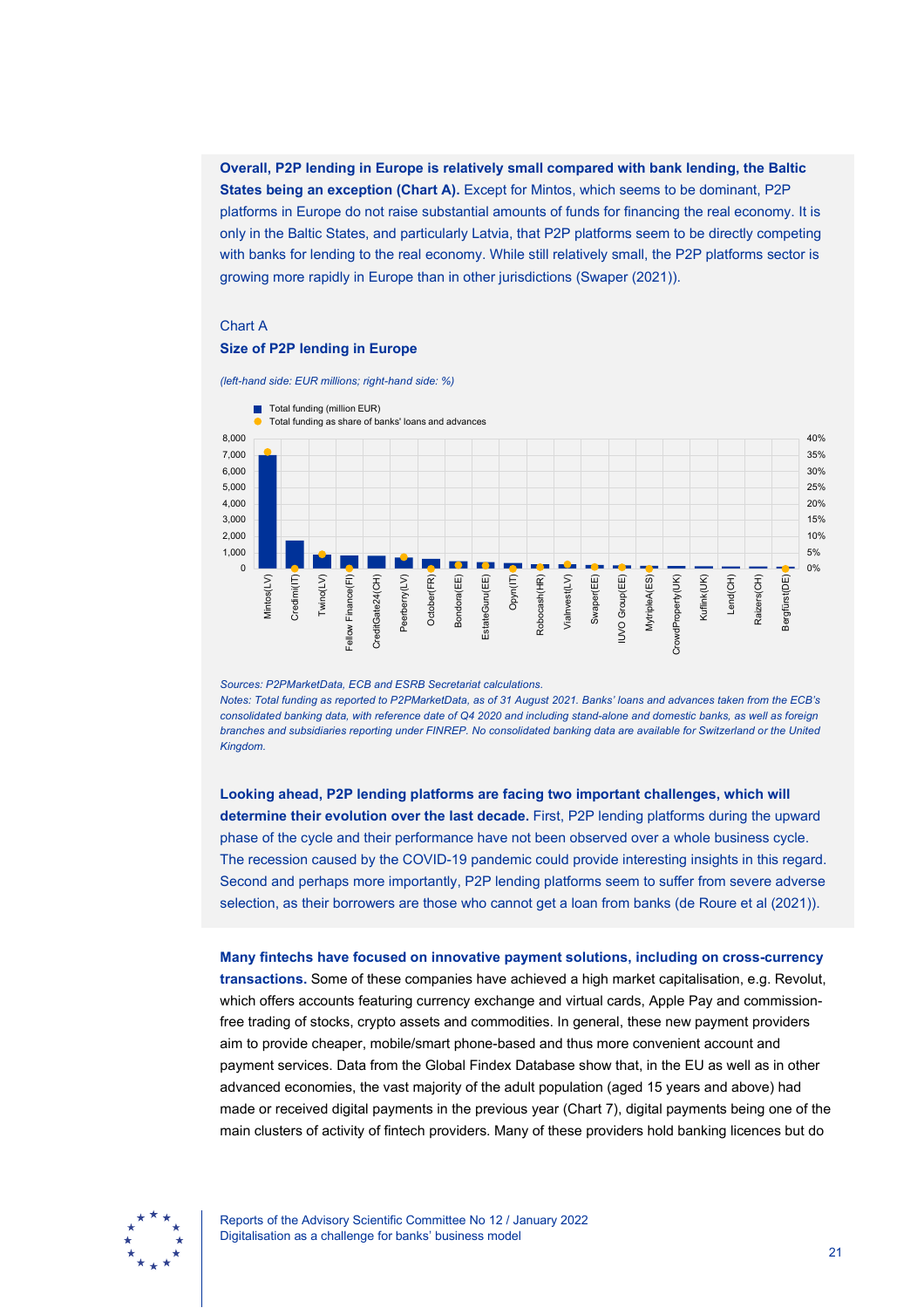not have traditional brick-and-mortar branches. While often offering cheaper and more convenient services (as well as targeting a younger clientele estranged from traditional banks), there have received several customer service-related complaints.

### Chart 7

**Percentage of adults (age 15 +) who made or received digital payments in the previous year**



*Sources: Global Findex Database 2017. Notes: EU Member States are ranked according to the values reported in 2017.*

**The European Union reacted to the challenge of digital payment services and new providers with the revised Payment Services Directive (PSD2) in 2015.** PSD2 sets out security requirements for electronic payments and protecting consumers' financial data, guaranteeing safe authentication with the aim of reducing the risk of fraud, increasing the transparency of conditions and information requirements for payment services, and clarifying the rights and obligations of users and providers of payment services. The directive also aims to open up the EU payments market to companies offering consumer or business-oriented payment services based on access to information about the payment account (holder), and to strengthen consumer rights through reduced liability for non-authorised payments, stronger refund rights and the removal of surcharges for using a consumer credit or debit card.

**While the overall share of fintech lenders in lending markets is still small, in some countries, they have achieved a significant share in specific business lines.** As shown in Chart 8, the weight of fintech and big tech credit in total credit in advanced economies is still small, at less than 0.5%. However, there are specific segments where fintech accounts for a larger proportion of total credit. For instance, online lenders like Quicken Loans now account for about 8% to 12% of new mortgage loan originations in the United States and Quicken Loans became the largest US mortgage lender by originations at the end of 2017.<sup>[19](#page-22-0)</sup> Fintech lending accounts for about a third of personal unsecured loans in the United States (Balyuk (2019), citing TransUnion data). One of the attractive characteristics of fintech lenders is that they can process loan applications more quickly

<span id="page-22-0"></span><sup>19</sup> For further discussion, see Buchak et al. (2018a) and Fuster et al. (2019). It is important to note that Quicken is a broker that warehouses the loans before securitising them.



Reports of the Advisory Scientific Committee No 12 / January 2022 Digitalisation as a challenge for banks' business model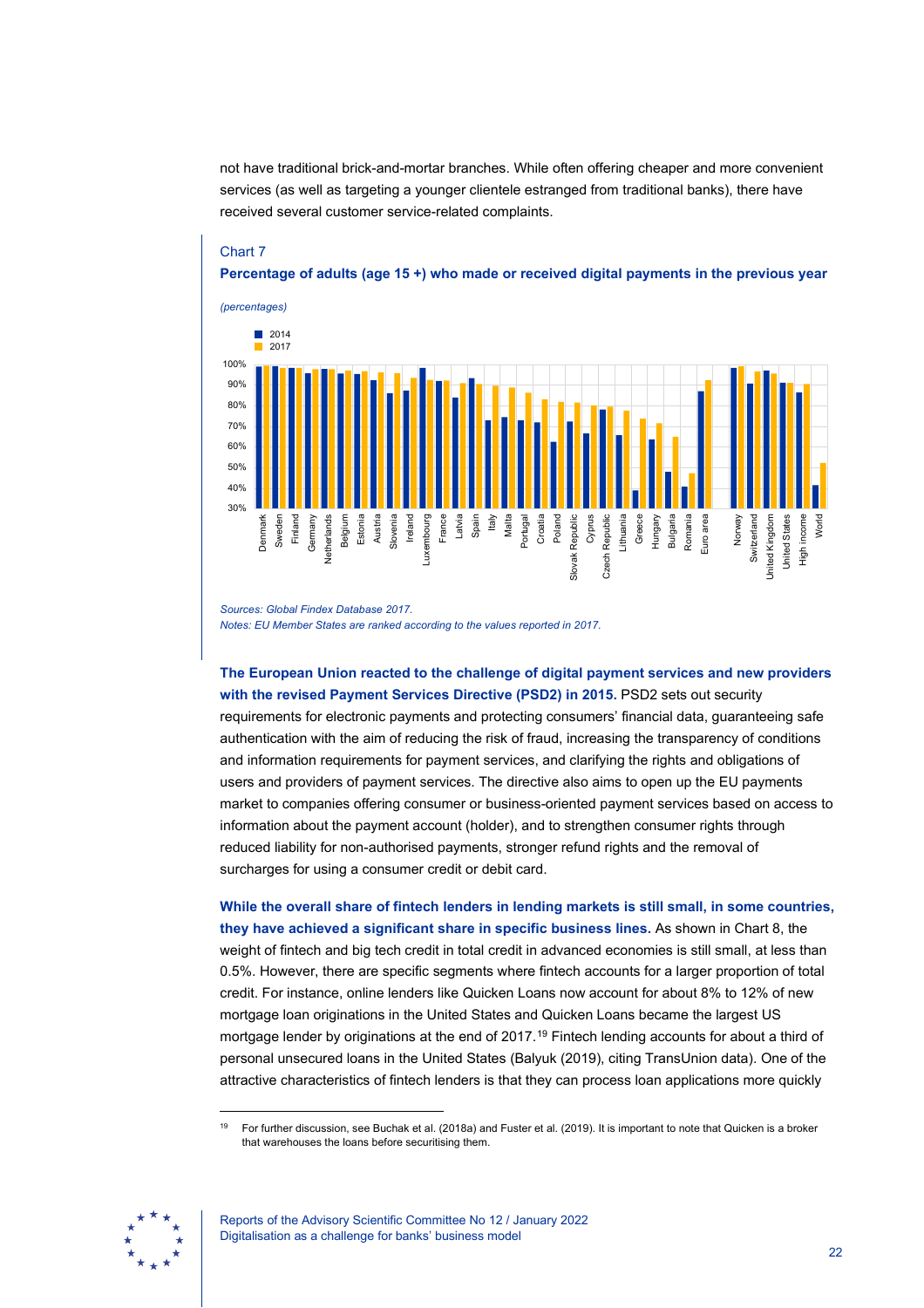and have a more elastic loan supply (Fuster et al. (2019)), although banks have also adopted this technology. An additional reason for the focus of fintech lenders on mortgages in the United States is that they can be easily sold to government-sponsored enterprises (e.g. Fannie Mae, Freddie Mac) if below the conforming loan threshold (USD 510,400 in 2020 in most parts of the United States). More generally, Buchak et al. (2018b) find that the post-2008 increased regulatory burden on traditional banks explains up to 55% of the recent growth of non-banks in the US mortgage market. And as Braggion et al. (2019) show for China, platform lending can be used by mortgage borrowers to circumvent loan-to-value restrictions on regular bank borrowing if the regulatory framework is not adjusted accordingly.

### Chart 8



**Share of fintech and big tech credit of total domestic lending by the financial sector**

*Notes: Data on total lending by the financial sector are not available for 2019 in Cornelli et al. (2020), so the values for 2018 are used to compute the ratios for 2019.*



*Sources: Cornelli et al. (2020) and own calculations.*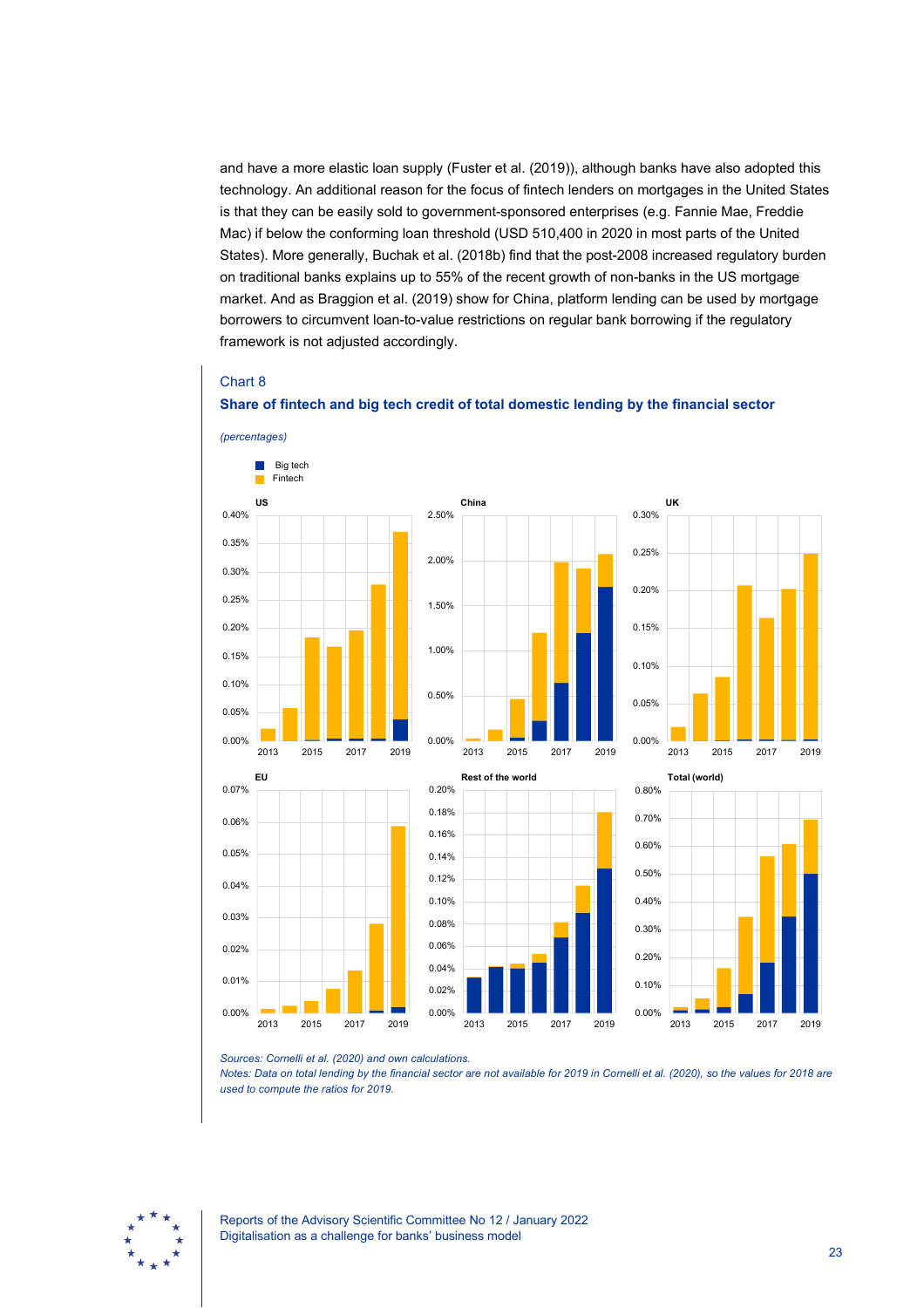**While fintechs are start-ups that use technological innovations to provide specific financial services in a more effective, customer-friendly and swifter way, big techs are large companies originally focused on developing and/or exploiting digital technologies for nonfinancial usage, on a massive scale.** Unlike fintechs, big techs (or techfins) are thus incumbent, non-financial platform companies that expand into financial service provision. Examples include Mercado Libre in Latin America, an e-commerce platform with growing financial activities, and in the United States payment services offered by Amazon, Apple, Facebook and Google (Frost et al. (2019); Zetzsche et al. (2017)). However, it is China where big techs have so far gained the largest market share. By 2017, Alipay (launched in 2004) and WeChat Pay (launched in 2011) had acquired 500 million and 900 million monthly active users, respectively, and together accounted for 94% of the USD 16 trillion mobile payments market (Carletti et al. (2020)). Ant Financial's subsidiary MyBank, Tencent's (part) subsidiary WeBank and Baidu's (part) subsidiary Du Xiaoman provide lending to millions of small and medium-sized firms (Frost et al. (2019)).[20](#page-24-1) It is important to note that although there are no Europe-headquartered big techs so far, seven big techs have subsidiaries authorised in an EU Member State to carry out financial services: three are authorised as payment services institutions, five as electronic money institutions and one as a credit institution (European Banking Authority (2021)).

**Big techs have potentially big advantages compared with banks and fintechs; they not only have all the technical knowhow and up-to-date systems that fintechs aspire to, but also the scale (financial capacity, existing customers) that large banks possess.** Other than these benefits, they also have access to a wide range of data out of reach of banks and fintechs and can enter into financial intermediation without the legacy or organisational problems of incumbent banks (although also without their accumulated experience in financial trading). These advantages of big techs vis-à-vis fintechs and banks can be captured by data analytics, network externalities and interwoven activities (called their "DNA" by Bank of International Settlements (2019)). There are strong network externalities as a participant's value from participating on one side of a platform (for example, as an online merchant) grows with the number of users on the other side of the platform (for example, buyers). At the same time, a larger number of users allows more data to be collected and analysed. Such analysis, in turn, can improve existing services and attract further users. This also makes big techs a dominant provider in their respective business line and allows them to extend into new business (including financial services) through a platform envelopment strategy (De la Mano and Padilla (2018)). AI, including machine learning, allows them to turn the vast amount of data, including soft information, into (credit) scores and targeted and tailored offers to clients.

# <span id="page-24-0"></span>2.3 The funding of fintechs and big techs vs banks

**The critical advantage that banks enjoy within the financial system is their privilege of private money creation.** Over 90% of monetary liabilities are created by banks. The privilege to create private money in the form of commercial bank liabilities is critical for banks' funding structure. According to Federal Deposit Insurance Corporation (FDIC) data, nearly 90% of bank liabilities in the United States take the form of deposits, while deposits represent around 70% of the

<span id="page-24-1"></span>See Bank of International Settlements (2019) for an overview of big techs that have moved into financial service provision.

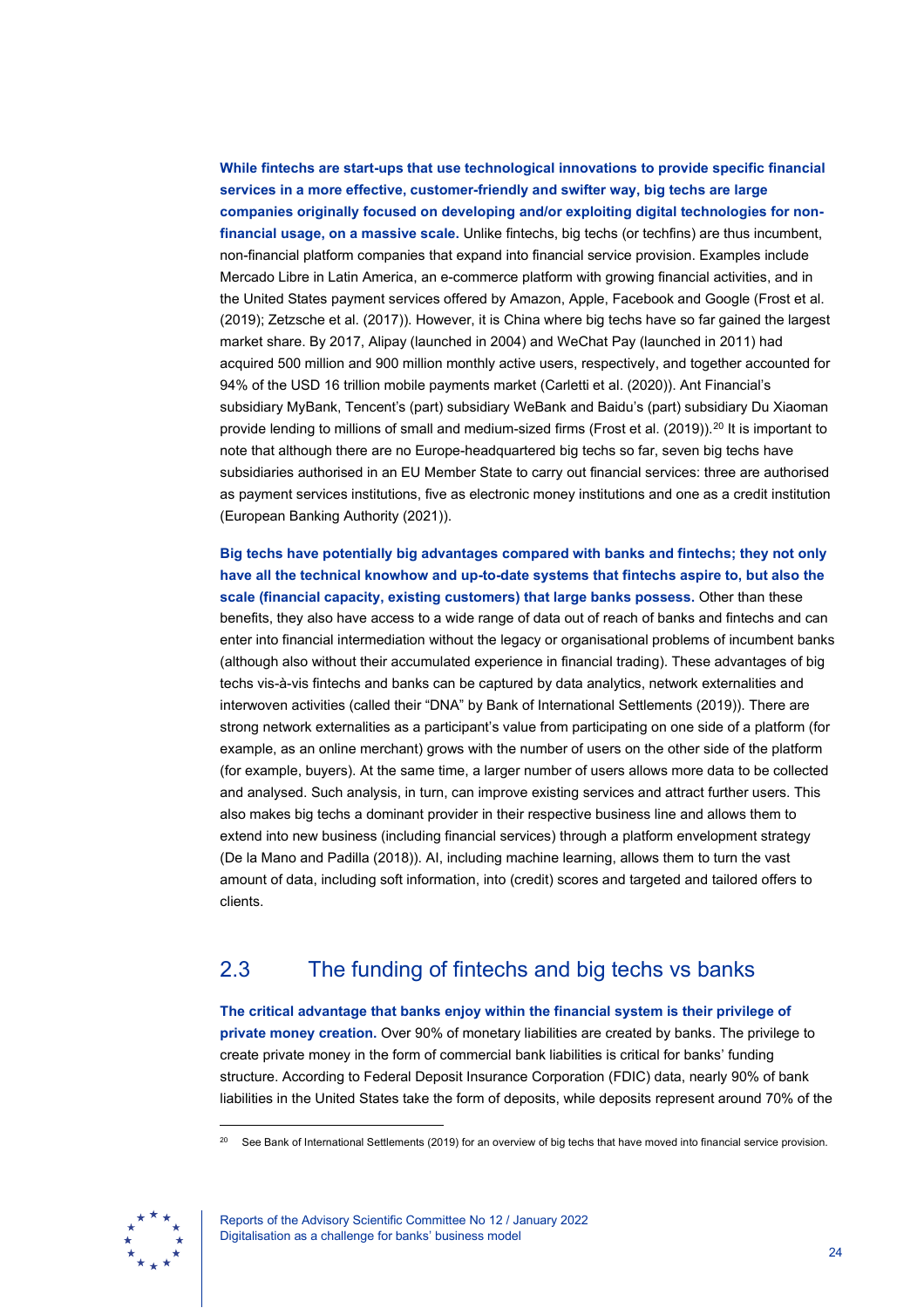liabilities of European banks, according to ECB consolidated banking data.<sup>[21](#page-25-0)</sup> Deposits are thus a very important source of funding for banks. The financial safety net and (mostly) explicit government guarantee provide a funding advantage for regulated banks, but often also for nonbank financial intermediaries that are closely linked to the banking system, either being sponsored by banks or linked to banks within larger financial conglomerates. This funding advantage also extends to fintechs and subsidiaries of big techs with bank licences.

**Fintechs without bank licences rely primarily on market funding (be it equity, debt or mezzanine), without the benefits of the financial safety net.** Unless applying for bank licences or linking themselves closely to a bank, fintechs do not enjoy the privileges of banks in terms of funding sources and will thus be unable to move into financial intermediation. This may limit the scope of fintech activities to providing specific non-intermediation services.

**Big techs, on the other hand, rely on high liquidity buffers accumulated through their** 

**platform services (Chart 9).** While their main advantage is the value of big data on their existing customer base that can be used for providing financial services, their healthy financial positions also favour their involvement in such activities. They can use liquidity buffers accumulated through the free cash flows from their other activities, without needing to raise new funds in financial markets. While this can make their funding cheap, at least to some degree, they still cannot benefit from government guarantees under the financial safety net. In addition, big techs increasingly use partnerships with banks to enter the market for financial service provision, a point we will come back to in Section 4.

### Chart 9

**Top-10 US non-financial corporations with highest cash and short-term investments in Q3 2019 and market capitalisation of the largest EU bank at the end of 2020**



*Sources: Stevens (2019), based on FactSet, S&P Global and ESRB Secretariat calculations. Notes: Market capitalisation of BNP Paribas (orange line) is expressed in USD, using the EUR/USD exchange rate at the end of 2020.*

<sup>21</sup> Under US accounting standards, derivatives in the balance sheet are netted out. Excluding derivatives from the computation of European banks' liabilities increases the share of deposits to 75% of total liabilities.

<span id="page-25-0"></span>

Reports of the Advisory Scientific Committee No 12 / January 2022 Digitalisation as a challenge for banks' business model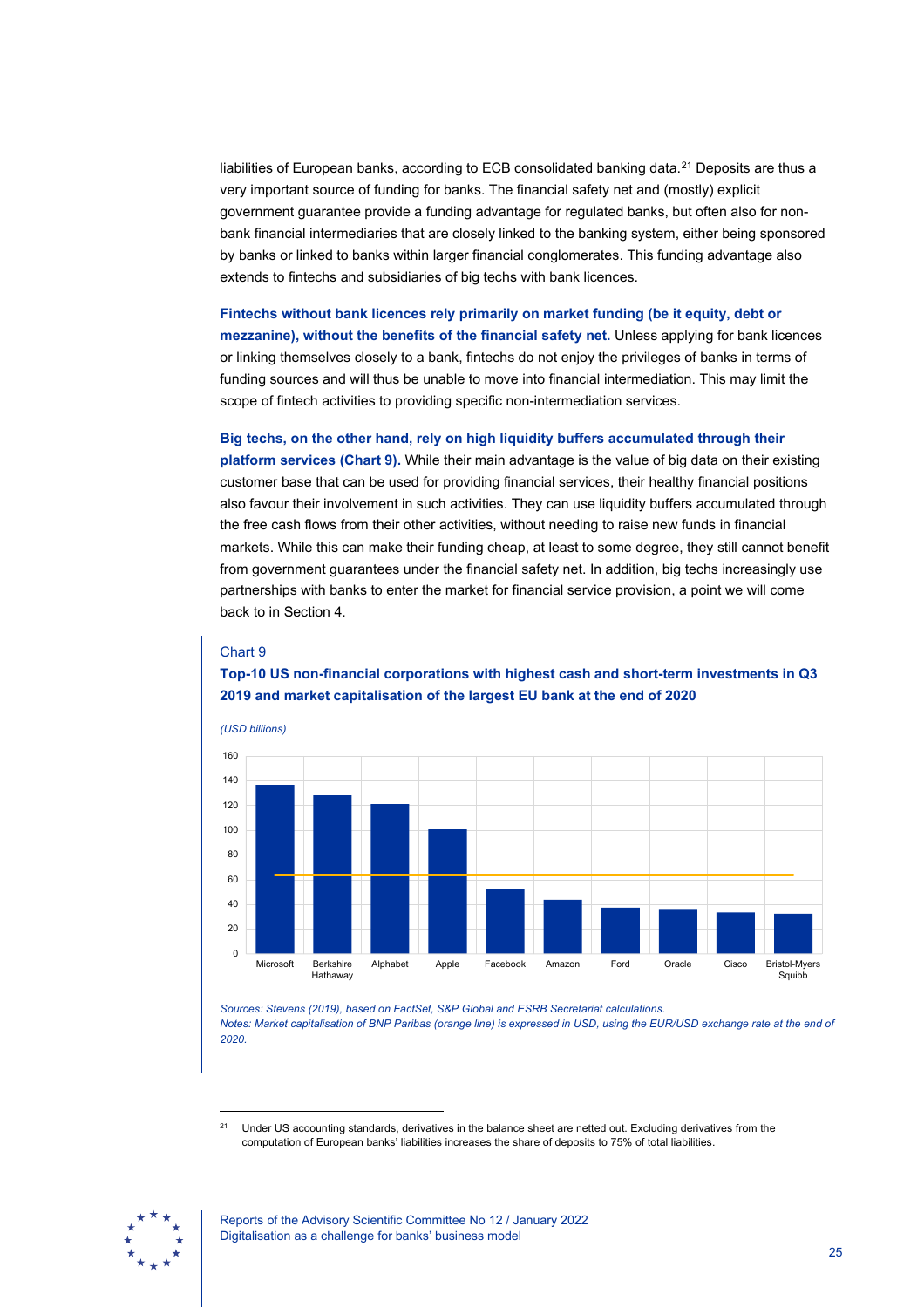### **The planned issue of stablecoins, such as Libra/Diem, which are crypto-assets backed by safe assets, might be a first way for some big tech companies to enter financial**

**intermediation.** The creation of such stablecoins, to be used as payment instruments (perhaps first within a specific platform but later on a wider basis), can undermine banks' intermediation business (insofar as it rests on deposit funding and the payment services attached to bank accounts) and governments' seignorage revenue. Stablecoins can also create new sources of systemic fragility, e.g. runs to safety creating large flows in and out of banks, as well as across borders.<sup>[22](#page-26-1)</sup> Reducing banks' franchise value might also have negative effects on banking system stability, a point we will return to in Section 4.4.

# <span id="page-26-0"></span>2.4 The reaction of incumbent banks to their new competitors

**As discussed in the previous section, incumbent banks face competitive threats across the different financial services they provide:**

- **Payment services:** by offering more convenient payment solutions, fintech firms can undermine an important revenue source for banks. This reduces banks' access to critical payment data.
- **Lending services**: the capacity of big tech companies to tap into a vast amount of personal data and turn soft into hard information undermines the information franchise value of banks.
- **Asset, wealth and risk management services**: access to a wealth of data on individuals allows new players (fintech and big tech companies) to provide quicker and more tailored advisory services.

What a simple list of different services does not show is that the bundling of different financial services allows banks to exploit scope economies, cross-subsidise between different services and target customers with specific offers. Seeing competitors chip away at markets for some of these services might therefore have negative effects on banks' capacity to survive as universal providers of financial services. [23](#page-26-2)

**Incumbent banks in developed western markets typically seem to expect fintech companies not to threaten their existing position as incumbents (albeit with some need to buy out innovators to sustain this).** Incumbents do not generally expect to have their industry radically upended around them. Chart 10 shows that European banks do not perceive fintech activities to represent large threats to their business lines, except for payment systems. Furthermore, working together with existing firms, through different organisational arrangements, seems to be the preferred form of engagement of European banks with fintechs (Chart 11). Besides, fintechs operating in the banking sector might also address customers' specific needs that go beyond financial services, such as legal and financial advice, semi-automatic accounting or customer

<span id="page-26-2"></span><span id="page-26-1"></span><sup>&</sup>lt;sup>23</sup> At the same time, these scope economies provide a natural advantage to firms (such as traditional banks) that offer a bundle of financial services rather than each one on a stand-alone basis.



<sup>22</sup> For a detailed discussion on crypto currencies and financial stability, see International Monetary Fund (2021).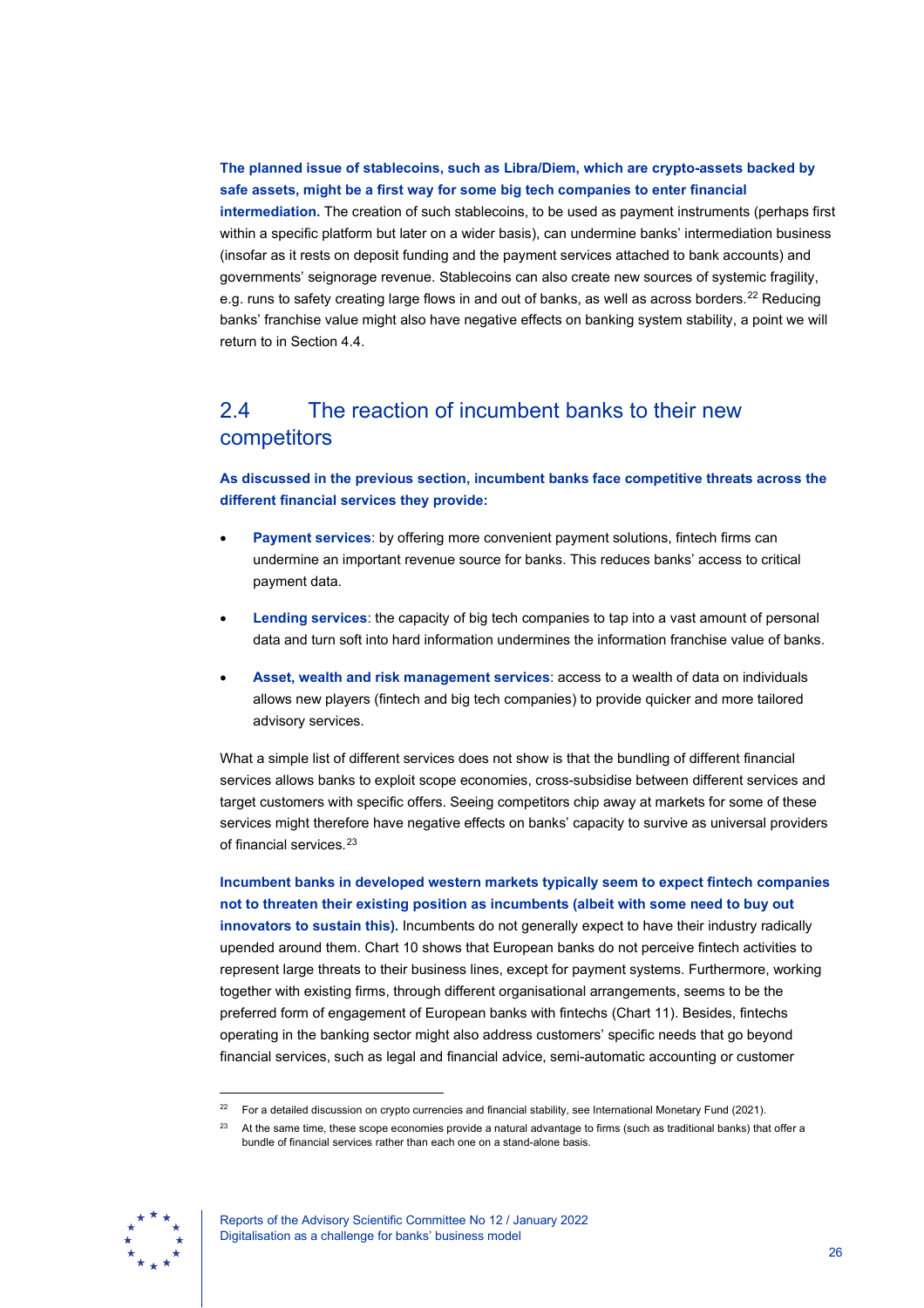relationship management. Other financial sectors, e.g. insurers, see potential in partnering for expanding the range of activities they (or rather their associates) might become involved in. PWC (2018), for example, suggests that insurtech is increasingly moving its focus away from making existing insurance business models redundant towards supporting and partnering with insurers to expand beyond their existing value propositions into new industries. The talk is of developing an ecosystem that brings together adjacent industries to provide an improved customer service proposition. Relevant adjacent industries to banking could potentially include agriculture, health, cybersecurity, the sharing economy, wealth management and transport, as banks and incumbents in these industries could partner and provide their services jointly.

### Chart 10



**Summary of responses by European banks to the question "How do you see fintech affecting the current business model of your bank?"**

*Sources: Baba et al. (2020), based on the 2019 EBA Risk Assessment Report.*

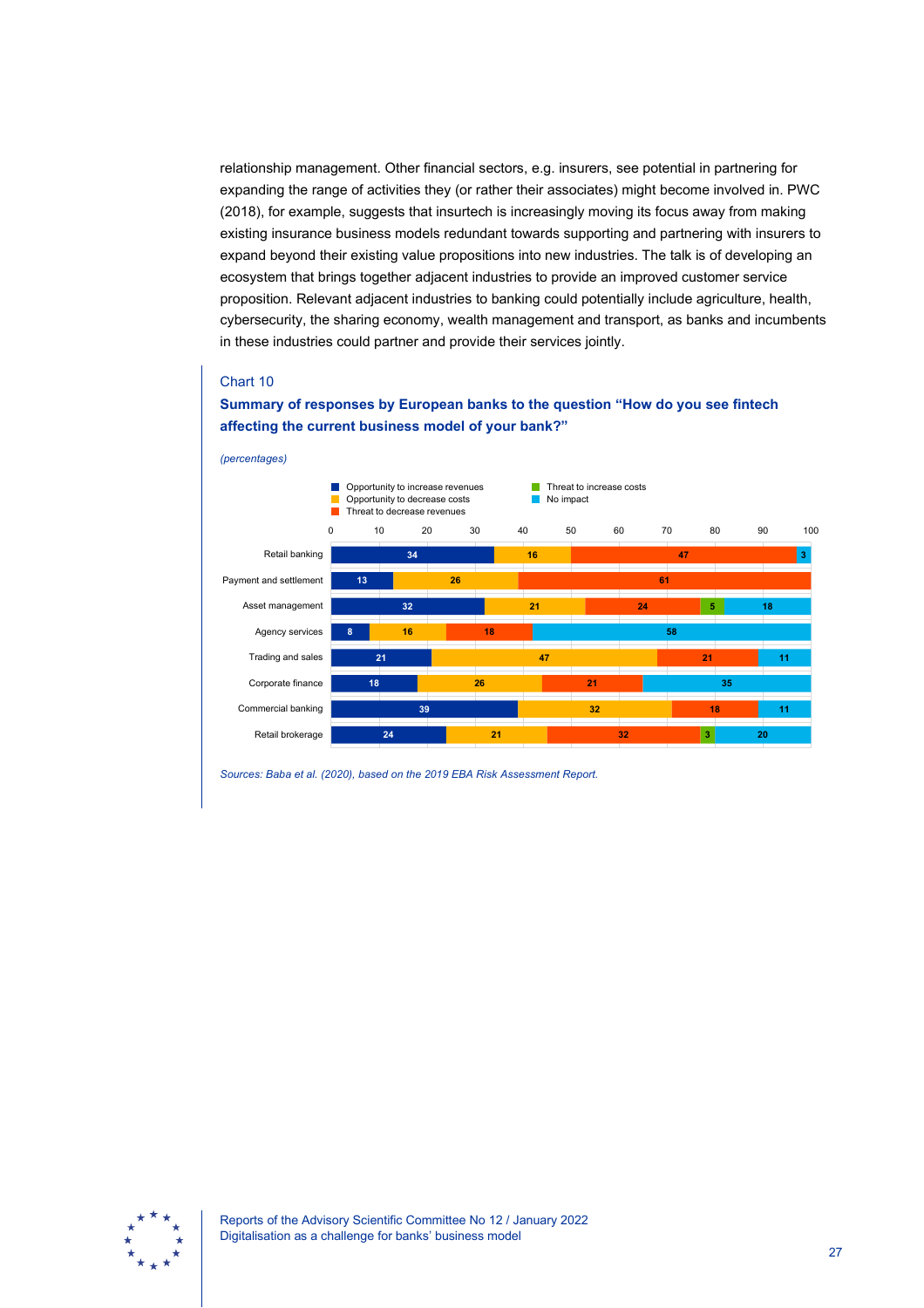

## Chart 11 **Current form of engagement by European banks with fintech**

*Sources: European Banking Authority (2020b).*

*Notes: The blue bars refer to options entailing a degree of collaboration with fintechs, while the yellow bars refer to noncooperative alternatives. More than one answer was possible in the questionnaire, so the percentages do not sum up to 100%.*

**Within the banking sector, incumbent banks with a traditional business model also face competition from banks that conduct their activities almost entirely digitally.** Deposits in online banks are growing at a higher pace than in traditional banks, slowly eroding the latter's market share (Chart 12, showing data for the United States). As a result, incumbent banks, particularly larger ones, are developing their own online banking subsidiaries. Recent studies show a heterogeneous picture across traditional banks in terms of efficiency and services covered by their online banking, and they are typically unable to directly compete with online banks (D-Rating (2020)).

### Chart 12

### **Deposits in the largest US banks and US online banks, end-2018**



*(left-hand side: USD billions, right-hand side: percentages)*

*Sources: S&P Global Market Intelligence (2019), taken from [Deposits flocked to digital bank accounts in 2018](https://www.spglobal.com/marketintelligence/en/news-insights/trending/X_4W__D4FFVuBLptS40w_A2). Notes: Data according to GAAP for the six largest US banks and four US online banks.*

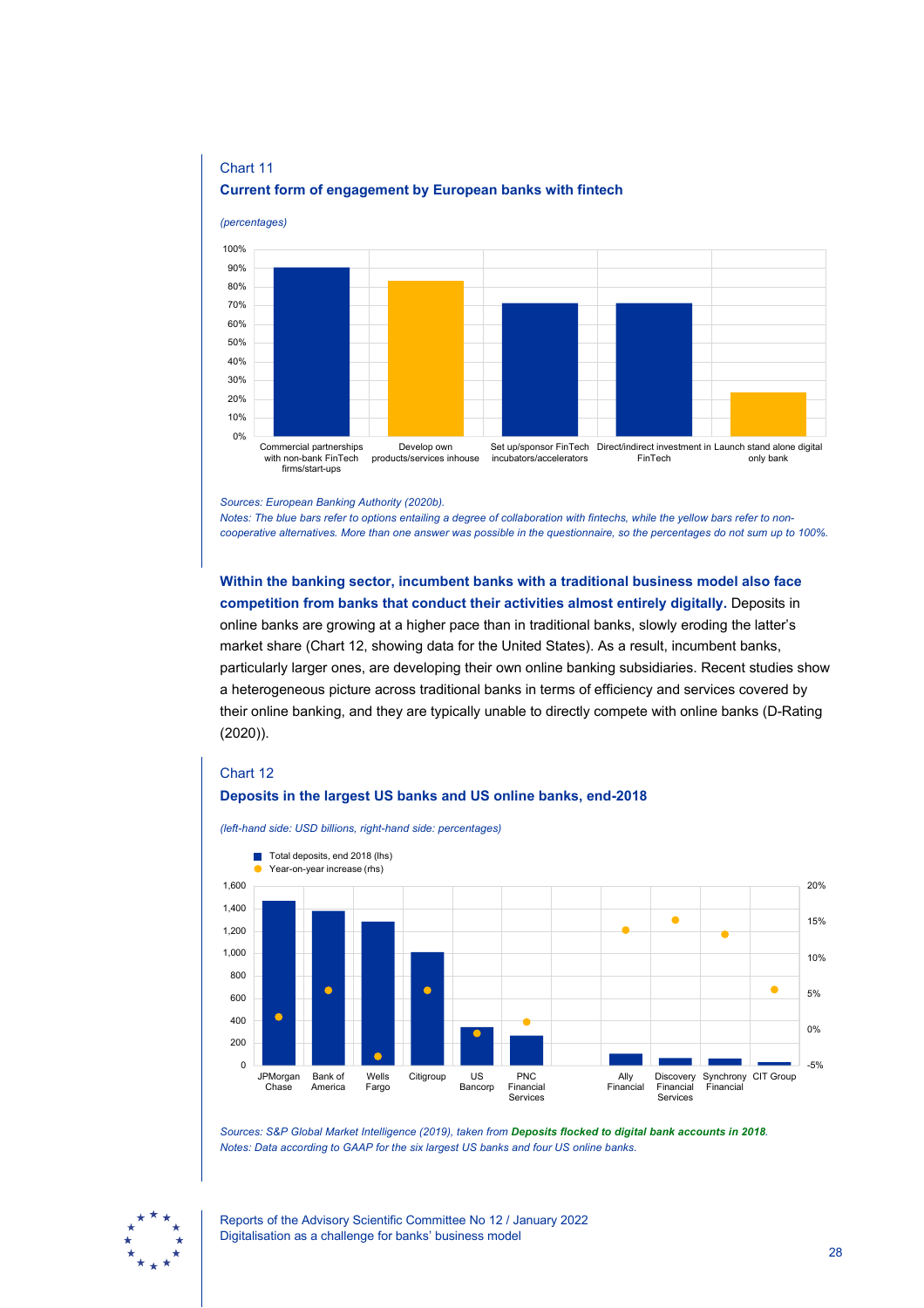**The traditional funding model of banks might be challenged by digital currencies, especially those issued by central banks.** A critical function of banks is transforming sight deposits into long-term assets, which is also the basis for their intermediation-related profits. This stems from their privileged position within the payment system and ability to create transferable claims.<sup>[24](#page-29-0)</sup> A scenario with successful digital alternatives to deposits as a liquid savings instrument and payment instruments for households and firms might imply higher funding costs for banks. One important determinant of the extent of competitive pressure will be whether digital currencies will be directly issued by central banks (as currently explored by the ECB under the digital euro project) and accessible to the general public (with greater pressure on banks to tap alternative funding sources) or whether they will gain importance in the form of stablecoins. The degree to which crypto-assets would achieve the same fungibility as bank deposits is critical to the assessment of their impact on banks' traditional funding model. We will come back to this question in the third of our three scenarios below.

## **There are several ways for incumbent financial institutions to react to an expansion of big tech companies into financial service provision; such reaction, however, depends primarily on how big tech companies go about expanding into financial service provision.** First, big

tech companies could expand directly into financial service provision, either by establishing subsidiaries or buying up banks. The latter option might be less attractive given that this might burden acquirers with legacy IT systems and legacy assets. The former option would constitute a direct challenge for incumbent financial institutions. Threatened with losing market share and margins to big tech-related new entrants, banks might increase their risk profile to defend their market position. At the same time, however, larger banks have been aggressively developing faster and cheaper payment systems to compete with new fintech providers or are acquiring fintech companies offering such systems. But there could also be a wave of deleveraging to adjust banks' balance sheets to their reduced market share, which is a different source of fragility. Second, big tech companies might choose to cooperate with banks, with banks offering their balance sheets for risk taking and big tech companies offering their platforms for attracting customers, as well as screening and monitoring them. While the cooperation route seems less disruptive, it would also likely erode the rents that incumbent banks have enjoyed until recently, potentially rendering many of them unviable in their current business model.

<span id="page-29-0"></span><sup>&</sup>lt;sup>24</sup> The wide acceptance of bank deposit transfers as a means of payment creates a privilege of "money creation" for banks, which is not shared by other financial institutions, such as money market funds.



Reports of the Advisory Scientific Committee No 12 / January 2022 Digitalisation as a challenge for banks' business model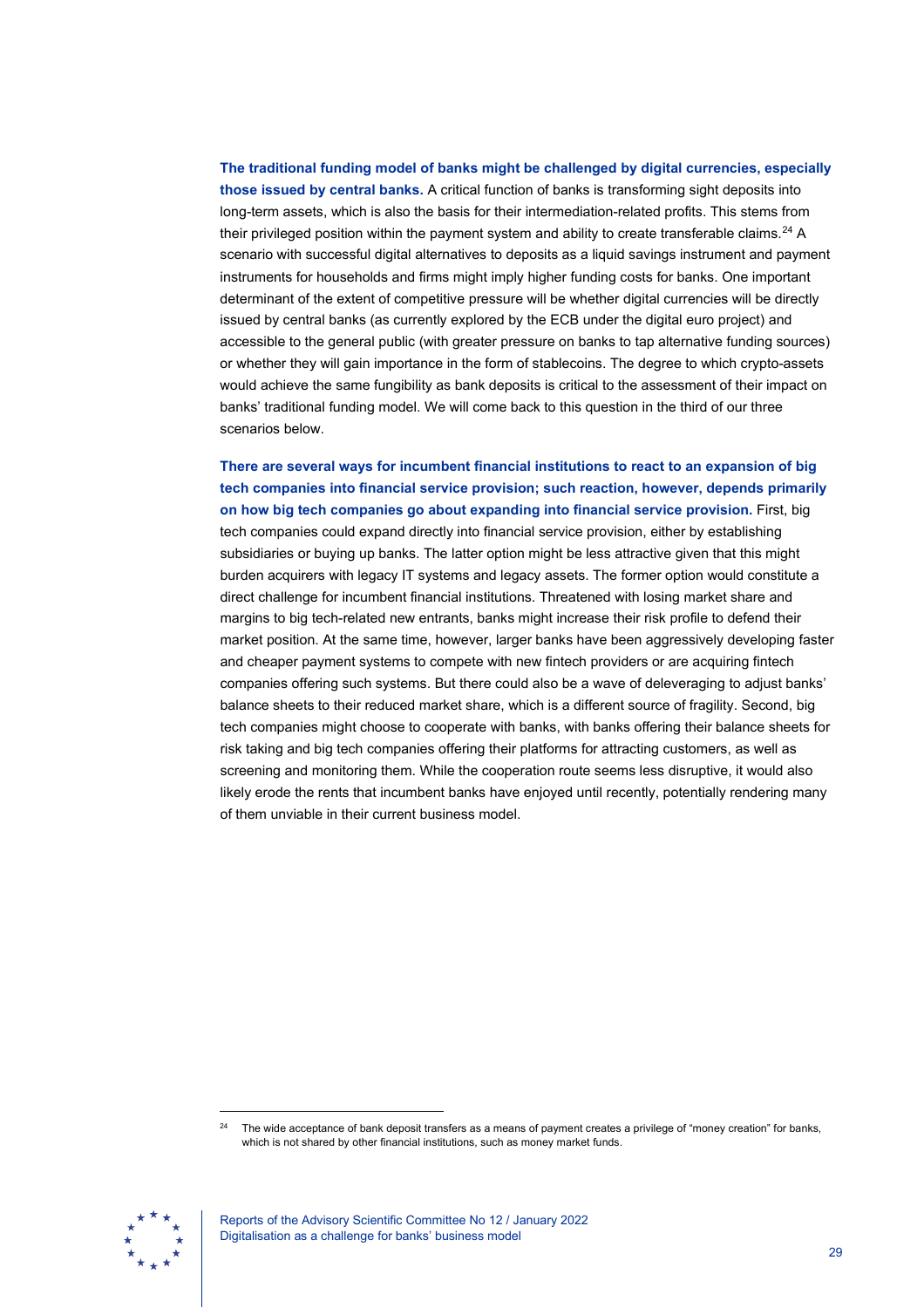# <span id="page-30-0"></span>3 Emergence of new risks and reshaping of existing risks

**This section considers how digitalisation and the related challenges to incumbent banks can define new risks or alter existing risks.** It starts with a description of risks of a financial nature, mainly related to fintech and big tech. In the second section, it then discusses non-financial risks, which are expected to grow significantly in the coming years. It is important to differentiate between risks facing individual incumbent financial institutions and those facing the financial system. In the following, we focus more on the latter, in line with the ESRB's macroprudential mandate.

# <span id="page-30-1"></span>3.1 Financial risks from new providers

**Non-bank financial institutions, including fintech and potentially big tech companies, face similar risks and can also affect the overall risk in the financial system by influencing the behaviour and performance of other players and market dynamics.** In the following, we discuss the risks that the new financial services providers face and may help generate or amplify.

## Old risks with a new skin

**Financial intermediaries are subject to an array of different sources of risks; the maturity/liquidity transformation role of banks and bank-like financial institutions (e.g. money market funds) exposes them to liquidity risk.** Matching short-term liabilities with longerterms assets makes financial intermediaries susceptible to liquidity runs. Credit risk (or asset performance risk in broader terms) can undermine the solvency of financial intermediaries, as can different types of price risks, including interest rate, exchange rate and asset price risks.

**For example, while many lending platform models do not involve leverage or liquidity, some models (guaranteed return and balance sheet models) are more like that of a bank or banklike financial institution and are therefore subject to similar risks as deposit-taking banks.** This is especially the case if the platforms allow investors to withdraw their funds on demand in an easy and/or costless manner. Further, platforms rely on maintaining the confidence and trust of their investors and need to attract new borrowers, so there is a trust channel that can greatly amplify their susceptibility to interest rate, credit and legal risks.

**The robustness of the business models of many fintech lenders remains untested, as in most markets (except China) they have not gone through a whole cycle.** In fact, the Financial Stability Board (2017) notes several high-profile failures among lending platforms, some of them with features resembling Ponzi schemes.



Reports of the Advisory Scientific Committee No 12 / January 2022 Emergence of new risks and reshaping of existing risks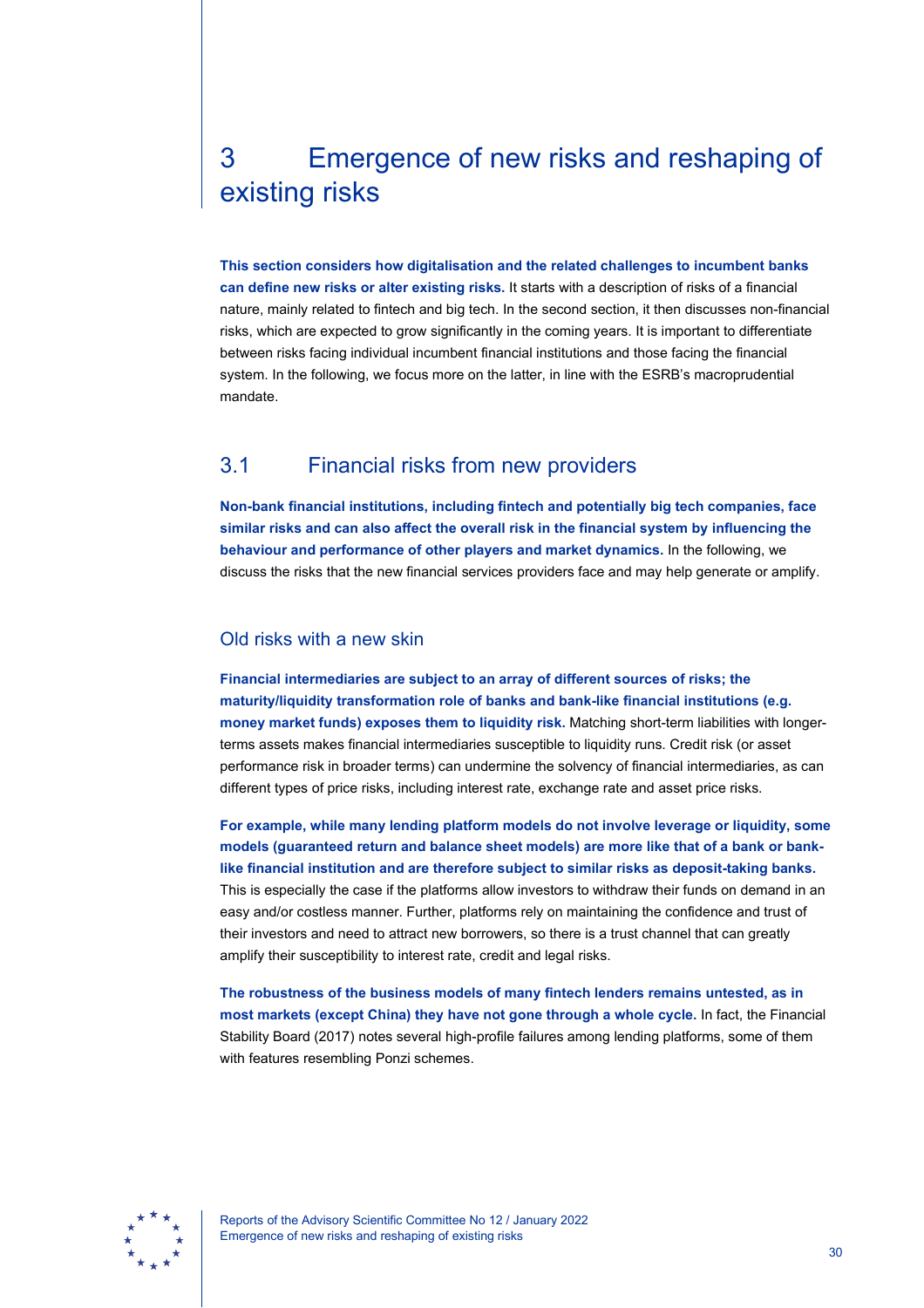### The impact on system-wide risk

**There are reasons to argue that the entry of new providers, which creates a more diversified and competitive financial system, can reduce systemic risks (Financial Stability Board (2017)).** First, lower prices can reduce risk taking by borrowers, resulting in a positive relationship between competition and stability. Second, the increasing importance of fintech credit platforms may help diversify sources of credit in the economy, thus providing alternative funding options for borrowers if their main lender fails; this chimes with what is sometimes called the "spare tyre" hypothesis. Third, if there is limited interconnectedness between platforms and between this segment and other segments of the financial system, platforms may remain operational when a crisis hits other segments of the system (and vice versa), thus strengthening the overall resilience of the financial system.

**At the same time, if the new landscape concentrates financial service provision in a few big techs, these companies would be new too-big-to-fail players and a new source of systemic fragility.** Such a risk can arise whether big tech companies serve purely as platforms or move directly into intermediation, if they are involved in providing a significant share of essential services. Further, in the platform economy, disruption and winner-takes-all dynamics may cause the rapid collapse of a platform in favour of another, which involves risk during the transition process.

## **If the new players rely less on relationships and soft information and more on hard (or hardened) information than the old players, their lending might be more procyclical.**

Research has shown that transaction lenders are more likely to pull back during "bad times" than relationship lenders (Beck et al. (2018)). If there is a general move towards more hard and less soft information (especially during a crisis), lending cycles could become more pronounced. A similar effect might arise if fintech investments become susceptible to investors' fad-like behaviour and swings in their credit risk appetite. This stability risk is to be balanced against the advantages of easier access to credit for borrowers entering the market without the relevant relationships (but with the "right" hard information).

### The impact on incumbent banks' risk profile

**One long-standing debate in banking has been on the relationship between competition and fragility.** The competition-fragility hypothesis posits that higher competition (such as from new entrants) reduces incumbent banks' franchise value and thus incentivises them to take on more risk. Entry by new providers, including big tech companies, can thus trigger such aggressive risk taking and increase bank fragility. However, there might also be counter-effects. If scalable, transaction-based, arms-length lending is taken over by new providers, such as fintech companies, incumbent banks will have a stronger incentive to focus on information-intensive relationship lending, which might be the source of larger franchise values (per unit of activity), thus reducing fragility in the traditional banking system itself, while shifting risk towards other segments of the financial system (Boot and Thakor (2000)). A third option is that the entry of new players does not result in more competition, but rather in cooperation between regulated banks and, for example, big tech companies. Some examples of such cooperation are Amazon loans in partnership with Goldman Sachs, Apple's consumer credit card, also in partnership with Goldman Sachs, and



Reports of the Advisory Scientific Committee No 12 / January 2022 Emergence of new risks and reshaping of existing risks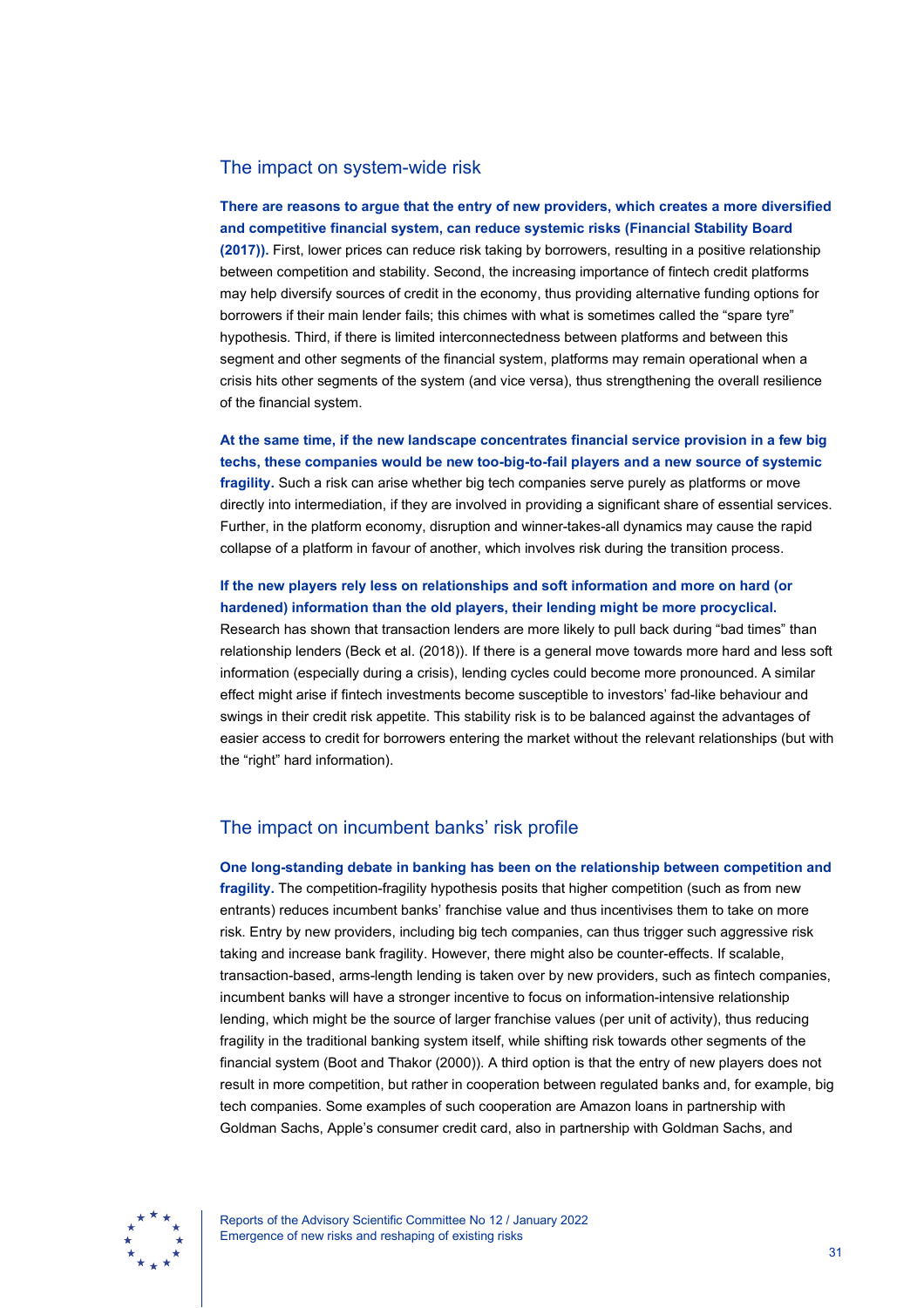Google finance in partnership with Sychrony Bank. This can create a different kind of fragility, which we discuss next.

## New cooperation – new risks

**The cooperation between banks and big tech companies could lengthen intermediation chains and alter the incentives and transparency of credit intermediation, which is a potential new source of fragility.** One possible form of cooperation is where the big tech platforms serve primarily as a conduit in loan origination, bringing together lenders (i.e. banks and other financial institutions) and borrowers but with no risk for the platforms. If big tech revenues in this context were volume-based, there would be a clear incentive for aggressive origination, possibly leading to overlending. [25](#page-32-0) Alternatively, if big tech companies enter financial service provision themselves (acquiring banking licences for this purpose), they will most likely focus on low unit-cost, scalable lending activities, where franchise value has little importance and assets can be easily securitised and sold off. Both cases result in longer intermediation chains and something closer to the originate-and-distribute model, which raises concerns about incentives and risk distribution, as evidenced in the run-up to the global financial crisis.

## The regulatory perimeter and financial risks

**The growth of the fintech sector will raise the need for regulators to decide its placement within the perimeter of prudential regulation.** Over the past ten years (partly as a reaction to the global financial crisis), expanding the regulatory perimeter towards shadow banks has been high on the agenda. Recent financial innovations might pose new challenges in this respect. For instance, lending platforms that connect investors/lenders and borrowers are currently outside the perimeter of prudential regulation. On the one hand, lending platforms are not deposit-taking institutions and thus not formally covered by the financial safety net. So far, their potential failure essentially raises issues of investor protection. As reported by the Association of Banking Supervisors of the Americas and IDB Lab (2019), peer-to-peer lending platforms can provide fertile ground for fraudulent schemes long prohibited in traditional banking. But what if the investor population and lending base on these platforms grow to a size that makes them all but "too many to fail" or "too big to fail"? The failure of a large P2P lending platform in China in 2016, Ezubao, affected almost one million customers, with losses exceeding USD 9.2 billion. Three years later, another wave of failures closed over 380 P2P platforms in that country. If one of these events reaches systemic relevance, the pressure to extend the perimeter of prudential regulation over the involved entities will be hard to resist. A more proactive approach towards possible prudential regulation of fintech companies with large retail investors basis is therefore called for.

**Similarly, big tech companies might pose a similar challenge for regulators as they move into financial service provision and their role in such provision becomes increasingly important.** Even if services are provided via a regulated subsidiary, there are risks of spill-over

<span id="page-32-0"></span>Under certain cooperation agreements between banks and big techs, the latter may take over the entire credit scoring process (to exploit their advantages in big data), and banks might only provide a banking licence and bear the credit risk of the borrowers.



Reports of the Advisory Scientific Committee No 12 / January 2022 Emergence of new risks and reshaping of existing risks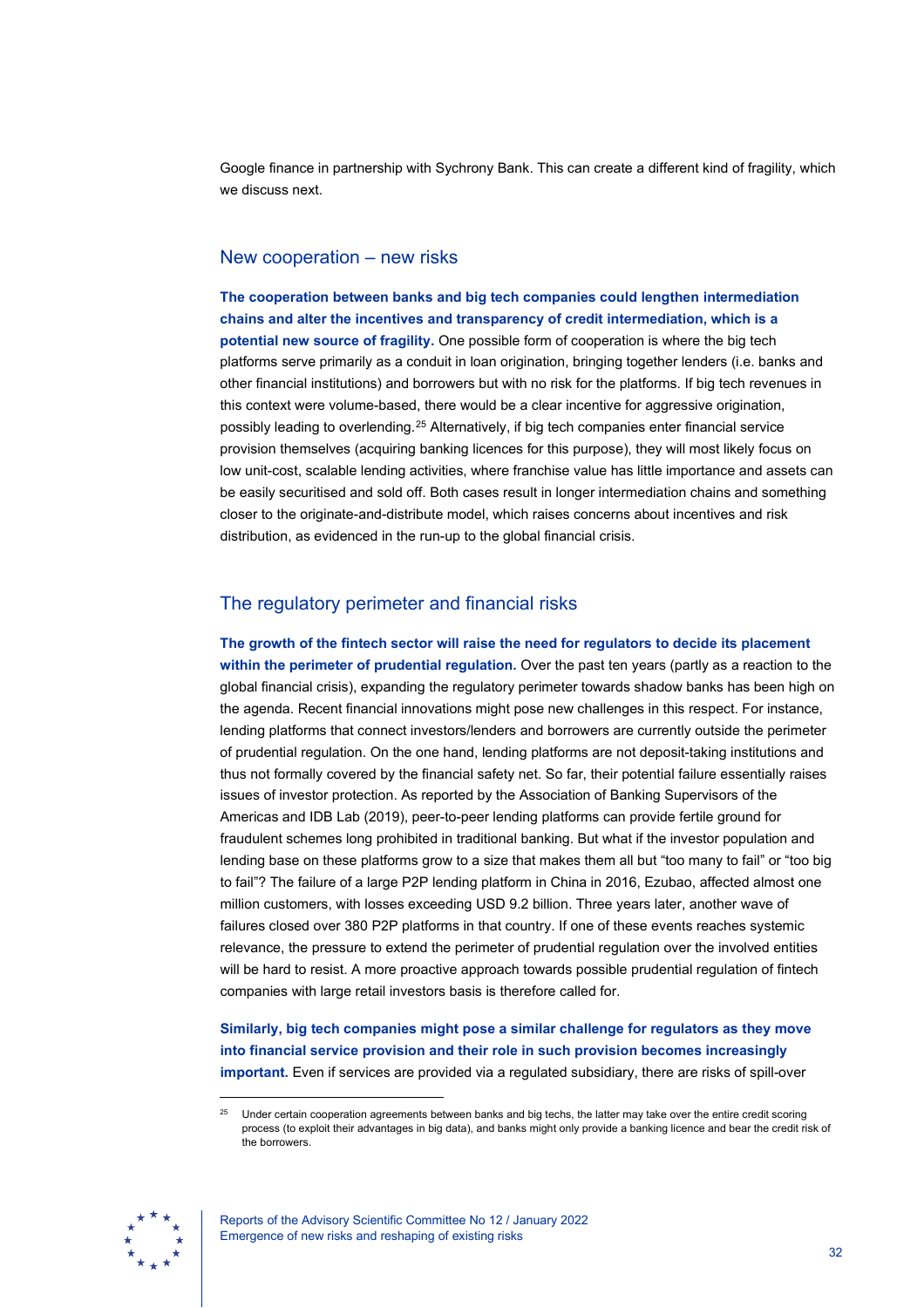from the non-regulated non-financial part of the business to the regulated financial part, which raises the question of possible firewalls between financial subsidiary and big tech parent. An additional concern is that many big tech companies operate internationally, while financial sector regulation is – with few exceptions – national in nature. At least within the euro area/EU, multinational regulation should become the norm. This is also important because currently the dominating big tech companies are all non-European.

**Beyond the question of whether to bring non-bank fintech and big tech financial service provision under the perimeter of prudential regulation, their exclusion from it raises level playing field concerns, as it puts more regulated intermediaries at a potential disadvantage.** While arguably being under the regulated perimeter also has advantages (e.g. in the case of banks, access to deposit insurance and lending facilities of central banks), the private burden of regulation might enable unregulated entities to compete more fiercely over the provision of close substitutes to the services provided by regulated entities. Over time, this could shift significant volumes of intermediation (and their implied risks) out of the regulated perimeter, while forcing traditional intermediaries to shrink more and faster.

# <span id="page-33-0"></span>3.2 Non-financial risks

**In addition to financial risk, digitalisation also poses significant non-financial or operational risks, both in the banking sector and in fintech and big tech companies.** Modern IT development leverages heavily on core infrastructures (e.g. the internet), standardised products with mass users (e.g. the Windows, Android and iOS operating systems) and associated methodologies and technologies (e.g. encryption standards). This is expected to continue, as there are economic and network benefits to standardisation. As noted above, digitalisation might increase the risk of malicious attacks, i.e. cyber risk. Or rather, it might increase the severity of attacks that do succeed, if system providers successfully eliminate simpler flaws, leading to increased user complacency, but fail to eliminate the deepest vulnerabilities.

### Five major non-financial sources of vulnerability

**First, concentration in the provision of basic services, such as cloud computing (Financial Stability Board (2019a and 2019b)), is rising.** Many fintech firms and increasingly banks build their own IT business structures on top of the same concentrated group of cloud services providers, because of the added business flexibility such an IT approach offers, coupled with cost minimisation. Financial institutions using fintech services may therefore appear exposed to a diffuse set of IT risks, but these exposures may still ultimately funnel into the same small cohort of major tech providers. On the one hand, cloud computing can reduce costs through scale economies and automation benefits and improve resilience for individual financial institutions. Cloud computing may also allow individual financial institutions to scale up more quickly, improve automation, operate more flexibly and reduce costs (because of economies of scale available to cloud service providers). On the other hand, operational incidents at third-party service providers can create temporary outages affecting services the financial institution provides to its customers. Cyberattacks and governance issues could result in data breaches, compromising private data of



Reports of the Advisory Scientific Committee No 12 / January 2022 Emergence of new risks and reshaping of existing risks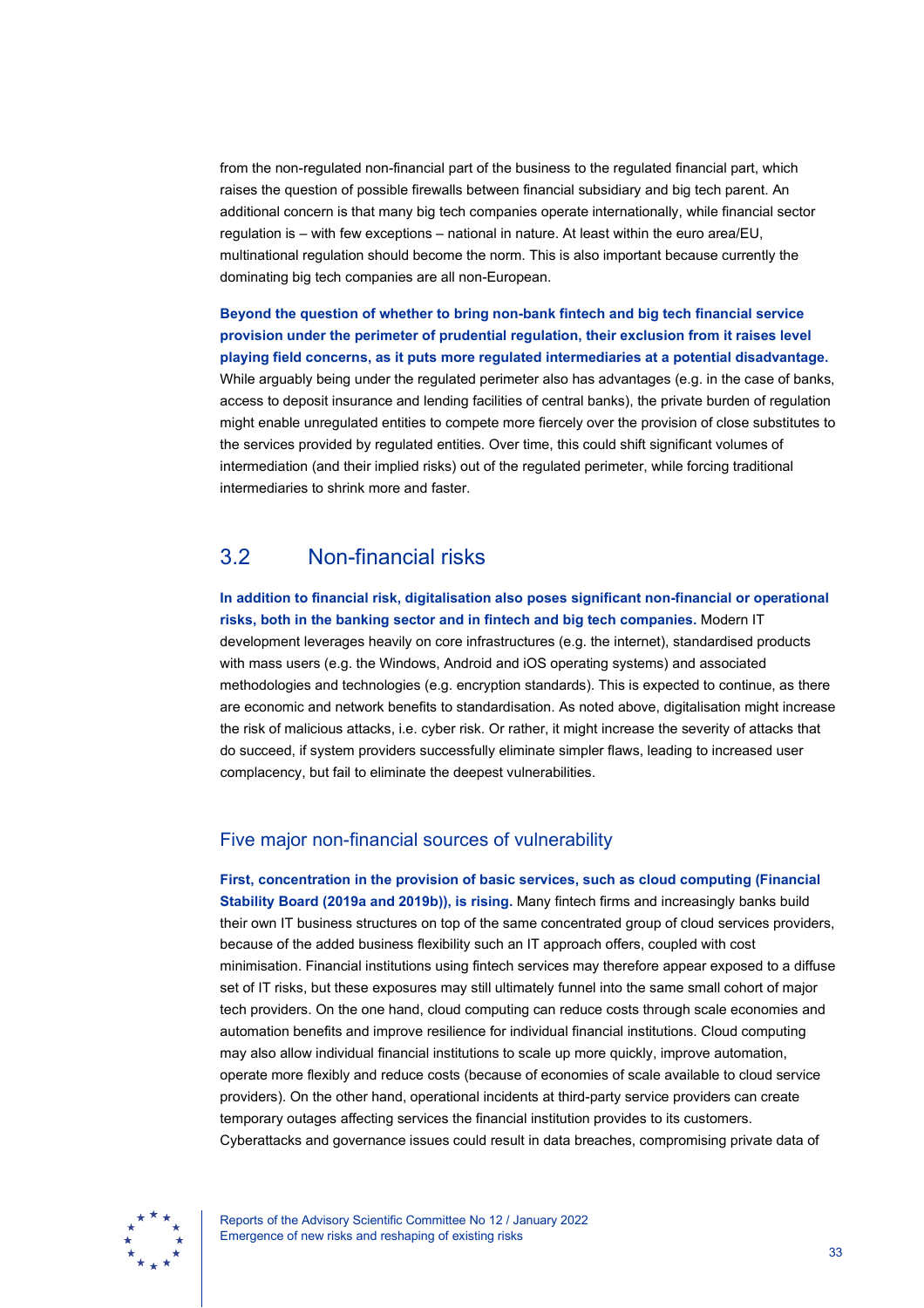millions of clients and resulting in high fraud costs. It may be harder for the financial institution to tell if the service is being delivered in line with legal and regulatory obligations, and central authorities may find it harder to access critical data and services, if required to do so, e.g. when exercising step-in rights in resolution. As explained in Financial Stability Board (2019a and 2019b), there are several sorts of cloud service business models (e.g. infrastructure as a service, platform as a service, software as a service, business process as a service) and types of deployment (e.g. public cloud, private cloud, hybrid cloud). There is therefore also scope for financial institutions to misunderstand the risks being introduced by the specific sorts of cloud services they may be consuming.[26](#page-34-0)

**Second, the extensive use of AI in finance may create challenges from a financial stability perspective (see also Buckmann et al. (2021)).** In particular, many fintech firms seek to leverage insights from AI. AI algorithms are often complex to understand and analyse and may include subtle look-back biases, feedback loops where AI models jointly bolster trends (similar to herding behaviour) and other weaknesses, so they appear likely to work better than then proves to be the case. Financial institutions may therefore be lulled into a false sense of security about their output and misprice services that rely on robust output from such models. Other sorts of biases and errors (e.g. erroneous data) can also creep in via such algorithms and create reputational and in some cases actual contractual losses. In the area of consumer protection, the biases created by AI models could also lead to severe discrimination against customers. Overall, the consequences of the use of AI models therefore highlight the importance of supervisory authorities building strong expertise in this field as well as specific control tools and supervision methodology of AI models.<sup>[27](#page-34-1)</sup>

**Third, APIs allow different software applications to communicate with each other and can support service unbundling and increase the number of services provided to underserved niches (e.g. peer-to-peer, small businesses).** But if they are not deployed well and managed securely, they could also lead to additional risks of operational failure or vulnerabilities to cyberattacks, which might propagate very quickly, increasing market structure fragility. Such risks are also arising because existing services are being adapted to mobile devices. Combined with APIs, smart phones have more and more functions built into their operating systems, such as payment capabilities. With any IT redeployment, however, comes the risk of introducing errors and added vulnerabilities, which need managing properly.

**Fourth, and more generally, although converting legacy to modern IT systems can eliminate latent vulnerabilities, services that are too exclusively automated or IT-oriented can be more prone to cyberattacks.** For example, screen, web and data scraping, a technique to collect financial users' transactional data to assess creditworthiness, is subject to this risk. This risk also affects incumbent banks and is further exacerbated in unsupervised parallel payment systems. Chart 13, based on a sample of large euro area banks under European banking supervision, shows a significant increase in certain types of cyber incidents in 2020 compared with 2019 (i.e. denial of services, unauthorised access, malicious script injection). Further, excessive reliance on automation and IT might offer new scope for money laundering, as some mobile payments

<span id="page-34-1"></span><span id="page-34-0"></span>See, for example, Dupont et al. (2020).





The financial institution may also face a risk of lock-in with the service provider, due to the high cost of switching to another service provider.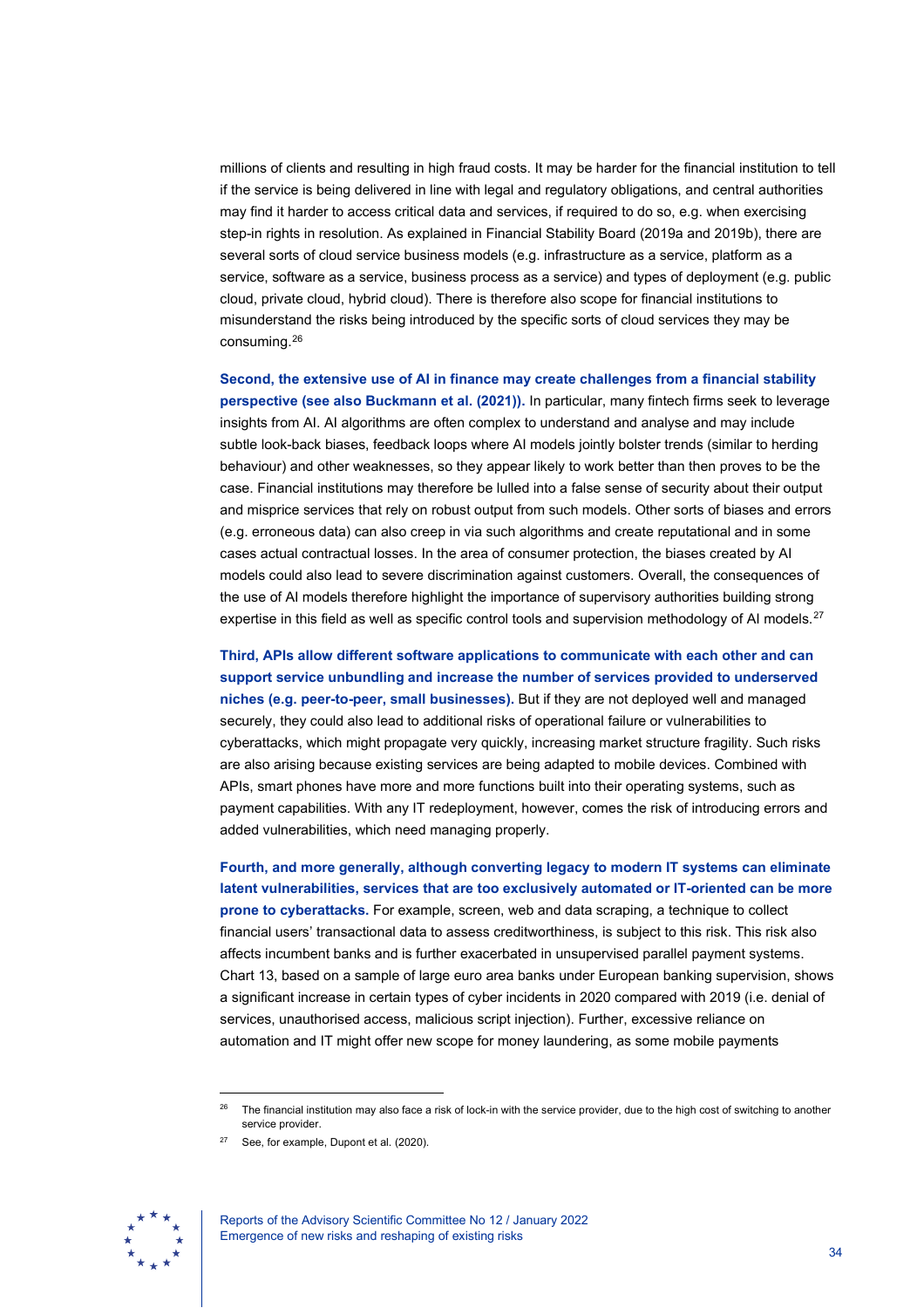networks in some jurisdictions may operate in ways that potentially make it harder for authorities to trace money flows and identify money laundering and tax evasion.

# Chart 13 **Split of cyber incidents in 2019 (yellow dots) and 2020 (blue bars) by type**

*(percentages)*

Derial of service Unauthorised access ō Phishing / \*ishing Malic ious scriptinjection Malware Other Other exploited vulnerability Accidental data leakage/corruption Insider/third-party provider threat  $\bullet$ Ransomware Intentional misuse of access rights Trojan horse  $\bullet$ Brute force attack Spear phishing п Social engineering ٠ Pretexting Mobile malware П Virus/worm Other soc. engineering Insider misuse  $\mathbf 0$ 10 20 30

*Sources: ECB Financial Stability Review, May 2021, Chart 3.8 (ECB supervisory data, ECB cyber incident reporting framework and ECB calculations).*

*Notes: Based on a balanced sample of 93 large banks. Insider misuse means intentional misuse of access rights by an insider.*

**Fifth, trust in management or in control of a process by a central authority is replaced by trust in a leading technology that might suddenly become obsolete.** Concerns about incumbent financial service providers losing relevance is an example of the sort of structural challenge that can arise through this mechanism. This could happen if the legacy IT systems of traditional intermediaries fail to keep up with more modern and advanced systems provided by fintech and big tech competitors. But looking forward, even currently leading IT technologies may in time lose relevance, creating other risks further down the road. For example, modern financial payments systems rely heavily on a small range of encryption technologies, some of which depend on the difficulty of factoring large integers. The speed at which this can be done might be dramatically improved by the development of quantum computers, which might necessitate a significant shift in how payment processing is made secure. While we hope that those facing such challenges in the future will rise to them successfully, the relevant technological developments might happen too quickly to make this practical. This could lead to a widespread loss of confidence in the reliability of money transfer processes that rely on superseded technologies. In the case of a means of payment, the structural risk from potential technological obsolescence is probably greatest in situations where users are principally placing their trust in technology rather than in the existence of a central authority that might be expected to stand behind the form of money in question. For example, some blockchain technologies, such as bitcoin, depend on it being difficult



Reports of the Advisory Scientific Committee No 12 / January 2022 Emergence of new risks and reshaping of existing risks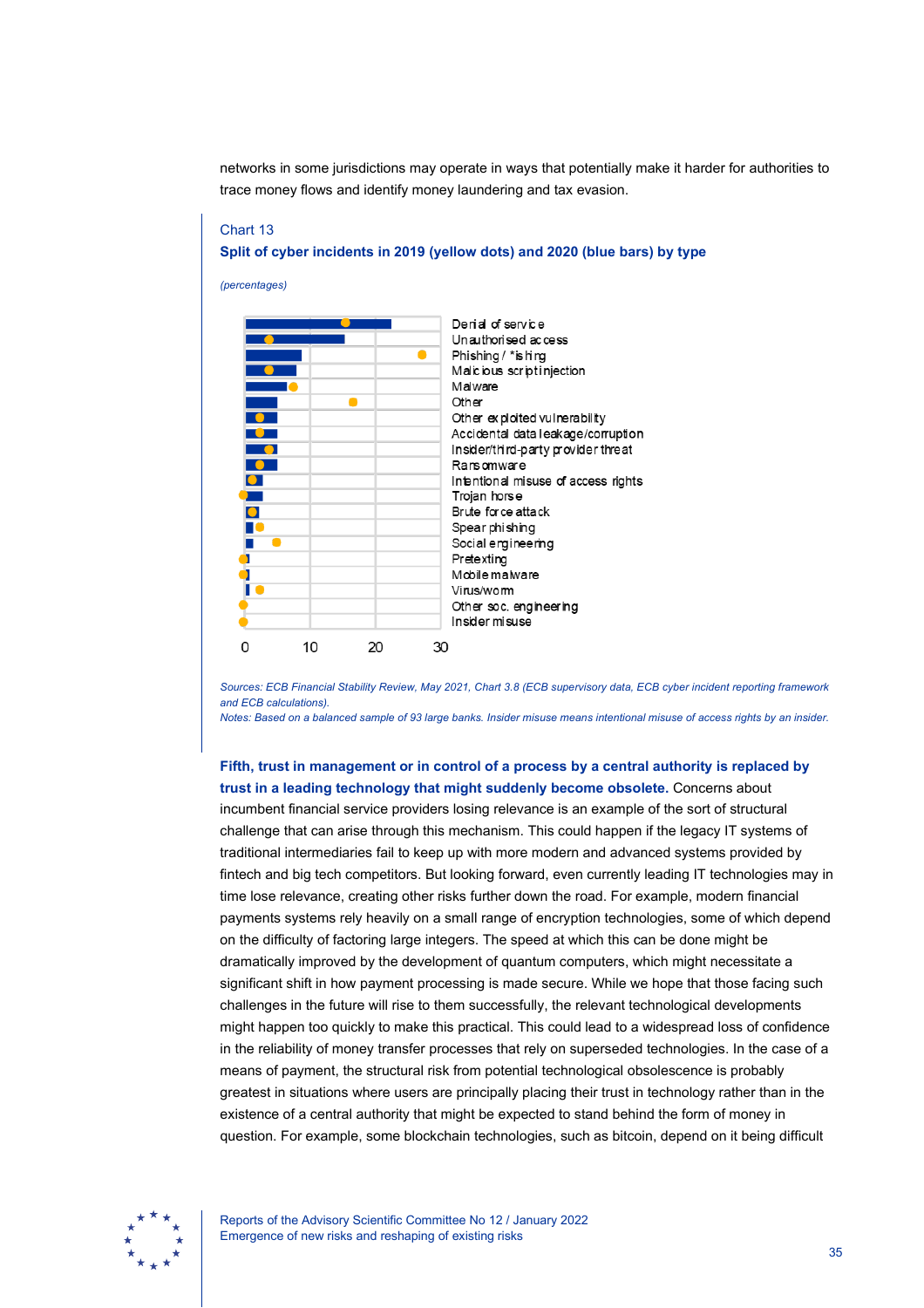or expensive to carry out certain mathematical manipulations using computers. But suppose an organisation somehow identified a way in which these manipulations could be done very much more quickly than at present. Unless there is a central body able to control what happens in such circumstances, an organisation that identifies this technological advance might be able to take over the blockchain, which could lead to a widespread loss of confidence in its usefulness as a means of payment.

**In addition to the five non-financial risks described above, data ownership and governance may become particularly important for consumer protection, with a potential impact on financial stability.** In a digital economy with large volumes of information exchanged across multiple entities, issues around ownership and governance of data arise and need to be handled with care (e.g. through data protection regulations). In banking, the availability of customer data has traditionally given banks an advantage over other institutions that could potentially engage in lending activities. However, the entry of big techs into the provision of financial services, as well as developments in "open" data (i.e. data that can be freely shared with other institutions), may have repercussions on the supply of financial services (see, for example, He et al. (2020)).

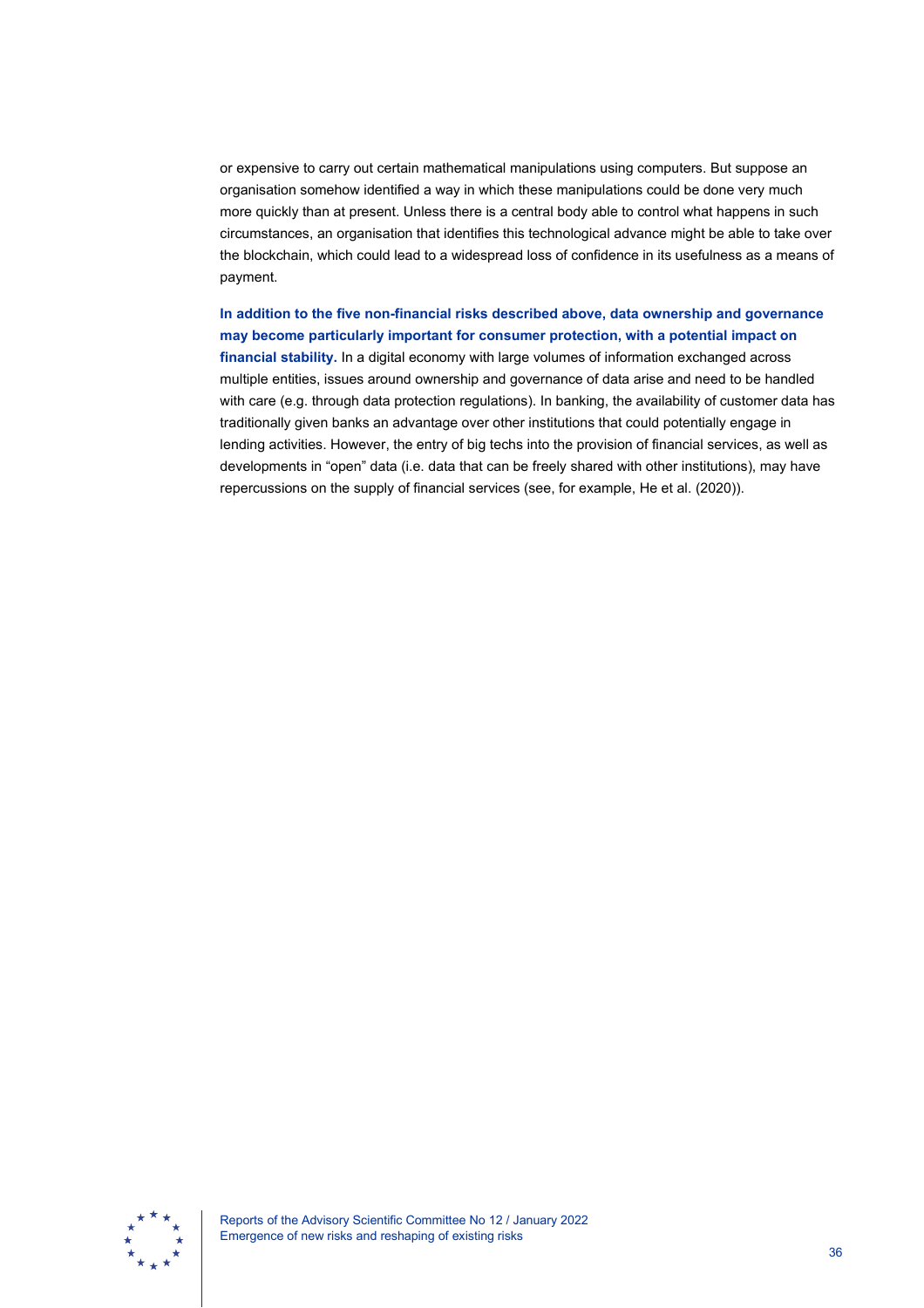# <span id="page-37-0"></span>4 Three scenarios for the financial system in 2030

**In this section we discuss different scenarios on how the emergence of fintech and big tech companies could influence the structure of the financial system and thus the future of the current banking system.** The scenarios take as a starting point the situation of the EU banking and financial system in 2020 (Section 4.1) and develop this over a long-term horizon (around ten years). The three scenarios do not cover all the possible paths of the EU banking system until 2030. They have been selected on the basis of their implications for the interaction of banks with fintechs and big techs (scenarios 1 and 2) and of the impact of central bank digital currencies (scenario 3). The first and second scenarios are orthogonal (they could not happen simultaneously), while the third scenario could occur in combination with one of the other two and is one of the many possible outcomes of the efforts recently launched in the area of central bank digital currencies. Scenarios 1 and 2 are directly related to the five forward-looking scenarios for the banking system designed by the Basel Committee of Banking Supervision (2018). It is important to stress that we do not attach probabilities to the likelihood of the different scenarios and – most importantly – that these scenarios are endogenous to regulatory responses that are still to be defined.

# <span id="page-37-1"></span>4.1 Starting point: the EU banking system before the COVID-19 pandemic

**Concerns about the long-term sustainability of the EU banking system were frequently heard in the immediate aftermath of the global financial crisis.** Before the outbreak of the COVID-19 pandemic (end-2019), the EU banking system was affected by several intertwined factors related to structural, economic and policy developments: the overly prominent role played by banks in funding the real economy in Europe (usually referred as "overbanking", Pagano et al. (2014)), legacy issues from the global financial and sovereign debt crises, and bank profitability and cost inefficiencies. The following paragraphs discuss each of these factors, using as benchmarks the US and Japanese banking systems, the former being a dynamic and profitable banking system that coexists with strong market funding and the latter an oversized and unprofitable banking system. The Annex provides further details on these factors.

**Banks play a crucial role in providing financial services to the real economy in the EU and maintain a predominant position in the financial system.** Pagano et al. (2014) provide initial findings on the capacity of the EU banking sector, showing Europe's banking system to be large relative to the size of its economy, whether measured by income or household wealth, and large relative to other sources of financial intermediation, such as bond and equity capital markets. Chart 14 shows that equity capital markets are the main source of funding for non-financial corporations in the EU and the United States, but of lesser importance in Japan. Looking only at debt securities and loans, however, and despite the reduction in the size of the EU banking system since 2015, European non-financial corporations largely rely on loans to finance their activities, as



Reports of the Advisory Scientific Committee No 12 / January 2022 Three scenarios for the financial system in 2030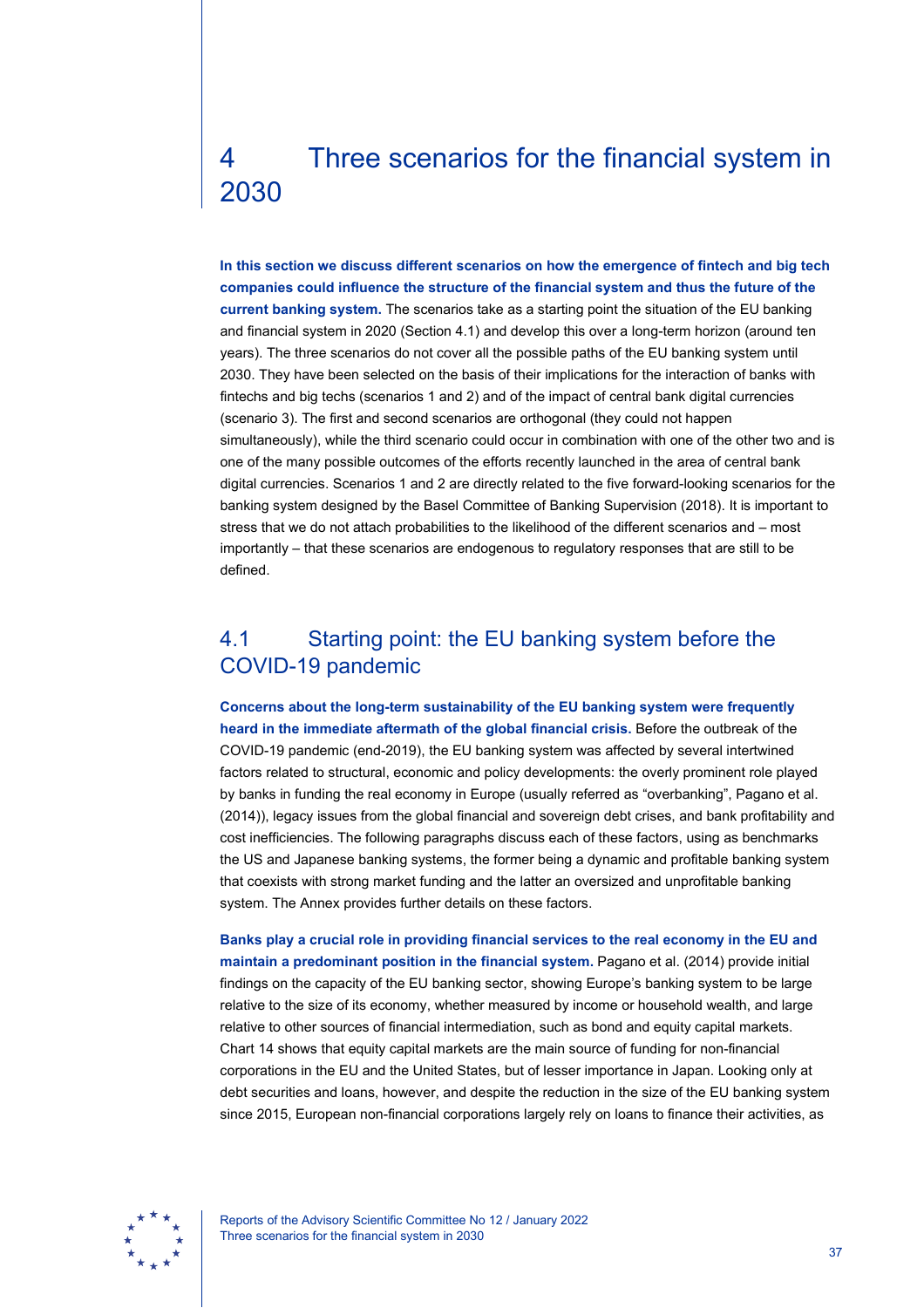

do their Japanese peers. Conversely, US non-financial corporations mainly source funding from the issuance of debt securities.

#### *Sources: Eurostat, Board of Governors of the Federal Reserve System, Cabinet Office of Japan, Haver Analytics and ESRB Secretariat calculations.*

*Notes: The bars represent the share of liabilities of non-financial corporations in the form of equity, debt securities (bonds) and loans during the period 1994-2019 (for the EU, 2003-2019). The green line (share of loans) represents the ratio of loans on the liabilities side of non-financial corporations to the sum of debt securities and loans.*

**In the aftermath of the global financial crisis, ratios of NPLs to total loans remained elevated in the EU, with some banks showing ratios above 5% and as high as 10% in 2018.** Following the global financial and the sovereign debt crises, NPLs in the balance sheet of EU banks peaked in around 2016 at over €1 trillion EUR.[28](#page-38-0) This prompted a comprehensive policy action in July 2017 (Council of the EU (2017)), which has been implemented almost completely. Components of that package included a provisioning calendar and several actions to foster the secondary market for NPLs in Europe. While the total stock of NPLs stood at €468 billion at the end of 2020 and the aggregate EU ratio of NPLs for significant institutions declined from 6.5% in December 2014 to 2.6% in December 2020, several banks still exhibited high NPL ratios and a slow reduction of the stock of NPLs in their balance sheets. Some of these banks have been operating with NPL ratios exceeding 5% and as high as 10% since the global financial crisis. In an international comparison (Chart 15), the ratio of NPLs in the EU banking system was much higher at the peak than in the United States over the same period and Japan during its "lost decade". The reduction of NPLs after their peak was also slower in the EU than in the United States and Japan.

<span id="page-38-0"></span><sup>&</sup>lt;sup>28</sup> For a review of the impact of NPLs on the banking system, see, for example, Council of the European Union (2017), European Systemic Risk Board (2017 and 2019b) and Suarez and Sánchez Serrano (2018).



Chart 14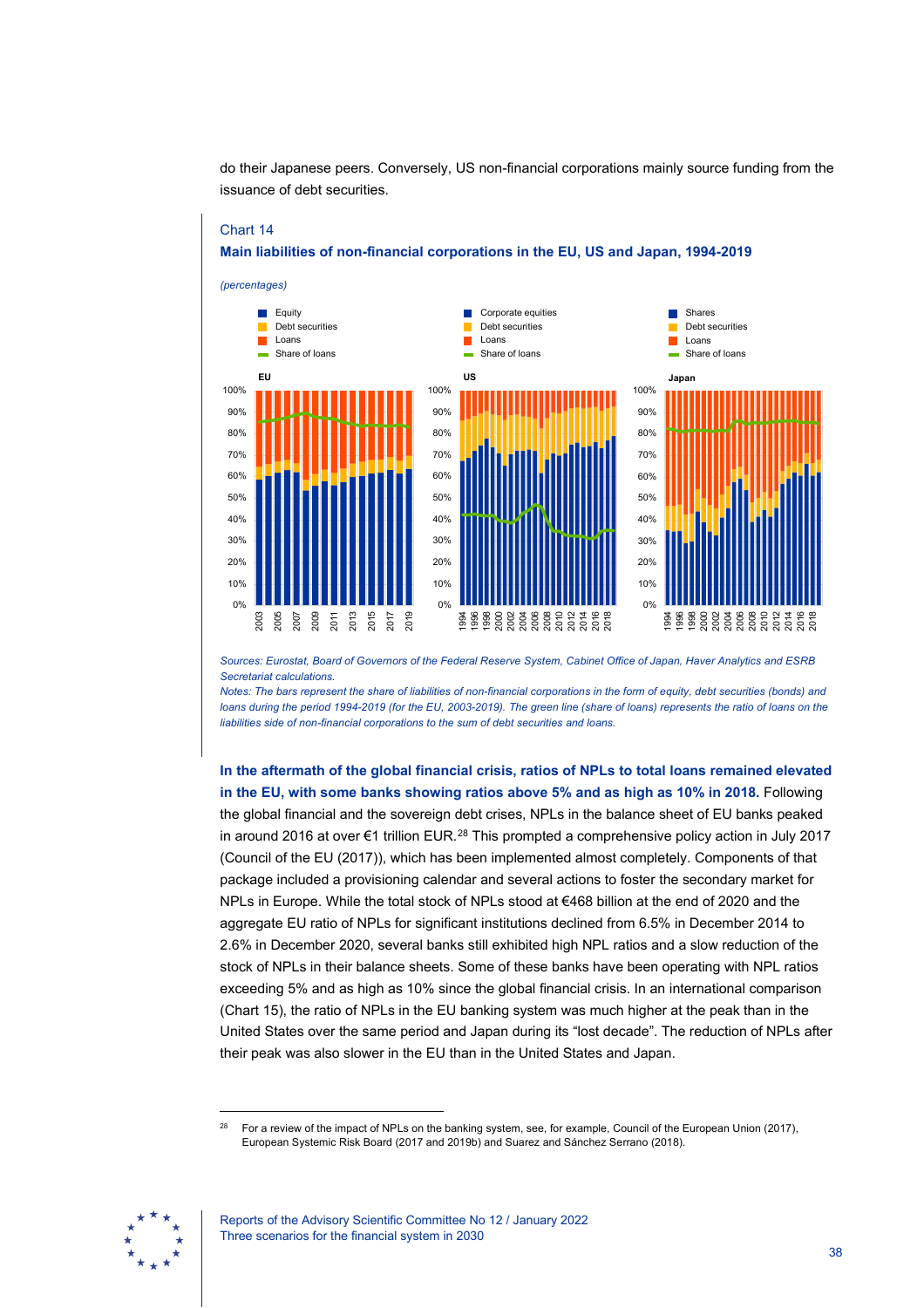

## Chart 15 **Ratio of non-performing loans after major financial crisis**

*Sources: International Monetary Fund Financial Soundness Indicators, Federal Financial Institutions Examination Council, Federal Reserve Bank of St. Louis, Japanese Financial Services Agency, European Banking Authority, Haver Analytics and ESRB Secretariat calculations.*

*Notes: The thick blue and yellow lines represent the yearly ratio of NPLs to total loans for the EU and the United States, with a starting date of 2007 (latest year is 2017). The thin yellow line takes 2011 as the starting point for the EU, with the three latest observations from the Risk Dashboard of the European Banking Authority. Data for Japan start in 1998, towards the end of the Japanese "lost decade", and finish in 2008. The EU ratio is the average ratio of NPLs reported by all EU countries, except Germany (no data) and including the United Kingdom (member of the EU at that time).*

## **The profitability of the EU banking sector has been rather low over the last 40 years (Chart 16)**[29](#page-39-0)**, the causes of which have been widely discussed (European Central Bank Banking**

**Supervision (2018b)).** In the years leading up to the global financial crisis, extensive use of leverage enabled European banks to report profitability levels similar to those of their US peers and substantially above the profitability of Japanese banks. However, in the aftermath of the global financial crisis, bank regulation was broadened with the introduction, among other requirements, of a binding leverage ratio, which introduced, indirectly, a cap on return on equity. The low equity market pricing observed for the EU banking sector may be read as a signal of relatively little market confidence in its medium-term profitability prospects, which are linked to the macroeconomic environment going forward, as well as to the existence of unaddressed vulnerabilities and inefficiencies. The persistence of low profitability across EU banks over such a long period of time may signal the existence of structural factors, which may relate to the macroeconomic environment (i.e. low level of interest rates) but also to the heavy cost structure of EU banks. Furthermore, many EU banks struggle with outdated IT systems and face significant infrastructure challenges. According to several studies, the technology at the core of most European banks around the world dates from the 1960s, placing them at a disadvantage vis-à-vis new competitors (Flinders (2015),

<span id="page-39-0"></span><sup>&</sup>lt;sup>29</sup> To be more accurate, Chart 16 shows the return on assets of surviving EU, Japanese and US banks. The observed differences across jurisdictions may be explained by the crises faced by each jurisdiction over the sample period (Savings & Loans crisis in the United States, Japanese lost decade, etc.) and by bank survival rates. As noted in Chart A2 in the Annex for the global financial crisis, bank survival rates tend to be higher in the EU than in the United States during financial crises.

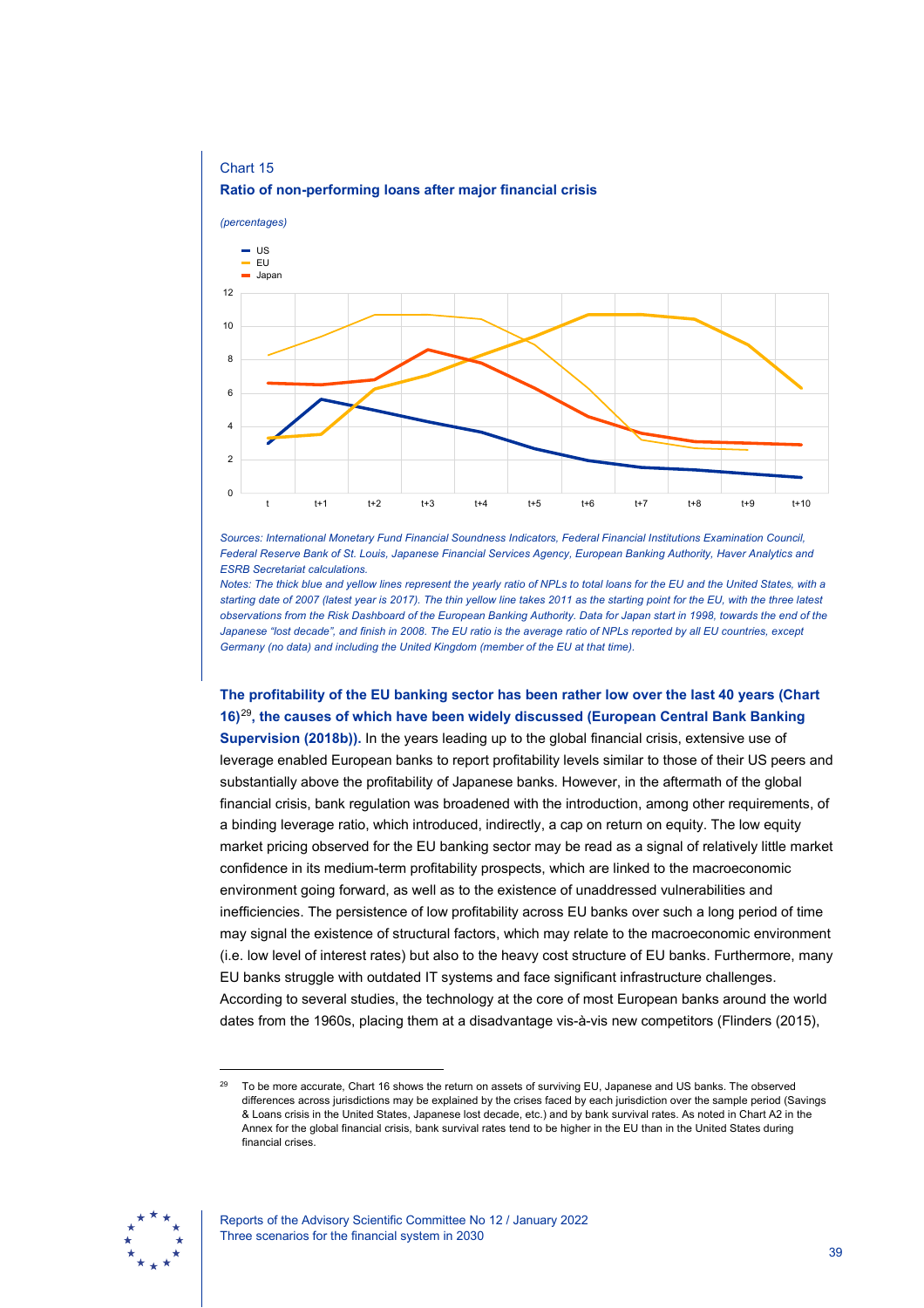Butcher (2018), Chowdhury (2018), Stulz (2019), Pogson (2019)).<sup>[30](#page-40-1)</sup> The Single Supervisory Mechanism has conducted several reviews of the functioning of banks' IT systems and has raised severe concerns, showing that risk data aggregation capabilities and risk reporting practices within the sample of significant institutions were unsatisfactory (European Central Bank Banking Supervision (2018c and 2019)). Outdated IT systems may create an obstacle for banks to generate income efficiently, manage risks and steer their businesses towards the most profitable innovations. Banks generate income more efficiently when they digitalise back office and document management, automate credit decisions and apply big data analytics in sales (see, among others, Caldo et al. (2014)). Some surveys also report that around 40% of banking executives cite their complex legacy IT environment as the greatest barrier to driving digital transformation (Banking Circle (2019)). The European Banking Authority (2020a) shows that only a small percentage of European significant institutions use solutions like big data analytics for some business purposes.

### Chart 16 **Return on assets of EU, Japanese and US banks**



*Sources: OECD, ECB consolidated banking data, Federal Deposit Insurance Corporation, Federal Reserve Bank of St. Louis (Fred database) and ESRB Secretariat calculations.*

*Notes: The data for the EU show the median for the EU Member States in the OECD Banking Database (AT, BE, CZ, DK, EE, FI, FR, DE, IE, IT, LU, NL, PL, SK, SI, ES and SE) until 2009. From 2010 onwards, ECB consolidated banking data are used. US data refer to commercial banks only. The blue line shows the return on assets of EU banks with netted derivatives.*

# <span id="page-40-0"></span>4.2 Scenario 1: incumbent banks continue their dominance

### **In the first scenario, banks maintain their central role in money creation and financial intermediation.** Fintech companies will continue to focus on specific niche markets, cooperating

with (or being acquired by) banks, becoming part of the larger financial sector ecosystem. When necessary, banks will aggressively counter the competitive threat from outside the incumbent

<span id="page-40-1"></span>In an interesting study, albeit referring to the United States, Protiviti (2019) shows that 43% of US banks still use COBOL in their core IT systems, a programming language created in the 1960s and today regarded as outdated, which co-exists with more modern technologies.

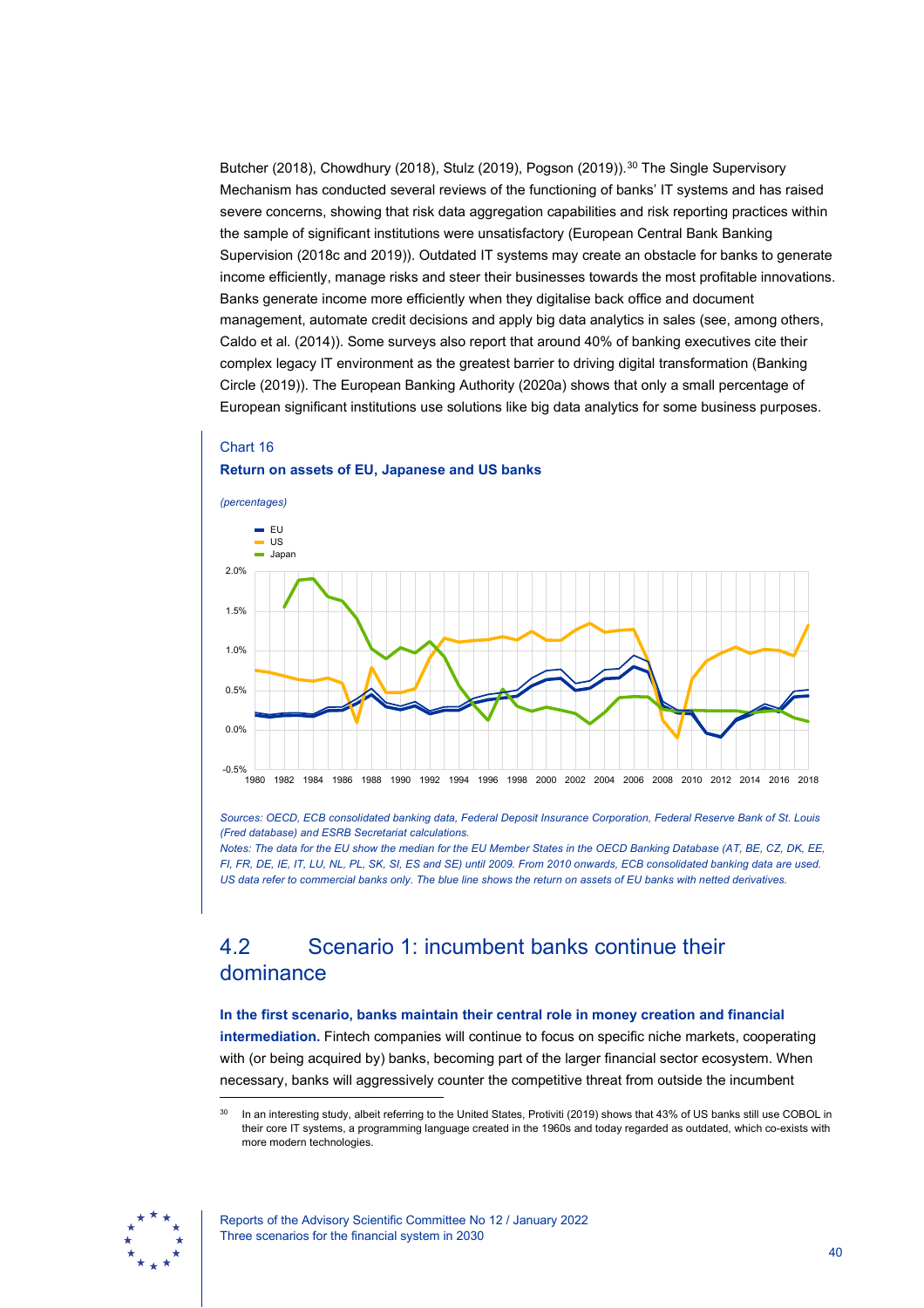banking system through technological adaptation, acquisition of fintech companies and lobbying to limit access to central bank clearance and payment systems to banks. As in past decades, a significant non-bank financial intermediation segment (previously known as shadow banks) operates with links to banks, but with an evolving structure.

### **Big tech companies will offer payment services but will not be able to access central bank clearance and payment systems, which is only accessible to commercial banks.** Some big

tech companies will enter intermediation services through financial subsidiaries, while it is possible that some fintech companies will acquire banking licences. Cooperation with banks by big techs offering their platforms for customers to choose financial service providers will increase competition among banks, but might also result in misalignment of incentives, as discussed above. There is also the possibility of increasing partnerships between traditional banks and big tech companies for lending services, with the former providing their balance sheet and big tech companies their data for screening and monitoring. Consumer protection will have to change its focus, as personal data will become more and more important as a basis for credit, insurance and other financial service provision. Both ownership of and access to personal data will be important for financial service providers and customers alike. Current rules that force banks to share personal information but do not allow them to gain access to data that big tech companies have seem lopsided and will have to be changed.

**In summary, in the first scenario the banking system will renew itself by incorporating new providers and new products.** Fintech solutions will become part of the banking system. Financial risks will continue to be concentrated in the banking system, as well as in non-banking financial institutions linked to the banking system. However, an increasing number of non-financial risks will be located in a small number of IT service providers, which can result in new sources of risks. Regulatory responses will have to focus on the interlinkages and cooperation between banks, on the one side, and fintech and big tech companies, on the other; adjust macroprudential monitoring and policy tools to different incentive structures of platforms; and focus more strongly on nonfinancial IT service providers as systemically important.

# <span id="page-41-0"></span>4.3 Scenario 2: incumbent banks retrench

**The second scenario will see an increasing role for fintech and big tech companies in payment services. Big tech companies will offer financial services through regulated subsidiaries and capture the hard data, transaction-based lending market.** Traditional banks, on the other hand, will increasingly focus on relationship-intensive services, both at the high end (investment banks) and the low end (community banks) of the market. This implies that incumbent banking systems will shrink, especially affecting mid- and small-sized banks, which will no longer be able to exploit scope economies due to the unbundling of financial services and/or scale economies due to their limited size.<sup>[31](#page-41-1)</sup> This will also affect smaller banks that do not have close

<span id="page-41-1"></span>This phenomenon has already started to happen. Both in the United States and in the EU, the number of small banks has been decreasing since the aftermath of the global financial crisis. According to ECB consolidated banking data, the number of small domestic and stand-alone banks in the EU fell from 2,793 to 1,859 at the end of 2019.



Reports of the Advisory Scientific Committee No 12 / January 2022 Three scenarios for the financial system in 2030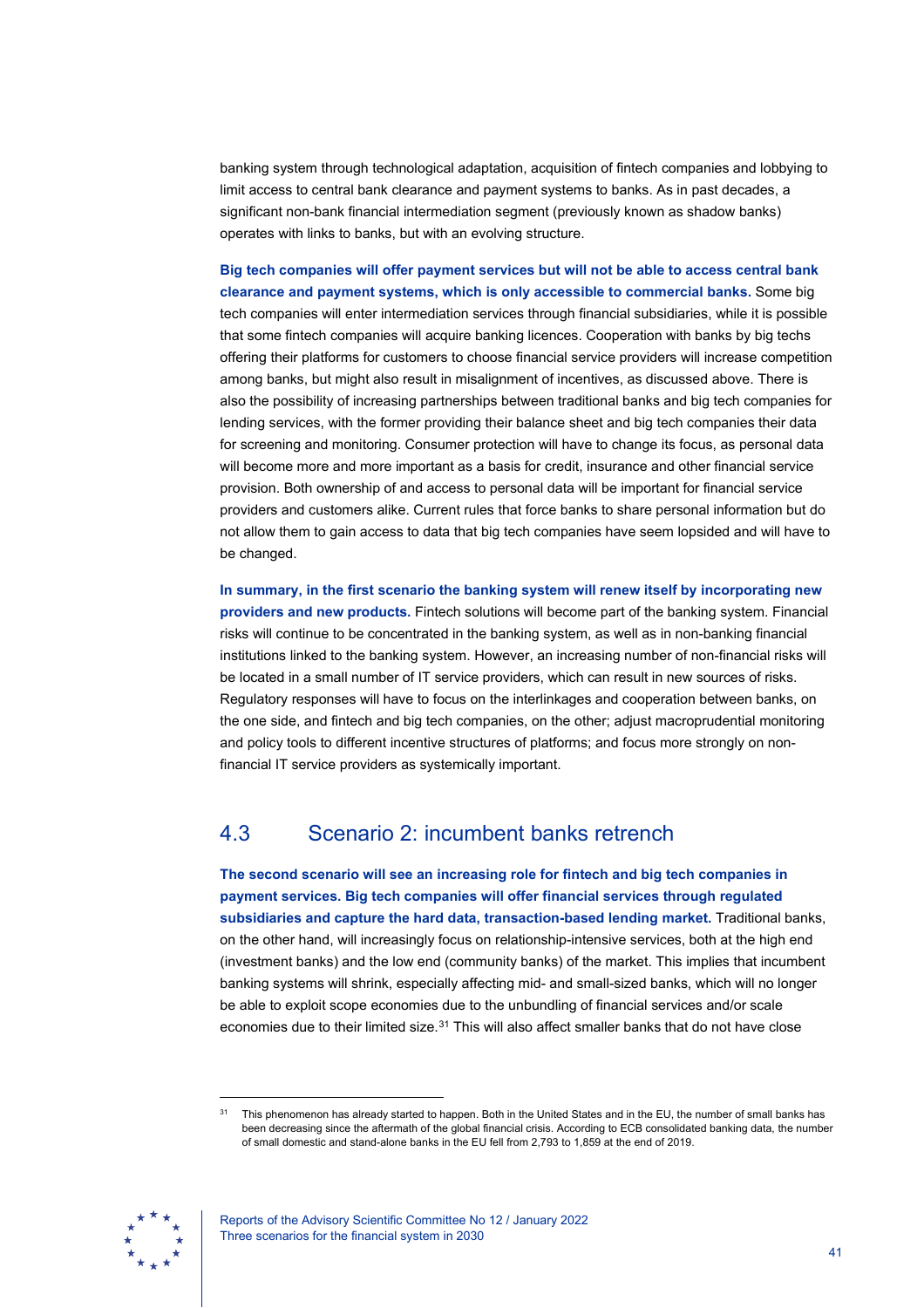community ties. The transition to a smaller traditional banking system will create fragility risks due to the necessary deleveraging and market exit by incumbent banks.

### **The shift in financial service provision will create new sources of financial risks and challenges for macroprudential regulation, some of which we have already discussed**

**above.** First, there will be an increasing number of investment opportunities for retail depositors, some inside and others outside the financial safety net. Investor runs on financial institutions outside the regulatory perimeter could cause fragility, lead to disruption inside the regulatory perimeter and put pressure on authorities to expand the safety net on an ad hoc basis. Second, an increasing role for big tech (i.e. platform) companies could result in concentration and too-big-to-fail risk, as well as in transition risk, as one dominant platform firm is replaced with another. Third, a general move towards more hard and less soft information could make lending cycles even more pronounced and pose additional challenges for macroprudential policymakers.

**In summary, in the second scenario, there will be a structural change in the financial system, with traditional banks retrenching and fintech and big tech companies playing a greater role.**[32](#page-42-1) Financial risk will be distributed over a more diverse set of players, and the issue of firewalls between the financial and non-financial parts of big tech and similar companies will become important. Non-financial risk related to IT will assume an even more important role, and concentrated provision of such services could create additional interlinkages between banks and non-bank providers, which otherwise have no connections. The changing financial structure will require a rethinking of supervisory practices, data collection and micro- and macroprudential tools. In this scenario, regulation of fintech and big tech will be a key issue, as well as access by the new players to lender of last resort facilities and coverage by deposit insurance.

## <span id="page-42-0"></span>4.4 Scenario 3: central bank digital currencies

**The third scenario is designed on the premise that the issuance of retail central bank digital currencies could lead to a different structure of the financial system.** Central banks could issue retail digital currencies in different ways. They can be an anonymous bearer instrument or be registered with a named owner. There can be quantity restrictions on an individual's holdings, or supply can be elastic. Supply can be restricted to residents of the issuing jurisdiction eligible to hold it (through caps on holdings) or it can be open to anyone. Finally, central bank digital currencies could have a zero interest rate like cash, or it can be interest-bearing. To be transformative, however, such central bank digital currencies cannot be anonymous, have to be supplied elastically and must not be only available to residents of the issuing jurisdiction, as such a restriction would amount to capital controls. These are the characteristics of central bank digital currencies that we consider in this specific (possibly very hypothetical) scenario. It is important to note that while our scenario implies a loss in the intermediation function of banks, other scenarios – where banks maintain their intermediation function in the financial system  $-$  are possible.<sup>[33](#page-42-2)</sup> The ultimate

<span id="page-42-2"></span><span id="page-42-1"></span><sup>33</sup> See Bindseil et al. (2021).



 $32$  The retrenchment of incumbent banks could also occur if fintechs and big techs – as experts in the provision of customer experiences – rapidly become the preferred intermediary for customers regarding financial products. Therefore, incumbent banks, deprived of customer relationships, would depend on these intermediaries for the distribution of traditional banking services and would only be carrying financial risks.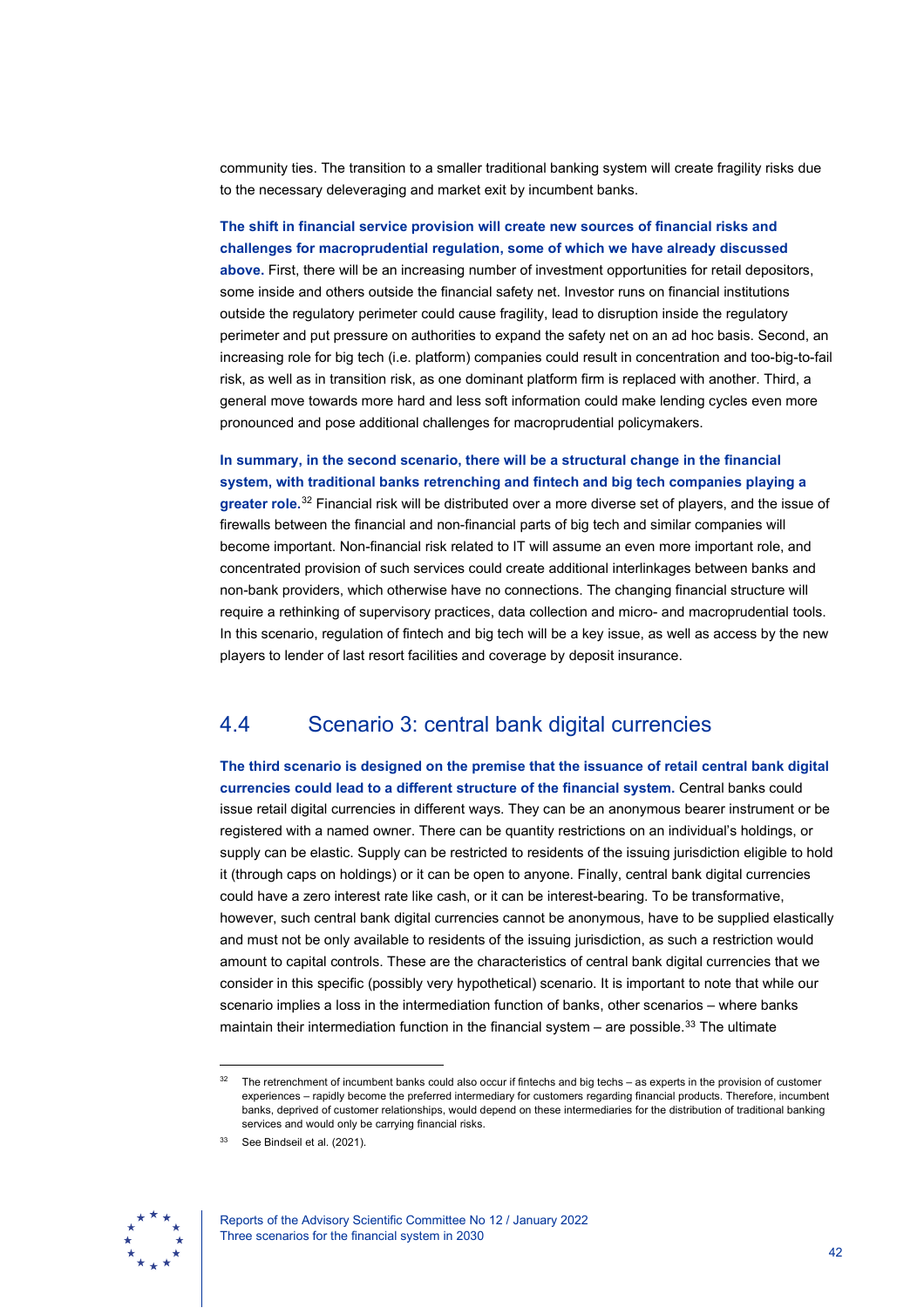transformative effects of central bank digital currencies on the financial system greatly depend on the intermediation model chosen and on potential holding limits that could be implemented.

**In our hypothetical scenario where a financial system with a central bank digital currency able to massively attract retail depositors, commercial banks would be placed in a radically different situation, especially if the digital currency is interest-bearing.** Banks would face higher funding costs and a potentially more volatile funding base, as the traditionally stable retail deposit clientele might switch to the digital currency (either directly issued by the central bank or by authorised narrow banks).[34](#page-43-0) Banks would still maintain a certain amount of deposits, as a result of the possibility to combine deposits and loans for their customers. Given the shift of money creation from commercial banks to the central bank (or the new authorised narrow intermediaries), a process of disintermediation away from the incumbent commercial banks would take place and the central bank would play an increasing role as an intermediary, which will have to allocate the funds attracted by the digital currency.[35](#page-43-1) At the same time, a diverse set of alternative financial service providers – including fintech and big tech companies – will offer tailormade and specialised services in lending, asset management and risk management. Under our hypothetical scenario, incumbent banks would be left diminished and turning into riskier and more volatile intermediaries.

**Regulation under such a hypothetical scenario would have to deal with both scaled-up central bank intermediation and a diverse set of financial service providers with riskier profiles and higher exposure to runs.** While the central bank might create stability through its dominating role as money creator, its lending role might expand significantly, replacing a more decentralised, market-based process for the allocation of credit. The traditional banking system would no longer have the role of a stable anchor (outside systemic crisis periods) within the financial system, dominated by the central bank and the new players in such hypothetical scenario. The existence of digital currencies, however, might exacerbate bank runs during systemic banking crises, as there is now a safe alternative to bank deposits. There could also be major cross-border outflows from countries whose currency is no longer regarded as trustworthy. At the same time, banks would have to rely more on wholesale funding and/or more expensive retail funding for loan origination, which in crisis times could result in (i) runs among other holders of short-term liabilities of the intermediaries and (ii) a "crunch" in the intermediary's lending capacity.

<span id="page-43-1"></span><span id="page-43-0"></span>The central bank would also need to comply with regulatory requirements, including AML/CFT, which could be quite burdensome.



Reports of the Advisory Scientific Committee No 12 / January 2022 Three scenarios for the financial system in 2030

While incumbent banks would also be able to offer such accounts, these accounts would not be the basis for creating additional digital currency, as bank deposits would.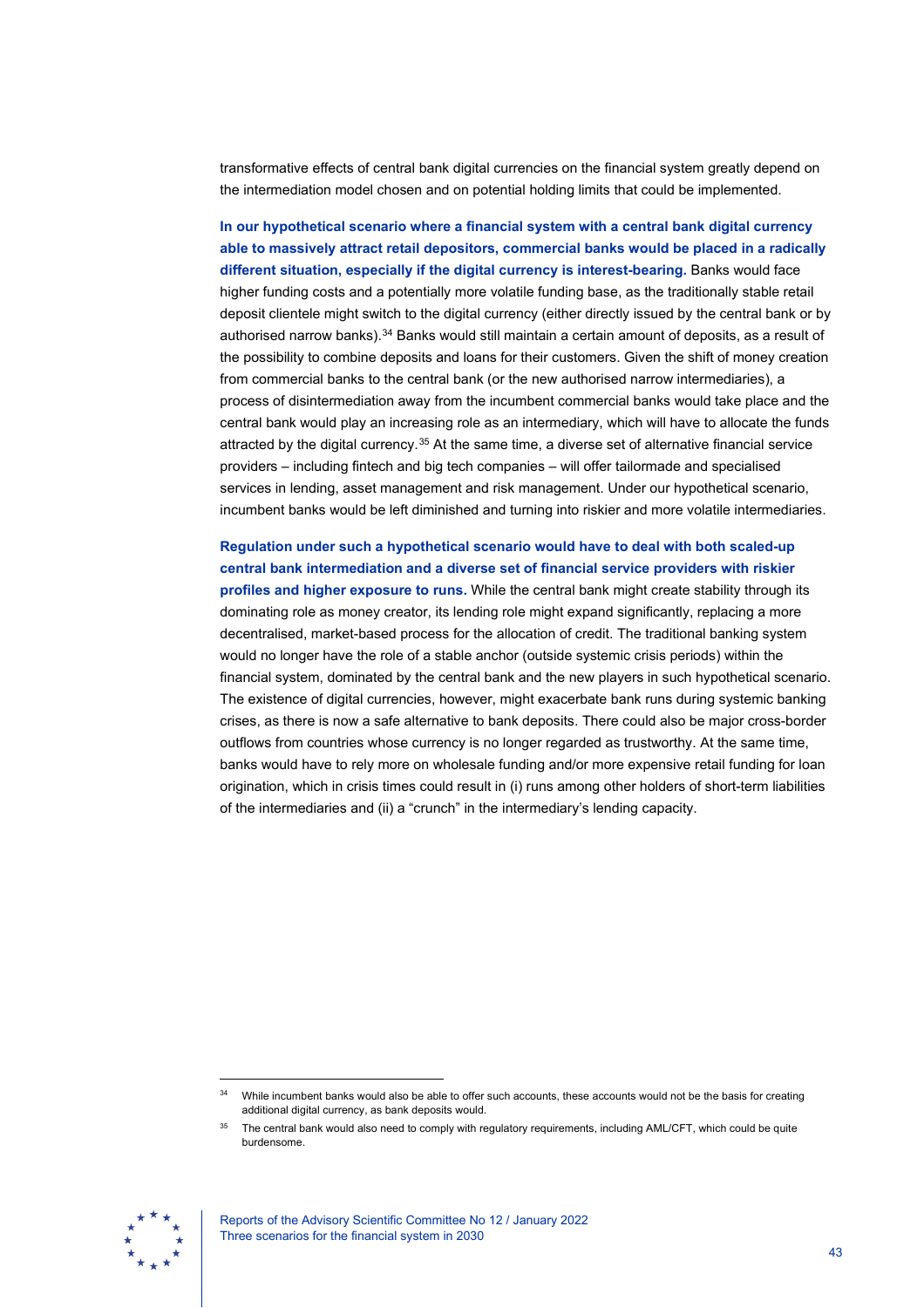# <span id="page-44-0"></span>5 An EU macroprudential policy response

**This last section considers some policy actions in view of the challenges and opportunities posed by digitalisation to the banking sector, the emergence of new risks and the reshaping of existing risks.** The analysis is based on the three scenarios discussed in the previous section. Some of the possible policies would apply to all three scenarios, while others would be more relevant if only one of the three scenarios materialises. Critically, the regulatory response will be a key driver of which of the three scenarios materialises.

### **In general, developments in the financial system are endogenous to regulatory responses and adjustments, and even more so when confronting potentially disruptive**

**transformations.** The increased importance of technology in the provision of financial services and the entry into the sector of fintech and big tech companies can become potentially disruptive, as outlined in the previous sections. Possible policy actions as outlined below will be discussed in the context of the three scenarios in Section 4: they could apply to all three scenarios in some cases, or they may only be necessary if one of the scenarios materialises.

## **A common issue across all three scenarios is the definition and possible**

**expansion/adaptation of the regulatory perimeter and the conditions for accessing the safety net.** Reliance on demandable deposits is one of the main rationales for the prudential regulation of banks. Banks, in return, gain access to the protection of the financial safety net (i.e. lender of last resort facilities and deposit insurance). Over the past decades, however, nonbank institutions (such as money market funds) have offered deposit-like products. While formally not covered by the safety net, the exposure of these institutions to liquidity risk (e.g. the risk of runs) and their interconnectedness with the rest of the financial system have led them to receive ad hoc support from the safety net (e.g. through central bank facilities such as those put in place at the onset of the COVID-19 pandemic). Looking ahead, similar challenges can arise for certain fintech and big tech providers of financial services if, despite offering bank-like services, they (or their relevant financial subsidiaries) are not regulated like banks. Access to the safety net (including to the market-maker of last resort facilities) must go hand in hand with the development of a prudential regulatory framework for fintechs and big techs, particularly in the scenarios of bank retrenchment and central bank digital currencies. Besides prudential regulation, particular attention should be paid to consumer protection and anti-money laundering, two areas where fintechs and big techs may not spend as many resources as incumbent banks and where these new providers have not been subject to the same scrutiny as incumbent banks.

**An important consideration in this area would be to enhance global cooperation on the regulation of the financial activities of fintechs and big techs, as well as the access of these companies to the safety net.** One of the characteristics of digitalisation in finance is that it helps overcome physical boundaries; it greatly facilitates customers in one country accessing financial services in a different jurisdiction, with positive implications for competition and risk sharing. Moreover, fintech and big tech companies might easily operate on a global scale with no permanent establishment in most of the jurisdictions where they operate. This can be problematic in situations where fintechs or big techs must make use of the safety net, as the authorities from both the home and the host jurisdictions might fear that their support ends up helping customers or



Reports of the Advisory Scientific Committee No 12 / January 2022 An EU macroprudential policy response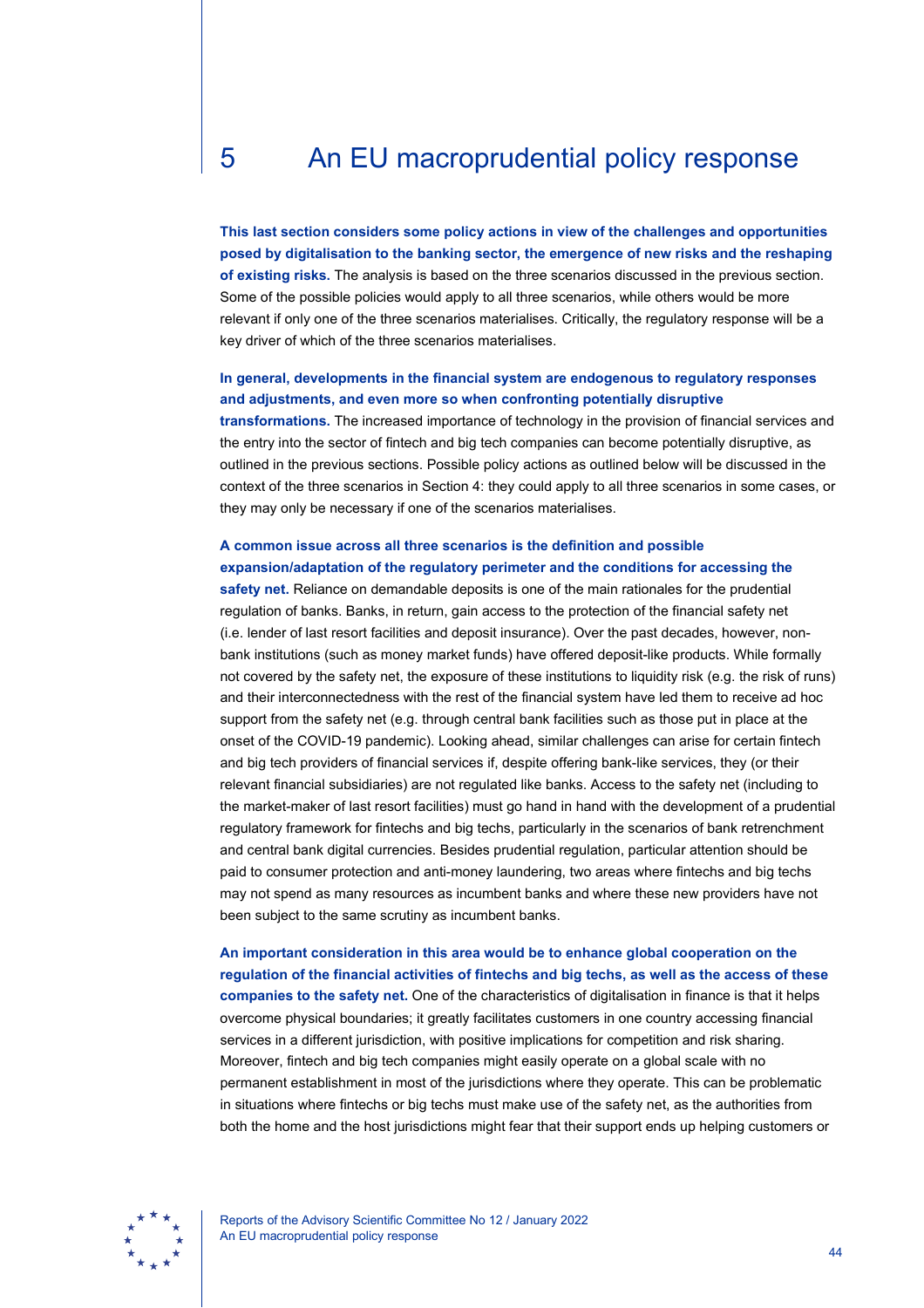supporting activities in a different jurisdiction. The collapse of Icelandic banks in 2008 provides an example of how developments can turn sour in situations where resources from the home country are called on to support customers mostly based in foreign jurisdictions. To avoid undesired and untimely discussions, mechanisms for cooperation should be put in place ex ante at the global level. On a related note, consumer protection policies may need to be strengthened in the case of some cross-border big techs and fintechs, to raise awareness among customers of issues related to accessing the safety net. Within the EU, the benefits of digitalisation should spur efforts towards further market and regulatory integration, but also a Single Market/banking union-level approach to these possibly disruptive developments.

**A second related issue is the possible ringfencing of the financial intermediation activities developed by big techs, as these might be forced to be provided through a subsidiary that would fall within the regulatory perimeter.** Even under such a configuration, the possibility of intragroup transactions between the parent or other non-financial subsidiaries and the financial subsidiary might leave room for regulatory arbitrage or opportunistic behaviour. In the EU, nonfinancial subsidiaries of banks are excluded from the scope of current prudential regulation (CRD/CRR), so the prudential relevance and regulatory treatment of intragroup transactions might deserve further attention. In the past, such risks have been tackled by applying regulation and supervision at the level of financial subsidiaries. For example, many car manufacturers in Europe have a subsidiary with a banking licence for their sales of cars by credit, with these subsidiaries, but not the ultimate parent, subject to prudential supervision and regulation.<sup>[36](#page-45-0)</sup> But forcing the financial activities of big techs to occur through regulated subsidiaries might require profound organisational changes in big techs and may substantially reduce the appeal of entering the financial intermediation business at a large scale. If that were the case, the probability of the second scenario occurring (banks' retrenchment) would substantially decrease.<sup>[37](#page-45-1)</sup> In the case of nonintermediation activities (take the example of advisory services), all providers should be subject to the same regulation and supervision.

**A third area for policy action would cover non-financial providers of services, which may be under a different regulatory authority (e.g. telecom regulator).** There are two different streams to consider here: (i) the provision of non-financial services by a non-financial provider to financial institutions, $38$  and (ii) the provision of financial services by a non-financial provider. The first case would cover situations where several banks make use of a software platform to perform some activities or use the same provider of back office services, while the second situation would consider the provision of ancillary financial services by institutions outside the regulatory perimeter. In both cases, the border of the regulatory perimeter blurs and that may require enhanced cooperation between regulators in different sectors and jurisdictions. Such cooperation might also be required across borders, given the global nature of most big techs. As the regulatory and legislative approaches towards platform companies (i.e. big tech companies) change on the EU level (driven by the Directorate General for Competition (DG Competition)), such changes should involve close cooperation with financial sector regulators.

<span id="page-45-2"></span><span id="page-45-1"></span><span id="page-45-0"></span>See also European Banking Authority (2019a).



<sup>&</sup>lt;sup>36</sup> For example, Volkswagen Bank GmbH is under the supervision of the ECB under the Single Supervision Mechanism (see **SSM - [list of supervised entities](https://www.bankingsupervision.europa.eu/ecb/pub/pdf/ssm.listofsupervisedentities202002.en.pdf)**).

<sup>37</sup> However, it could also be possible that big techs use their financial resources to purchase or create a financial subsidiary.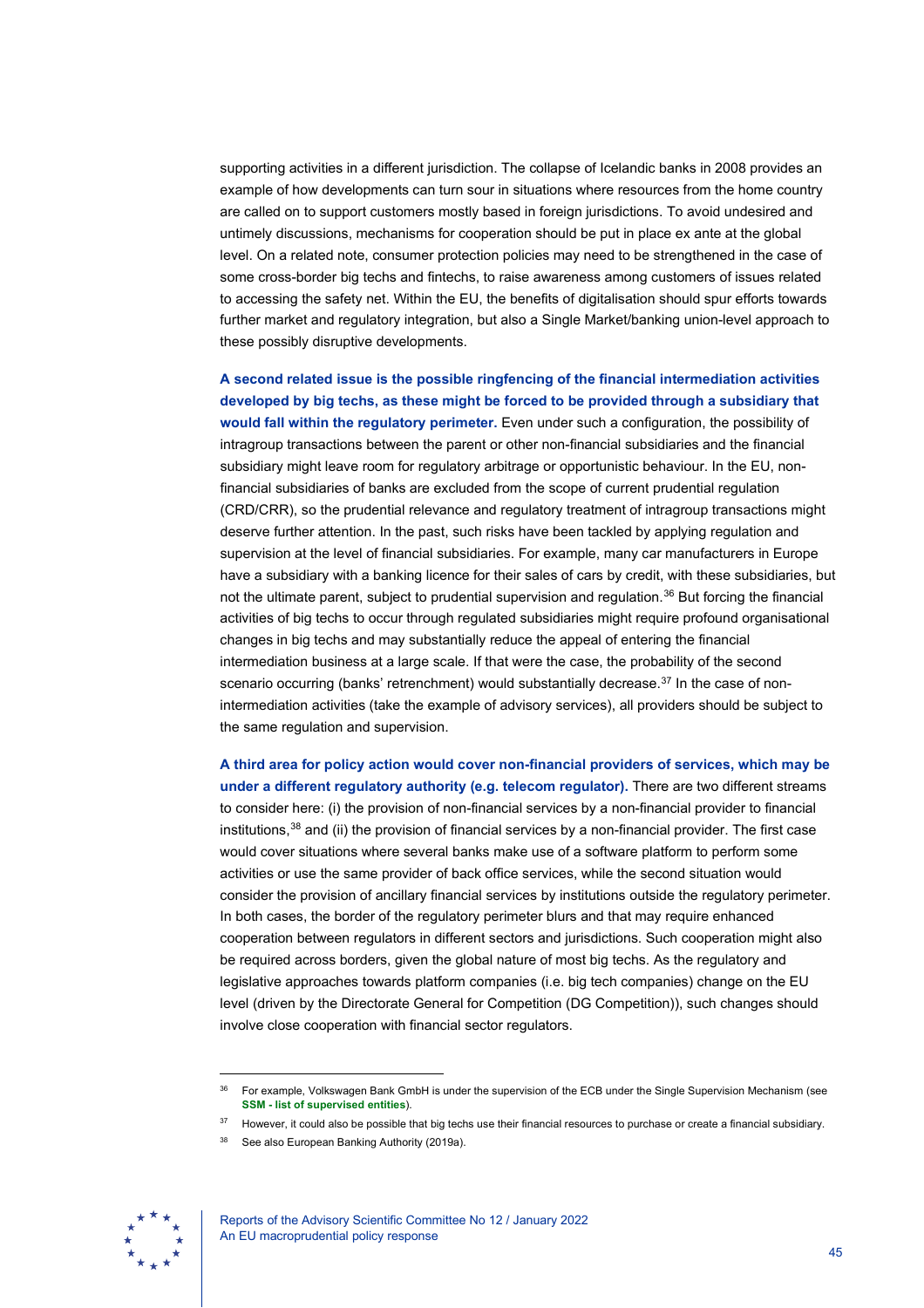**In general, the increased digitalisation in financial services may also call for a change in regulatory and supervisory practices.** The current approach to prudential regulation of banks is based on a business model where digitalisation was in its infancy and, consequently, where physical contact between financial institutions and customers was required in all cases. As such, non-financial risks were not high on the regulatory agenda compared with financial risks (namely, credit and market risks). However, digitalisation may bring increased importance to non-financial risks, many of them currently under the umbrella of operational risks. For example, the FSB Financial Stability Surveillance Framework (Financial Stability Board (2021)) explicitly mentions cyberattacks as an operational vulnerability and the ESRB has developed an analytical framework to assess how cyber risk can become a source of systemic risk to the financial system (European Systemic Risk Board (2020c)). In view of the foreseen expansion of digital activities in the financial sector, a more accurate reflection of non-financial risks in the prudential framework may be required. This would also apply to the skills of staff working in regulatory and supervisory authorities, which may also need to be upgraded to face the new challenges.

**Political decisions on the issuance of central bank digital currencies to retail customers have to carefully balance efficiency gains with stability risks this poses to the incumbent financial system.** Issuing digital currencies can give customers more options and result in more competition. However, it is important to consider the medium- to long-term implications for the structure of the financial system, in terms of both efficiency and stability, and as tentatively discussed under scenario 3.

**Finally, the support framework for an orderly exit and capacity reduction of incumbent banks should be strengthened.** Under any of the scenarios discussed in the previous section, incumbent banks will face increased competition and even tighter profit margins. This will necessarily result in incumbent banks reducing capacity and possibly exiting the market, a process that can cause fragility. Supervisory and resolution authorities must be well prepared for this process, but this process can also be proactively supported. This includes avoiding government support for inviable banks, but also facilitating mergers, including across borders, and easing barriers to market exit and liquidation. A premium should therefore be put on efforts to complete the banking union as a necessary condition for more cross-border bank mergers.

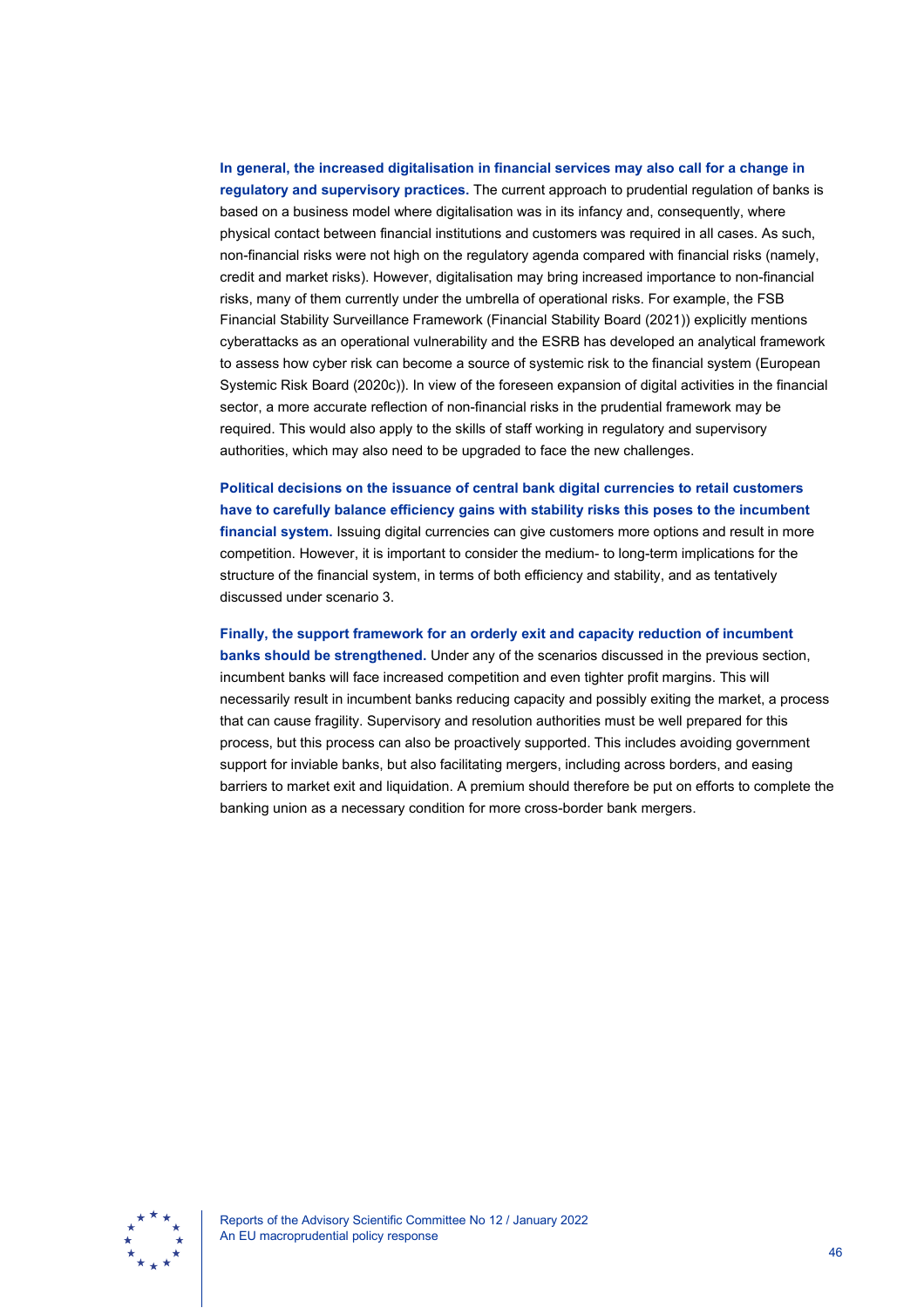# <span id="page-47-0"></span>**References**

Association of Banking Supervisors of the Americas and IDB Lab (2019), "**[Regulation for](http://www.asbasupervision.com/es/bibl/i-publicaciones-asba/i-1-grupos-de-trabajo/2207-global-fintech-regulation-and-supervision-practices-1/file)  [Responsible and Competitive Financial Sector Innovation](http://www.asbasupervision.com/es/bibl/i-publicaciones-asba/i-1-grupos-de-trabajo/2207-global-fintech-regulation-and-supervision-practices-1/file)**", December.

Baba, C., Batog, C., Flores, E., Gracia, B., Karpowicz, I., Kopyrski, P., Roaf, J., Shabunina, A., van Elkan, R. and Xu, X.C. (2020), "**[Fintech in Europe: promises and threats](https://www.imf.org/-/media/Files/Publications/WP/2020/English/wpiea2020241-print-pdf.ashx)**", IMF Working Papers, No 20/241.

Balyuk, T. (2019), "**[Financial Innovation and Borrowers: Evidence from Peer-to-Peer Lending](https://www.fdic.gov/bank/analytical/fintech/papers/balyuk-paper.pdf)**", Federal Deposit Insurance Corporation Papers.

Balyuk, T. and Davydenko, S. (2019), "**[Reintermediation in FinTech: Evidence from Online](https://www.fdic.gov/analysis/cfr/bank-research-conference/annual-18th/22-balyuk.pdf)  [Lending](https://www.fdic.gov/analysis/cfr/bank-research-conference/annual-18th/22-balyuk.pdf)**", Federal Deposit Insurance Corporation Papers.

Bank of International Settlements (2019), "**[III. Big tech in finance: opportunities and risks](https://www.bis.org/publ/arpdf/ar2019e3.pdf)**", BIS Annual Economic Report 2019.

Banking Circle (2019), "**[How banks can combat issues with legacy infrastructure](https://www.bankingcircle.com/how-banks-combat-legacy-infrastructure-058028)**", 22 May.

Basel Committee on Banking Supervision (2021a), "**[The Basel Framework](https://www.bis.org/basel_framework/index.htm?export=pdf)**", January.

Basel Committee on Banking Supervision (2021b), "**[Climate-related risk drivers and their](https://www.bis.org/bcbs/publ/d517.pdf)  [transmission channels](https://www.bis.org/bcbs/publ/d517.pdf)**", April.

Berg, T., Burg, V., Gombović, A. and Puri, M. (2020), "**[On the Rise of FinTechs: Credit Scoring](https://academic.oup.com/rfs/article/33/7/2845/5568311)  [Using Digital Footprints](https://academic.oup.com/rfs/article/33/7/2845/5568311)**", Review of Financial Studies, Vol. 33, Issue 7, pp. 2845–2897.

Berger, A.N., Frame, W.S. and Miller, N.H. (2005), "**[Credit Scoring and the Availability, Price,](https://www.jstor.org/stable/3838924?seq=1#metadata_info_tab_contents)  [and Risk of Small Business Credit](https://www.jstor.org/stable/3838924?seq=1#metadata_info_tab_contents)**", Journal of Money, Credit and Banking, Vol. 37, No. 2, pp. 191-222.

Bindseil, U., Panetta, F. and Terol, I. (2021), "**[Central Bank Digital Currency: functional scope,](https://www.ecb.europa.eu/pub/pdf/scpops/ecb.op286%7E9d472374ea.en.pdf?2dfe373fb889c60a88fa65393caa5255)  [pricing and controls](https://www.ecb.europa.eu/pub/pdf/scpops/ecb.op286%7E9d472374ea.en.pdf?2dfe373fb889c60a88fa65393caa5255)**", ECB Occasional Paper Series No. 286, December.

Björkegren, D. and Grissen, D. (2020), "**[Behavior Revealed in Mobile Phone Usage Predicts](https://academic.oup.com/wber/article/34/3/618/5622690?login=true)  [Credit Repayment](https://academic.oup.com/wber/article/34/3/618/5622690?login=true)**", The World Bank Economic Review, Vol. 34, Issue 3, pp. 618–634.

Bolton, P., Després, M., Pereira da Silva, L.A., Samama, F. and Svartzman, R. (2020), "**[The green](https://www.bis.org/publ/othp31.pdf)  swan – [Central banking and financial stability in the age of climate change](https://www.bis.org/publ/othp31.pdf)**", January.

Braggion, F., Manconi, A. and Zhu, H. (2019), "**[Can Technology Undermine Macroprudential](https://cepr.org/active/publications/discussion_papers/dp.php?dpno=12668)  [Regulation? Evidence from Peer-to-Peer Credit in China](https://cepr.org/active/publications/discussion_papers/dp.php?dpno=12668)**", CEPR Discussion Papers, No 12668.

Buchak, G., Matvos, G., Piskorski, T. and Seru, A. (2018a), "**[Fintech, regulatory arbitrage, and](https://www.sciencedirect.com/science/article/pii/S0304405X1830237X)  [the rise of shadow banks](https://www.sciencedirect.com/science/article/pii/S0304405X1830237X)**", Journal of Financial Economics, Vol. 130, Issue 3, pp. 453-483.

Buchak, G., Matvos, G., Piskorski, T. and Seru, A. (2018b), "**[The Limits of Shadow Banks](https://www.nber.org/system/files/working_papers/w25149/revisions/w25149.rev1.pdf)**", NBER Working Paper Series, No. 25149.

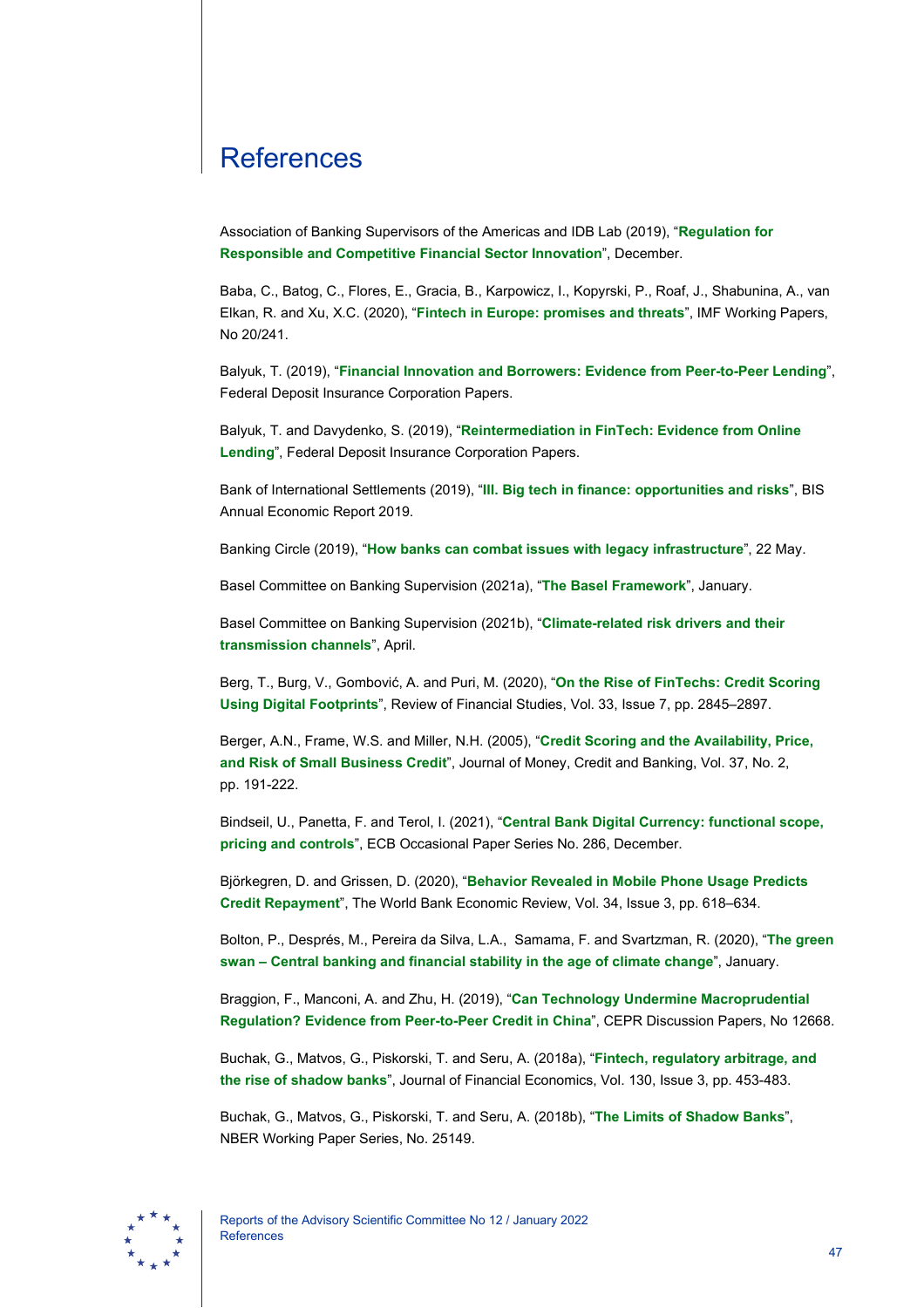Buckmann, M., Haldane, A. and Hüser, A-C. (2021), "**[Comparing minds and machines:](https://www.bankofengland.co.uk/-/media/boe/files/working-paper/2021/comparing-minds-and-machines-implications-for-financial-stability.pdf?la=en&hash=B0F212774AD08E3E44A373646BC6BA8F791F8FBB)  [implications for financial stability](https://www.bankofengland.co.uk/-/media/boe/files/working-paper/2021/comparing-minds-and-machines-implications-for-financial-stability.pdf?la=en&hash=B0F212774AD08E3E44A373646BC6BA8F791F8FBB)**", Bank of England Staff Working Paper Series, No 997.

Butcher, S. (2018), "**[Inside Deutsche Bank's "dysfunctional" IT division](https://news.efinancialcareers.com/uk-en/313445/technology-at-deutsche-bank)**", efc, 20 April.

Butcher, S. (2021), "**[Here's how much banks spend on tech vs. Amazon and Google](https://www.efinancialcareers.com/news/finance/banks-tech-spending-vs-google-and-amazon)**", efc, 17 June.

Carletti, E., Claessens, S., Fatas, A. and Vives, X. (2020), "**[The Bank Business Model in the](https://media.iese.edu/research/pdfs/ST-0549-E.pdf)  [Post-Covid-19 World](https://media.iese.edu/research/pdfs/ST-0549-E.pdf)**", Future of Banking 2, CEPR and IESE.

Caldo, G., Hoene, M. and Olanrewaju, T. (2014), "**[How winning banks refocus their IT budgets](https://www.mckinsey.com/business-functions/mckinsey-digital/our-insights/how-winning-banks-refocus-their-it-budgets-for-digital)  [for digital](https://www.mckinsey.com/business-functions/mckinsey-digital/our-insights/how-winning-banks-refocus-their-it-budgets-for-digital)**", McKinsey Digital, December.

Cambridge Centre for Alternative Finance, World Bank and World Economic Forum (2020), "**[The](https://www.jbs.cam.ac.uk/wp-content/uploads/2021/03/2020-ccaf-global-covid-fintech-market-rapid-assessment-study-v2.pdf)  [global Covid-19 FinTech market rapid assessment report](https://www.jbs.cam.ac.uk/wp-content/uploads/2021/03/2020-ccaf-global-covid-fintech-market-rapid-assessment-study-v2.pdf)**".

Chowdhury, H. (2018), "**[Banks face continued IT woes as legacy infrastructure holds them](https://www.telegraph.co.uk/technology/2018/10/08/banks-face-continued-woes-legacy-infrastructure-holds/)  [down](https://www.telegraph.co.uk/technology/2018/10/08/banks-face-continued-woes-legacy-infrastructure-holds/)**", The Telegraph, 8 October.

Committee on the Global Financial System (2018), "Financial stability implications of a prolonged period of low interest rates", CGFS Papers. No 61, July.

Council of the European Union (2017), "**[Report of the FSC Subgroup on Non-Performing](http://data.consilium.europa.eu/doc/document/ST-9854-2017-INIT/en/pdf)  [Loans](http://data.consilium.europa.eu/doc/document/ST-9854-2017-INIT/en/pdf)**", Brussels, 31 May.

Cornelli, G., Frost, J., Gambacorta, L., Rau, R., Wardrop, R. and Ziegler, T. (2020), "**[Fintech and](https://www.bis.org/publ/work887.pdf)  [big tech credit: a new database](https://www.bis.org/publ/work887.pdf)**", BIS Working Papers, No 887.

D-Rating (2020), "**[The Digital Proposition of retail banks in Europe: 14 click & mortar banks](https://www.d-rating.com/post/the-digital-proposition-of-retail-banks-in-europe)  [compete with the top neobanks within D-Rating's EURO-58](https://www.d-rating.com/post/the-digital-proposition-of-retail-banks-in-europe)**", December.

De la Mano, M. and Padilla, J. (2018), "**[Big Tech Banking](https://s1.aebanca.es/wp-content/uploads/2018/12/de-la-mano-padilla-2018-big-tech-banking-15.0.pdf)**".

De Haan, J. (2021), "**[Low IT spending by banks: Reason for concern?"](https://www.europarl.europa.eu/RegData/etudes/IDAN/2021/689439/IPOL_IDA(2021)689439_EN.pdf)**, In-depth analysis requested by the ECON committee of the European Parliament, June.

de Roure, C., Pelizzon, L. and Thakor, A.V. (2021), "**[P2P lenders versus banks: cream](https://papers.ssrn.com/sol3/papers.cfm?abstract_id=3174632)  [skimming or bottom fishing?](https://papers.ssrn.com/sol3/papers.cfm?abstract_id=3174632)**", SAFE Working Paper Series No. 206.

Dell'Ariccia, G., Igan, D. and Laeven, L. (2008), "**[Credit Booms and Lending Standards:](https://www.imf.org/external/pubs/ft/wp/2008/wp08106.pdf)  [Evidence from the Subprime Mortgage Market](https://www.imf.org/external/pubs/ft/wp/2008/wp08106.pdf)**", IMF Working Papers, No 08/106.

Deutsche Bank Research (2010), "Direct fiscal cost of the financial crisis", 14 May.

Dupont, L., Fliche, O. and Yang, S. (2020), "**[Governance of Artificial Intelligence in Finance](https://acpr.banque-france.fr/sites/default/files/medias/documents/20200612_ai_governance_finance.pdf)**", ACPR Discussion document, June.

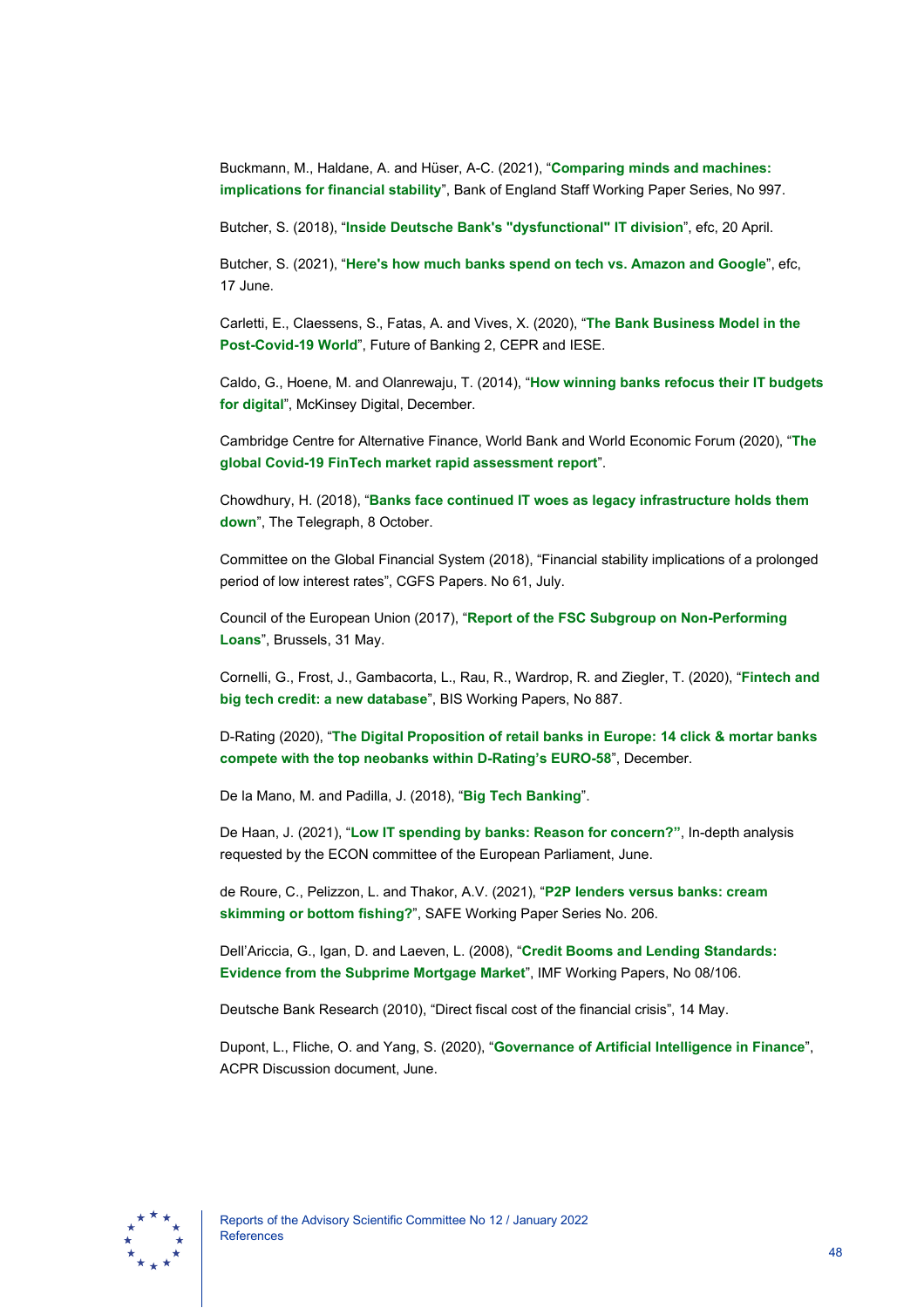Enria, A. (2019), "**[Is less more? Profitability and consolidation in the European banking](https://www.bankingsupervision.europa.eu/press/speeches/date/2019/html/ssm.sp190704%7E1f442782ac.en.pdf)  [sector](https://www.bankingsupervision.europa.eu/press/speeches/date/2019/html/ssm.sp190704%7E1f442782ac.en.pdf)**", presentation at the CIRSF (Research Centre on Regulation and Supervision of the Financial Sector) Annual International Conference, Lisbon, 4 July.

European Banking Authority (2017), "**[Discussion paper on the EBA's approach to FinTech](https://www.eba.europa.eu/sites/default/documents/files/documents/10180/1919160/7a1b9cda-10ad-4315-91ce-d798230ebd84/EBA%20Discussion%20Paper%20on%20Fintech%20%28EBA-DP-2017-02%29.pdf?retry=1)**", August.

European Banking Authority (2019a), "**[Final report on EBA Guidelines on outsourcing](https://www.eba.europa.eu/sites/default/documents/files/documents/10180/2551996/38c80601-f5d7-4855-8ba3-702423665479/EBA%20revised%20Guidelines%20on%20outsourcing%20arrangements.pdf?retry=1)  [arrangements](https://www.eba.europa.eu/sites/default/documents/files/documents/10180/2551996/38c80601-f5d7-4855-8ba3-702423665479/EBA%20revised%20Guidelines%20on%20outsourcing%20arrangements.pdf?retry=1)**", February.

European Banking Authority (2019b), "**[Notifications on resolution cases and use of DGS](https://eba.europa.eu/regulation-and-policy/recovery-and-resolution/notifications-on-resolution-cases-and-use-of-dgs-funds)  [funds](https://eba.europa.eu/regulation-and-policy/recovery-and-resolution/notifications-on-resolution-cases-and-use-of-dgs-funds)**".

European Banking Authority (2019c), "**[EBA Report on potential impediments to the cross](https://www.eba.europa.eu/sites/default/documents/files/document_library/EBA%20Report%20on%20potential%20impediments%20to%20the%20cross-border%20provision%20of%20banking%20and%20payment%20services.pdf)[border provision of banking and payment services"](https://www.eba.europa.eu/sites/default/documents/files/document_library/EBA%20Report%20on%20potential%20impediments%20to%20the%20cross-border%20provision%20of%20banking%20and%20payment%20services.pdf)**, October.

European Banking Authority (2020a), "**[Report on big data and advanced analytics"](https://www.eba.europa.eu/sites/default/documents/files/document_library/Final%20Report%20on%20Big%20Data%20and%20Advanced%20Analytics.pdf)**, December.

European Banking Authority (2020b), "**[Risk assessment of the European banking system"](https://www.eba.europa.eu/sites/default/documents/files/document_library/Risk%20Analysis%20and%20Data/Risk%20Assessment%20Reports/2020/December%202020/961060/Risk%20Assessment_Report_December_2020.pdf)**, December.

European Banking Authority (2021), "**[Report on the use of digital platforms in the EU banking](https://www.eba.europa.eu/sites/default/documents/files/document_library/Publications/Reports/2021/1019865/EBA%20Digital%20platforms%20report%20-%20210921.pdf)  [and payments sector](https://www.eba.europa.eu/sites/default/documents/files/document_library/Publications/Reports/2021/1019865/EBA%20Digital%20platforms%20report%20-%20210921.pdf)**", September.

European Central Bank (2020), "**[Financial integration and structure in the euro area 2020](https://www.ecb.europa.eu/pub/fie/html/ecb.fie202003%7E197074785e.en.html)**", March.

European Central Bank Banking Supervision (2017), "**[SREP Methodology Booklet](https://www.bankingsupervision.europa.eu/ecb/pub/pdf/ssm.srep_methodology_booklet_2017.en.pdf)**".

European Central Bank Banking Supervision (2018a), "**[SREP Methodology Booklet](https://www.bankingsupervision.europa.eu/ecb/pub/pdf/ssm.srep_methodology_booklet_2018%7Eb0e30ced94.en.pdf)**".

European Central Bank Banking Supervision (2018b), "**[SSM thematic review on profitability and](https://www.bankingsupervision.europa.eu/ecb/pub/pdf/ssm.thematicreviewprofitabilitybusinessmodels_201809.en.pdf)  [business models](https://www.bankingsupervision.europa.eu/ecb/pub/pdf/ssm.thematicreviewprofitabilitybusinessmodels_201809.en.pdf)**", September.

European Central Bank Banking Supervision (2018c), "**[Report on the Thematic Review on](https://www.bankingsupervision.europa.eu/ecb/pub/pdf/ssm.BCBS_239_report_201805.pdf)  [effective risk data aggregation and risk reporting](https://www.bankingsupervision.europa.eu/ecb/pub/pdf/ssm.BCBS_239_report_201805.pdf)**", May.

European Central Bank Banking Supervision (2019), "**[Supervisory expectations on risk data](https://www.bankingsupervision.europa.eu/press/letterstobanks/shared/pdf/2019/ssm.supervisory_expectations_on_risk_data_aggregation_capabilities_and_risk_reporting_practices_201906.en.pdf?1e870b7800417deacb3cd8c8c9eb937a)  [aggregation capabilities and risk reporting practices](https://www.bankingsupervision.europa.eu/press/letterstobanks/shared/pdf/2019/ssm.supervisory_expectations_on_risk_data_aggregation_capabilities_and_risk_reporting_practices_201906.en.pdf?1e870b7800417deacb3cd8c8c9eb937a)**", June.

European Central Bank Banking Supervision (2021a), "**[SREP 2020 aggregate results](https://www.bankingsupervision.europa.eu/banking/srep/2021/html/ssm.srepaggregateresults2021.en.html)**", January.

European Central Bank Banking Supervision (2021b), "**[Guide on the supervisory approach to](https://www.bankingsupervision.europa.eu/ecb/pub/pdf/ssm.guideconsolidation2101%7Efb6f871dc2.en.pdf)  [consolidation in the banking sector](https://www.bankingsupervision.europa.eu/ecb/pub/pdf/ssm.guideconsolidation2101%7Efb6f871dc2.en.pdf)**", January.

European Systemic Risk Board (2015), "**[ESRB Report on the regulatory treatment of sovereign](https://www.esrb.europa.eu/pub/pdf/reports/esrbreportregulatorytreatmentsovereignexposures032015.en.pdf)  [exposures](https://www.esrb.europa.eu/pub/pdf/reports/esrbreportregulatorytreatmentsovereignexposures032015.en.pdf)**", March.

European Systemic Risk Board (2016a), "**[Macroprudential policy issues arising from low](https://www.esrb.europa.eu/pub/pdf/reports/161128_low_interest_rate_report.en.pdf)  [interest rates and structural changes in the EU financial system](https://www.esrb.europa.eu/pub/pdf/reports/161128_low_interest_rate_report.en.pdf)**", November.

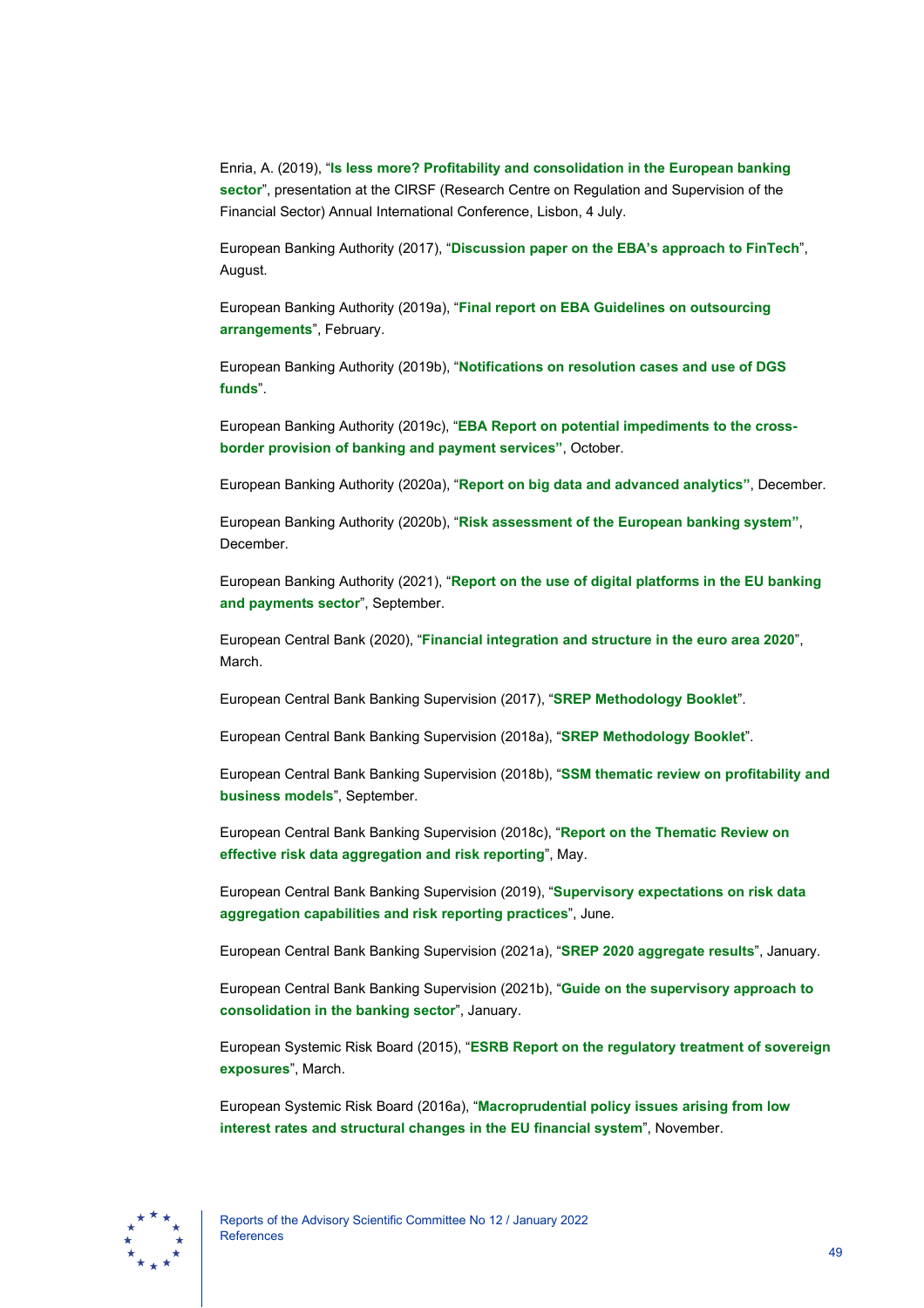European Systemic Risk Board (2016b), "**[The impact of low interest rates and ongoing](https://www.esrb.europa.eu/pub/pdf/reports/161128_low_interest_rate_report_annex_b.en.pdf)  [structural changes on the banking system: assessment of vulnerabilities, systemic risks](https://www.esrb.europa.eu/pub/pdf/reports/161128_low_interest_rate_report_annex_b.en.pdf)  [and implications for financial stability](https://www.esrb.europa.eu/pub/pdf/reports/161128_low_interest_rate_report_annex_b.en.pdf)**", Technical Documentation Section B.

European Systemic Risk Board (2016c), "**[The ESRB issues eight Warnings on medium-term](https://www.esrb.europa.eu/news/pr/date/2016/html/pr161128.en.html)  [residential real estate vulnerabilities and a Recommendation on closing real estate data](https://www.esrb.europa.eu/news/pr/date/2016/html/pr161128.en.html)  [gaps](https://www.esrb.europa.eu/news/pr/date/2016/html/pr161128.en.html)**", November.

European Systemic Risk Board (2016d), "**[Vulnerabilities in the EU residential real estate](https://www.esrb.europa.eu/pub/pdf/reports/161128_vulnerabilities_eu_residential_real_estate_sector.en.pdf)  [sector](https://www.esrb.europa.eu/pub/pdf/reports/161128_vulnerabilities_eu_residential_real_estate_sector.en.pdf)**", November.

European Systemic Risk Board (2019a), "**[ESRB issues five warnings and six recommendations](https://www.esrb.europa.eu/news/pr/date/2019/html/esrb.pr190923%7E75f4b1856d.en.html)  [on medium-term residential real estate sector vulnerabilities](https://www.esrb.europa.eu/news/pr/date/2019/html/esrb.pr190923%7E75f4b1856d.en.html)**", September.

European Systemic Risk Board (2019b), "**[Macroprudential approaches to non-performing](https://www.esrb.europa.eu/pub/pdf/reports/esrb.report190128_macropudentialapproachestonon-performingloans.en.pdf)  [loans](https://www.esrb.europa.eu/pub/pdf/reports/esrb.report190128_macropudentialapproachestonon-performingloans.en.pdf)**", January.

European Systemic Risk Board (2020a), "**[Positively green: measuring climate change risks to](https://www.esrb.europa.eu/pub/pdf/reports/esrb.report200608_on_Positively_green_-_Measuring_climate_change_risks_to_financial_stability%7Ed903a83690.en.pdf)  [financial stability](https://www.esrb.europa.eu/pub/pdf/reports/esrb.report200608_on_Positively_green_-_Measuring_climate_change_risks_to_financial_stability%7Ed903a83690.en.pdf)**", June.

European Systemic Risk Board (2020b), "**[EU Non-bank Financial Intermediation Risk Monitor](https://www.esrb.europa.eu/pub/pdf/reports/nbfi_monitor/esrb.202010_eunon-bankfinancialintermediationriskmonitor2020%7E89c25e1973.en.pdf)  [2020](https://www.esrb.europa.eu/pub/pdf/reports/nbfi_monitor/esrb.202010_eunon-bankfinancialintermediationriskmonitor2020%7E89c25e1973.en.pdf)**", October.

European Systemic Risk Board (2020c), "**[Systemic cyber risk](https://www.esrb.europa.eu/pub/pdf/reports/esrb.report200219_systemiccyberrisk%7E101a09685e.en.pdf)**", February.

European Systemic Risk Board (2021a), "**[Financial stability implications of support measures](https://www.esrb.europa.eu/pub/pdf/reports/esrb.reports210216_FSI_covid19%7Ecf3d32ae66.en.pdf)  [to protect the real economy from the COVID-19 pandemic](https://www.esrb.europa.eu/pub/pdf/reports/esrb.reports210216_FSI_covid19%7Ecf3d32ae66.en.pdf)**", February.

European Systemic Risk Board (2021b), "**Lower for longer - [macroprudential policy issues](https://www.esrb.europa.eu/pub/pdf/reports/esrb.reports210601_low_interest_rate%7E199fb84437.en.pdf)  [arising from the low interest rate environment](https://www.esrb.europa.eu/pub/pdf/reports/esrb.reports210601_low_interest_rate%7E199fb84437.en.pdf)**", June.

European Systemic Risk Board (2021c), "**[Climate-related risk and financial stability](https://www.esrb.europa.eu/pub/pdf/reports/esrb.climateriskfinancialstability202107%7E79c10eba1a.en.pdf)**", July.

Fernandez, S., Jenkins, P., and Vieira, B. (2020b), "**[Europe's digital migration during COVID-19:](https://www.mckinsey.com/%7E/media/mckinsey/business%20functions/mckinsey%20digital/our%20insights/europes%20digital%20migration%20during%20covid%2019/europes-digital-migration-during-covid-19.pdf)  [Getting past the broad trends and averages](https://www.mckinsey.com/%7E/media/mckinsey/business%20functions/mckinsey%20digital/our%20insights/europes%20digital%20migration%20during%20covid%2019/europes-digital-migration-during-covid-19.pdf)**", McKinsey Digital, July.

Financial Stability Board (2017), "**[Financial Stability Implications from FinTech: Supervisory](https://www.fsb.org/wp-content/uploads/R270617.pdf)  [and Regulatory Issues that Merit Authorities' Attention](https://www.fsb.org/wp-content/uploads/R270617.pdf)**", June.

Financial Stability Board (2019a), "**[FinTech and market structure in financial services: Market](https://www.fsb.org/wp-content/uploads/P140219.pdf)  [developments and potential financial stability implications](https://www.fsb.org/wp-content/uploads/P140219.pdf)**", February.

Financial Stability Board (2019b), "**BigTech [in finance: Market developments and potential](https://www.fsb.org/wp-content/uploads/P091219-1.pdf)  [financial stability implications](https://www.fsb.org/wp-content/uploads/P091219-1.pdf)**", December.

Financial Stability Board (2021), "**[FSB Financial stability surveillance framework](https://www.fsb.org/wp-content/uploads/P300921.pdf)**", September.

Flinders, K. (2015), "**[The diagram that scares the next generation of banking IT professionals](https://www.computerweekly.com/news/4500248392/The-diagram-that-scares-the-next-generation-of-banking-IT-professionals)**", Computer Weekly, 18 Jun.

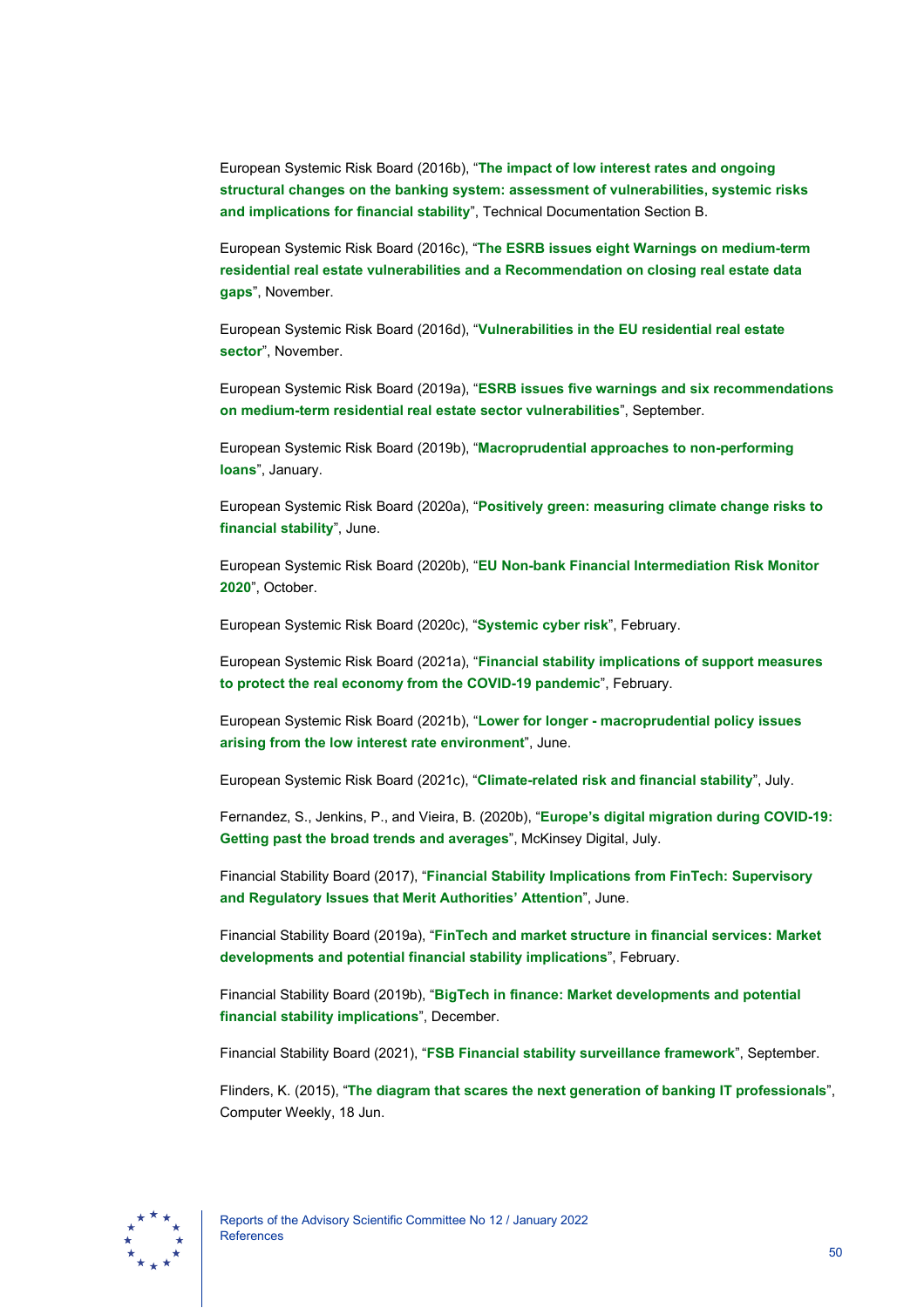Foerster, S., Linnainmaa, J.T., Melzer, B.T. and Previtero, A. (2017), "**[Retail Financial Advice:](https://onlinelibrary.wiley.com/doi/full/10.1111/jofi.12514)  [Does One Size Fit All?](https://onlinelibrary.wiley.com/doi/full/10.1111/jofi.12514)**", Journal of Finance Vol. 72, Issue 4, pp. 1441-1482.

Frost, J., Gambacorta, L., Huang, Y., Shin, H.S. and Zbinden, P. (2019), "**[BigTech](https://academic.oup.com/economicpolicy/article/34/100/761/5709813) and the [changing structure of financial intermediation](https://academic.oup.com/economicpolicy/article/34/100/761/5709813)**", Economic Policy, Vol. 34, Issue 100, pp. 761- 799.

Fuster, A., Plosser, M., Schnabl, P. and Vickery, J. (2019), "**[The Role of Technology in Mortgage](https://academic.oup.com/rfs/article/32/5/1854/5427780)  [Lending](https://academic.oup.com/rfs/article/32/5/1854/5427780)**", Review of Financial Studies, Vol. 32, Issue 5, pp. 1854–1899.

Gennaioli, N., Shleifer, A. and Vishny, R. (2012), "**[Neglected risks, financial innovation, and](https://scholar.harvard.edu/files/shleifer/files/neglected_risks_jfe_final.pdf)  [financial fragility](https://scholar.harvard.edu/files/shleifer/files/neglected_risks_jfe_final.pdf)**", Journal of Financial Economics, Vol. 104, pp. 452–468.

Gros, D., Lane, P., Langfield, S., Matikainen, S., Pagano, M., Schoenmaker, D. and Suárez J. (2016), "**[Too late, too sudden: Transition to a low-carbon economy and systemic risk](https://www.esrb.europa.eu/pub/pdf/asc/Reports_ASC_6_1602.pdf)**", Reports of the Advisory Scientific Committee, No 6, February.

He, Z., Huang, J. and Zhou, J. (2020), "**[Open banking: credit market competition when](https://www.nber.org/system/files/working_papers/w28118/w28118.pdf)  [borrowers own the data](https://www.nber.org/system/files/working_papers/w28118/w28118.pdf)**", NBER Working Paper Series No. 28118.

Henderson, B.J. and Pearson, N.D (2011), "**[The dark side of financial innovation: A case study](https://www.sciencedirect.com/science/article/pii/S0304405X10002953)  [of the pricing of a retail financial product](https://www.sciencedirect.com/science/article/pii/S0304405X10002953)**", Journal of Financial Economics, Vol. 100, Issue 2, pp. 227-247.

Hodula, M. (2021), "**[Does Fintech credit substitute for traditional credit? Evidence from 78](https://www.sciencedirect.com/science/article/pii/S1544612321004499)  [countries](https://www.sciencedirect.com/science/article/pii/S1544612321004499)**", Finance Research Letters, forthcoming.

International Monetary Fund (2021), "**[Global Financial Stability Report](https://www.imf.org/-/media/Files/Publications/GFSR/2021/October/English/ch2.ashx)**", October.

Jagtiani, J. and Lemieux, C. (2018), "**[The roles of alternative data and machine learning in](https://onlinelibrary.wiley.com/doi/full/10.1111/fima.12295)  [fintech lending: Evidence from the LendingClub consumer platform](https://onlinelibrary.wiley.com/doi/full/10.1111/fima.12295)**", Financial Management, Vol. 48, Issue 4, pp. 1009-1029.

Ji, M. (2017), "**[Are Robots Good Fiduciaries? Regulating Robo-Advisors Under the](https://papers.ssrn.com/sol3/papers.cfm?abstract_id=3036722)  [Investment Advisers Act of 1940](https://papers.ssrn.com/sol3/papers.cfm?abstract_id=3036722)**", Columbia Law Review, Vol. 117, No. 6.

Keys, B.J., Mukherjee, T., Seru, A. and Vig, V. (2010), "**[Did Securitization Lead to Lax](https://academic.oup.com/qje/article/125/1/307/1880343)  [Screening? Evidence from Subprime Loans](https://academic.oup.com/qje/article/125/1/307/1880343)**", Quarterly Journal of Economics, Vol. 125, Issue 1, pp. 307–362.

King, P. and H. Tarbert (2011), "**[Basel III: an overview](https://www.weil.com/%7E/media/files/pdfs/Basel_III_May_2011.pdf)**", Banking & Financial Services Policy Report, Vol. 30, No. 5, pp. 1-18.

Mills, D., Badev, A., Baird, M., Brezinski, T., Chen, C., Ellithorpe, M., Fahy, L., Kargenian, V., Liao, K., Malone, B., Marquardt, J.C., Ravi, A., Ng, W. and Wang, K. (2016), "**[Distributed Ledger](https://www.federalreserve.gov/econresdata/feds/2016/files/2016095pap.pdf)  [Technology in Payments, Clearing, and Settlement](https://www.federalreserve.gov/econresdata/feds/2016/files/2016095pap.pdf)**", Finance and Economics Discussion Series, Board of Governors of the Federal Reserve System (United States), No 2016-095.

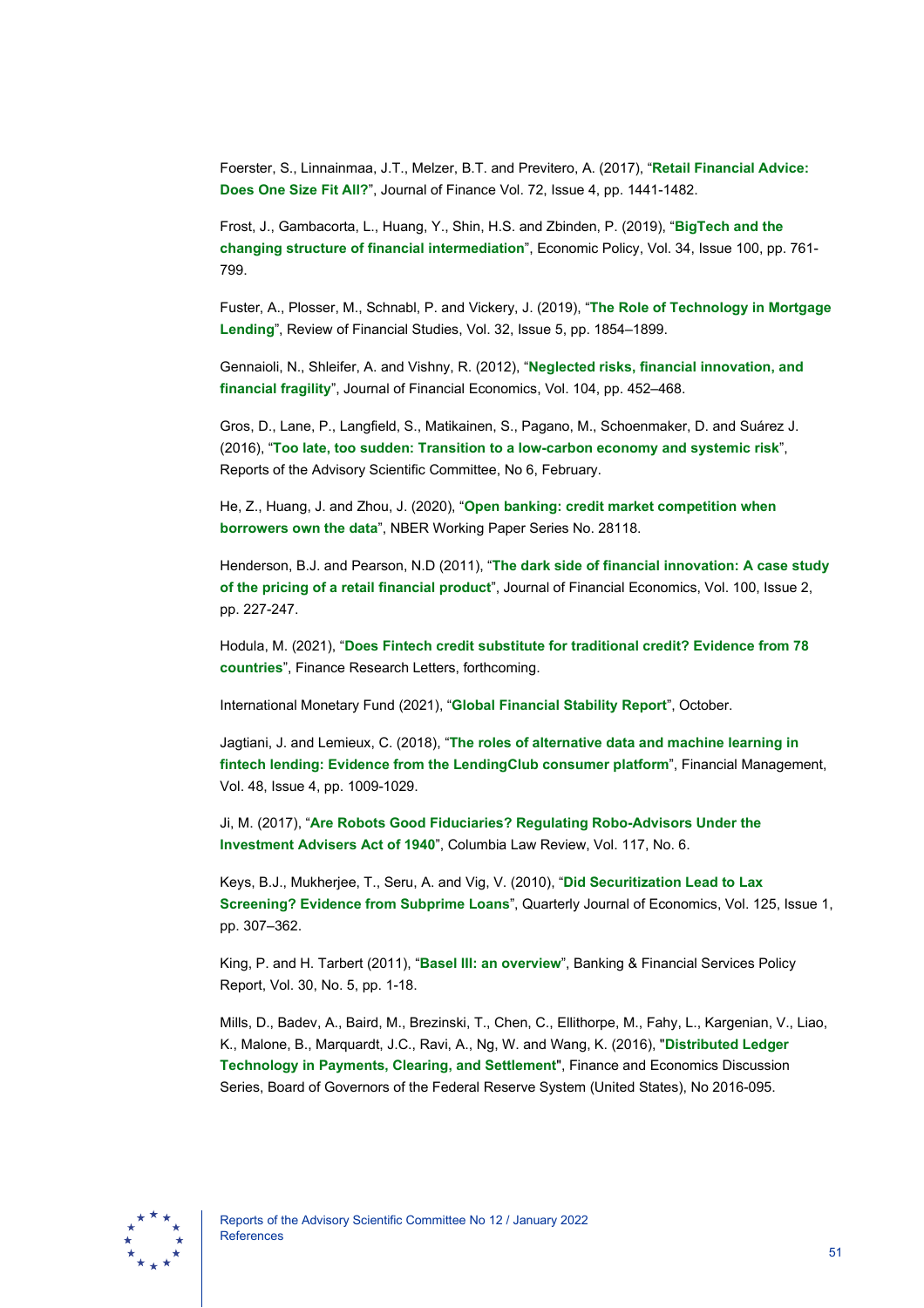Laeven, L., Levine, R. and Michalopoulos, S. (2015), "**[Financial innovation and endogenous](https://www.sciencedirect.com/science/article/pii/S1042957314000229)  [growth](https://www.sciencedirect.com/science/article/pii/S1042957314000229)**" Journal of Financial Intermediation, Vol. 24, Issue 1, pp. 1-24.

Lerner, J. and Tufano, P. (2011), "**[The Consequences of Financial Innovation: A](https://www.nber.org/papers/w16780)  [Counterfactual Research Agenda](https://www.nber.org/papers/w16780)**", NBER Working Paper, No 16780.

McCauley, R., Bénétrix, A., McGuire, P. and von Peter, G. (2017), "**[Financial deglobalisation in](https://www.bis.org/publ/work650.pdf)  [banking?](https://www.bis.org/publ/work650.pdf)**", BIS Working Papers No 650.

McKinsey and Company (2020), **[Banking system resilience in the time of COVID-19](https://www.mckinsey.com/industries/financial-services/our-insights/banking-system-resilience-in-the-time-of-covid-19#/)**, July.

Moise, I. and Franklin, J. (2021), "**[US banks ramp up spending on pay and technology](https://www.ft.com/content/37945600-b2ca-4739-8c79-d3f6cbb83ceb)**", Financial Times, 17 July.

Nakamoto, S. (2008), "**[Bitcoin: a peer-to-peer electronic cash system](https://bitcoin.org/bitcoin.pdf)**", mimeo.

Pagano, M., Langfield, S., Acharya, V., Boot, A., Brunnermeier, M.K., Buch, C.M., Hellwig, M.F., Sapir, A. and van den Burg, I. (2014), "**[Is Europe Overbanked?](https://www.esrb.europa.eu/pub/pdf/asc/Reports_ASC_4_1406.pdf)**", Reports of the Advisory Scientific Committee, No 4, June.

Pogson, K. (2019), "**[Why banks can't delay upgrading core legacy banking platforms](https://www.ey.com/en_gl/banking-capital-markets/why-banks-can-t-delay-upgrading-core-legacy-banking-platforms)**", Tapestry Networks, EY, 18 Jun 2019.

Portes, R., Beck, T., Buiter, W., Dominguez, K., Gros, D., Gross, C., Kalemli-Ozcan, S., Peltonen, T. and Sánchez Serrano, A. (2020), "The global dimensions of macroprudential policy", Reports of the Advisory Scientific Committee, No 10, February.

Protiviti (2019), "**[Modernizing Legacy Systems at Financial Institutions](https://www.protiviti.com/sites/default/files/united_states/insights/modernizing-legacy-systems-financial-institutions-protiviti.pdf)**".

PWC (2018), "**[InsurTech Insights: How InsurTechs are transforming \(re\)insurers](https://www.pwc.com/gx/en/insurance/pdf/pwc-insurtechs-transforming-reinsurers.pdf)**".

S&P Global Market Intelligence (2019), "**[Deposits flocked to digital bank accounts in 2018](https://www.spglobal.com/marketintelligence/en/news-insights/trending/X_4W__D4FFVuBLptS40w_A2)**".

Shevlin, R. (2019), "**[How much do banks spend on technology? \(Hint: It would weigh 670 tons](https://www.forbes.com/sites/ronshevlin/2019/04/01/how-much-do-banks-spend-on-technology-hint-chase-spends-more-than-all-credit-unions-combined/?sh=143dd543683a)  [in \\$100 bills](https://www.forbes.com/sites/ronshevlin/2019/04/01/how-much-do-banks-spend-on-technology-hint-chase-spends-more-than-all-credit-unions-combined/?sh=143dd543683a)**)", Forbes, 1 April.

Stevens, P. (2019), "**[Investing: here are the 10 companies with the most cash on hand](https://www.cnbc.com/2019/11/07/microsoft-apple-and-alphabet-are-sitting-on-more-than-100-billion-in-cash.html)**", CNBC, 7 November.

Stulz, R. M. (2019), "**Fintech, BigTech [and the future of banks](https://www.nber.org/papers/w26312.pdf)**", NBER Working Paper 26312, September.

Swaper (2021), "**[19 P2P Investing Statistics You Need to Know for 2021](https://swaper.com/blog/p2p-investing-statistics/)**", 22 February.

Thakor, A.V. (2020), "**[Fintech and banking: What do we know?](https://www.sciencedirect.com/science/article/pii/S104295731930049X)**", Journal of Financial Intermediation, Vol. 43.

Tinn, K. (2018), "**[Blockchain and the Future of Optimal Financing Contracts](https://papers.ssrn.com/sol3/papers.cfm?abstract_id=3061532)**".

Vives, X., and Ye, Z., (2021), **["Information Technology and Bank Competition",](https://ssrn.com/abstract=3863988%20or%20http:/dx.doi.org/10.2139/ssrn.3863988)** IESE Business School Working Paper, June.

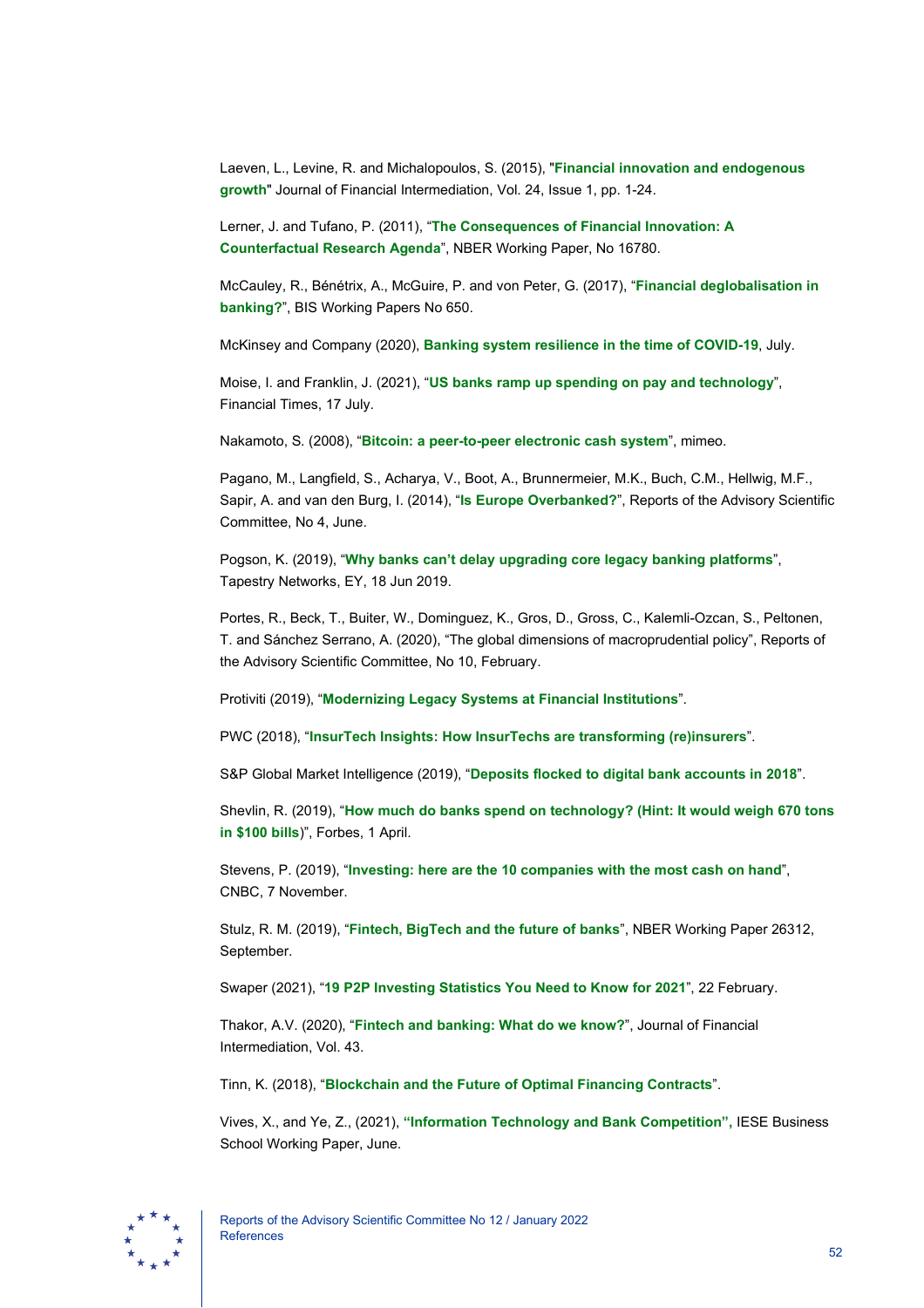Yermack, D. (2017), "**[Corporate Governance and Blockchains](https://academic.oup.com/rof/article/21/1/7/2888422)**", Review of Finance, Vol. 21, Issue 1, pp. 7–31.

Zetzsche, D.A., Buckley, R.P., Barberis, J.N. and Arner, D.W. (2017), "**[Regulating a Revolution:](https://papers.ssrn.com/sol3/papers.cfm?abstract_id=3018534)  [From Regulatory Sandboxes to Smart Regulation](https://papers.ssrn.com/sol3/papers.cfm?abstract_id=3018534)**".

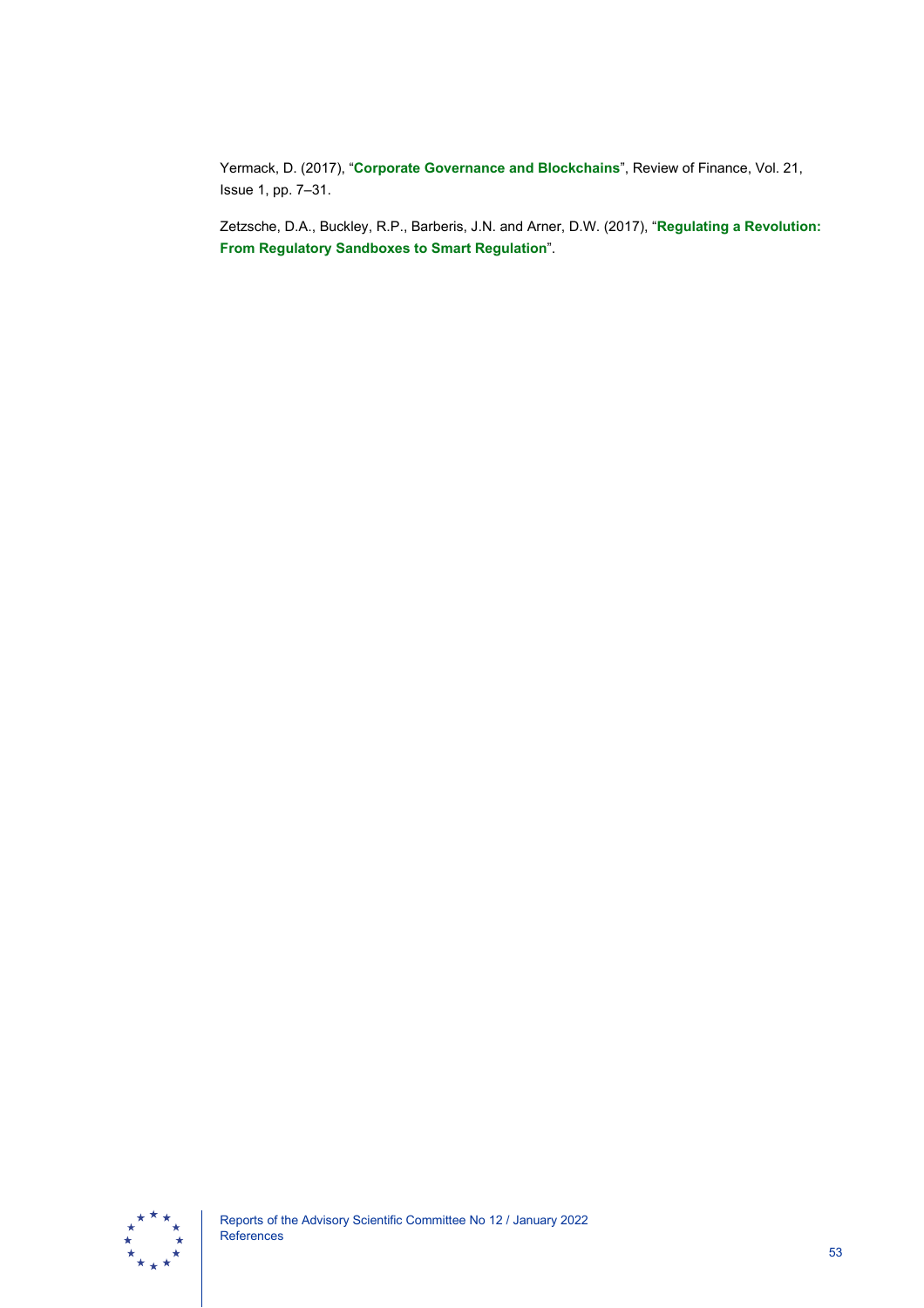# <span id="page-54-0"></span>Annex: The EU banking system compared with the US and Japanese banking systems

**This Annex provides further information about the EU banking system at the end of 2019, complementing and extending the main ideas of Section 4.1.** It starts with a reflection of the size of the banking system in the EU in the last years, particularly related to the issue of overbanking. It then shows some additional evidence on asset quality and NPLs, focusing on how weaker banks came out from the global financial and the sovereign debt crises. Then detailed information on bank profitability is shown.

**Since 2015, the size of the banking sector, compared to GDP, remains significantly higher in Europe than in the United States, though on a declining trend.** While the size of the US banking system seems to have remained constant since 2008 at levels around 80% of GDP, the EU banking system has experienced a marked decline, being now closer to 200% of EU GDP (Chart A1). However, taking total bank loans as a metric, this declining trend in the EU is not as acute, suggesting that EU banks may have been disposing other ancillary activities within their groups, including activities in non-EU countries. After the global financial crisis, European banks lost market share in global banking, particularly in investment banking activities (McCauley et al. (2017); Portes et al. (2020)). The Japanese banking sector seems to have followed an opposite path, increasing its weight in relation to the total economy since 2008. The main takeaway from Chart A1 is that the banking sector in the EU is still large compared with the size of the economy.

### Chart A1 **Total assets and total loans of EU and US banks as a share of GDP**



*Sources: ECB consolidated banking data, Federal Deposit Insurance Corporation, European Commission, Federal Reserve Bank of St. Louis (Fred database), Haver Analytics and ESRB Secretariat calculations.* 

**While the number of credit institutions and local branches has declined since 2014, banking density remains high in the EU compared to other advanced economies.** In line with the

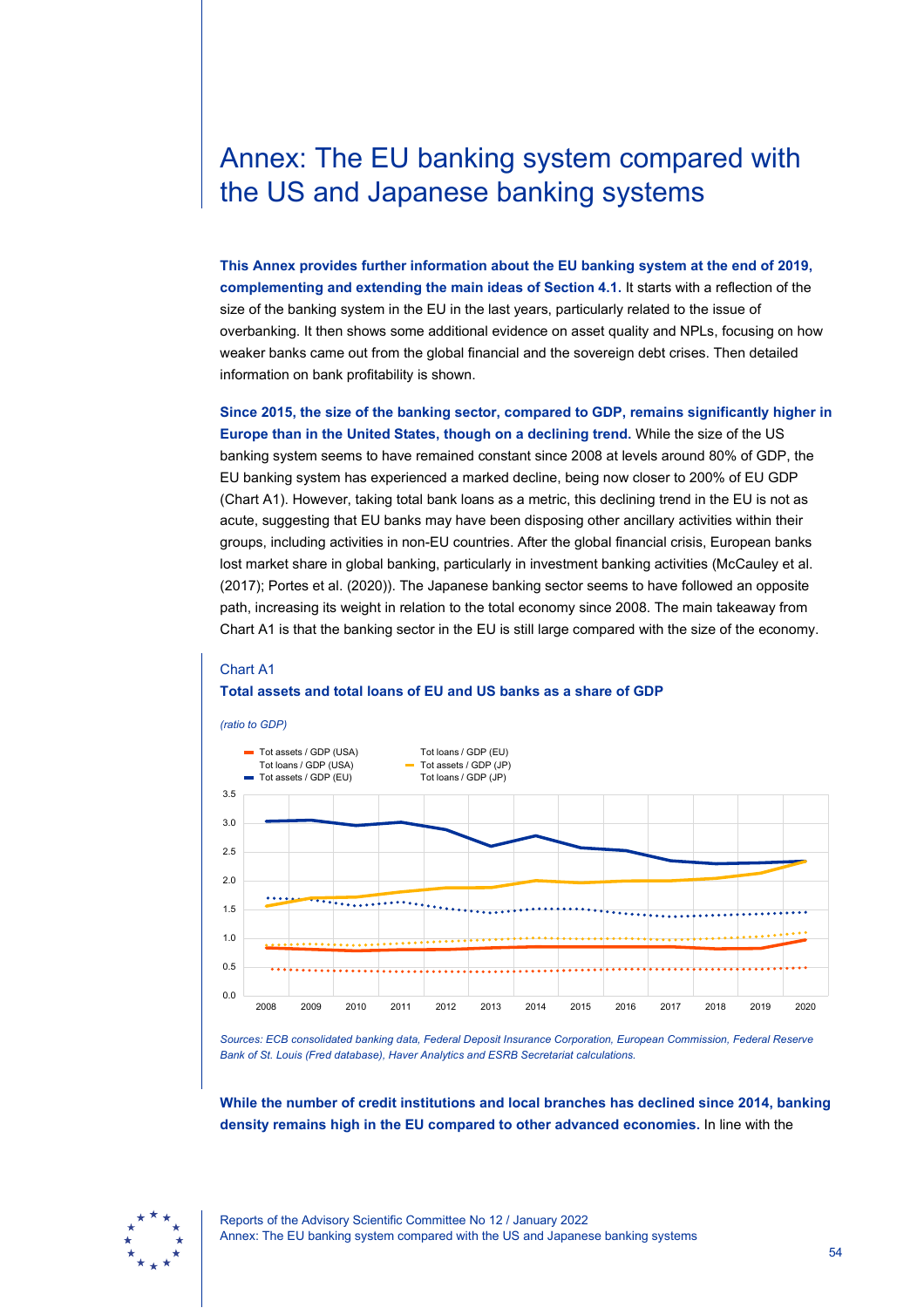declining trends in total assets, the number of banks in the EU has decreased by around one-third since 2004, and this declining trend seems to have accelerated since 2014 (Chart A2). Countrylevel data show that the physical capacity of the banking sector, measured by the number of local branches, declined between 2014 and 2019 in every EU country (Chart A3). However, the density of the EU banking services remains high in international comparisons. For example, considering indicators based on demographic factors linking bank branches and bank employees to population sizes, several EU countries had values higher than other advanced economies (i.e. the United States) at the end of 2019.[39](#page-55-0) This points to the existence of structural factors in the European financial system that would explain the existence of such a large banking capacity. These structural factors could relate, among others, to the existence of global financial hubs (particularly when the United Kingdom was a member of the EU), to the extent to which bank customers use new technologies and to the distribution of populations between urban and rural areas.

### Chart A2 **Number of credit institutions and commercial banks in the EU, US and Japan**



*Sources: ECB, Federal Deposit Insurance Corporation, Federal Reserve Bank of St. Louis, International Monetary Fund and ESRB Secretariat calculations.* 

<span id="page-55-0"></span><sup>39</sup> See **[The Global Economy Rankings](https://www.theglobaleconomy.com/rankings/bank_branches/)**.

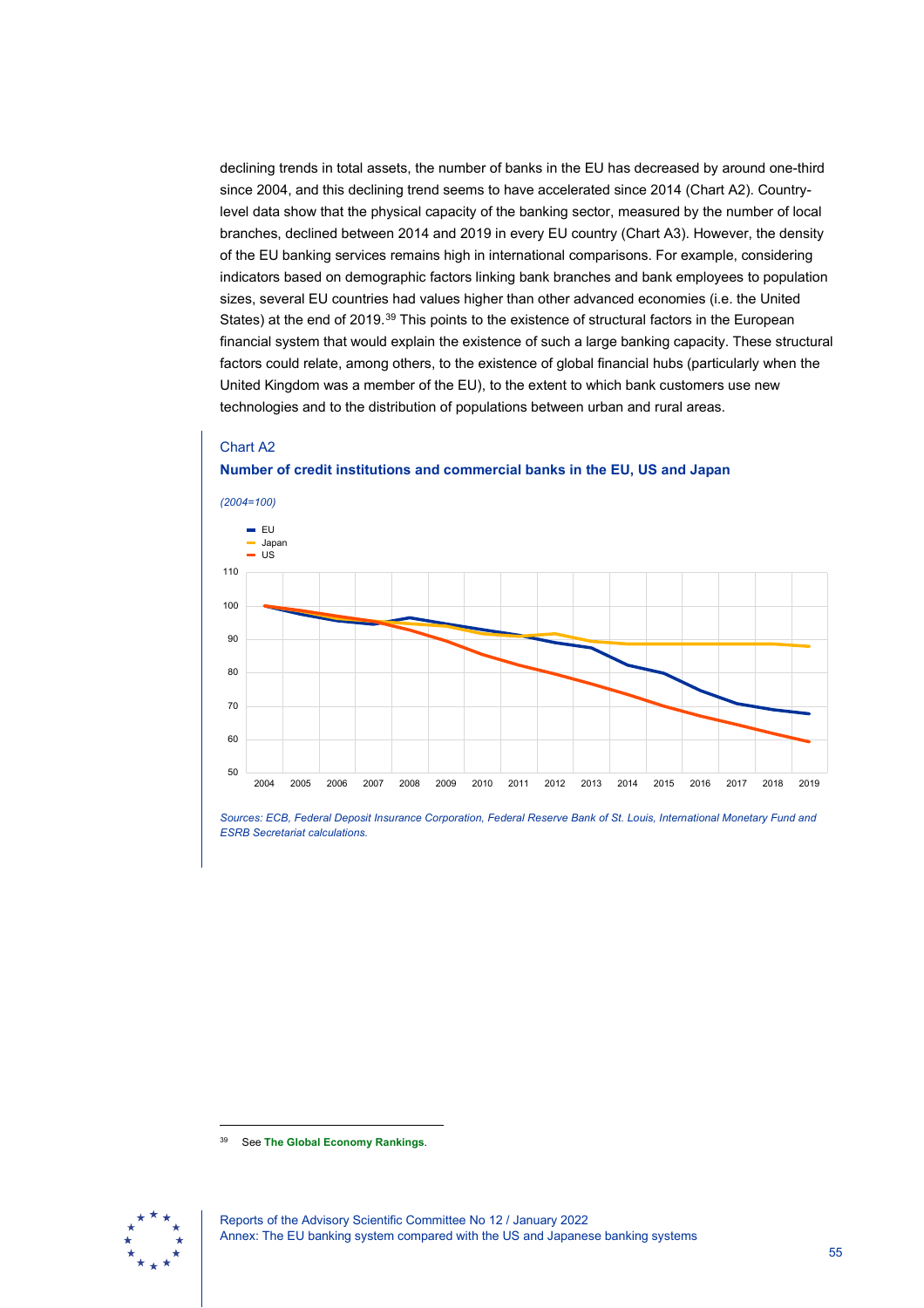

*Source: ECB (EU Structural Financial Indicators, available at [link](https://www.ecb.europa.eu/press/pr/date/2020/html/ecb.pr200608_ssi_table%7E3054d55051.en.pdf)). Note: The chart shows the number of local units (branches) per country in 2014 and 2019 (green bars denote declines and a red bar would signal increases).*

**Although many EU banking systems have reduced their stocks of NPLs since 2014 (Chart A4), bank resolution has been employed very seldomly, with many banks receiving support from the public sector and/or relying on central bank funding instead.** Financial support to stressed institutions during the global financial crisis has already burdened many EU countries with significant costs. However, few European banks have been resolved in the aftermath of the global financial and sovereign debt crises (Deutsche Bank Research (2010); European Central Bank, (2009 and 2015)).<sup>[40](#page-56-0)</sup> In comparison, the number of resolutions conducted in the US banking system during the global financial crisis was relatively high, amounting to 140 failures in 2009 and 160 failures in 2010, according to FDIC. At the same time, only a limited number of institutions identified in 2014 as weak have exited the market in recent years (Table A1). Most of the banks indicating vulnerabilities at the time of the EBA stress test exercise of 2014 have continued to operate with relatively high NPLs and/or high costs, yielding low profits and relying on support from the public sector.

<span id="page-56-0"></span>For more details, see the database in European Banking Authority (2019b).

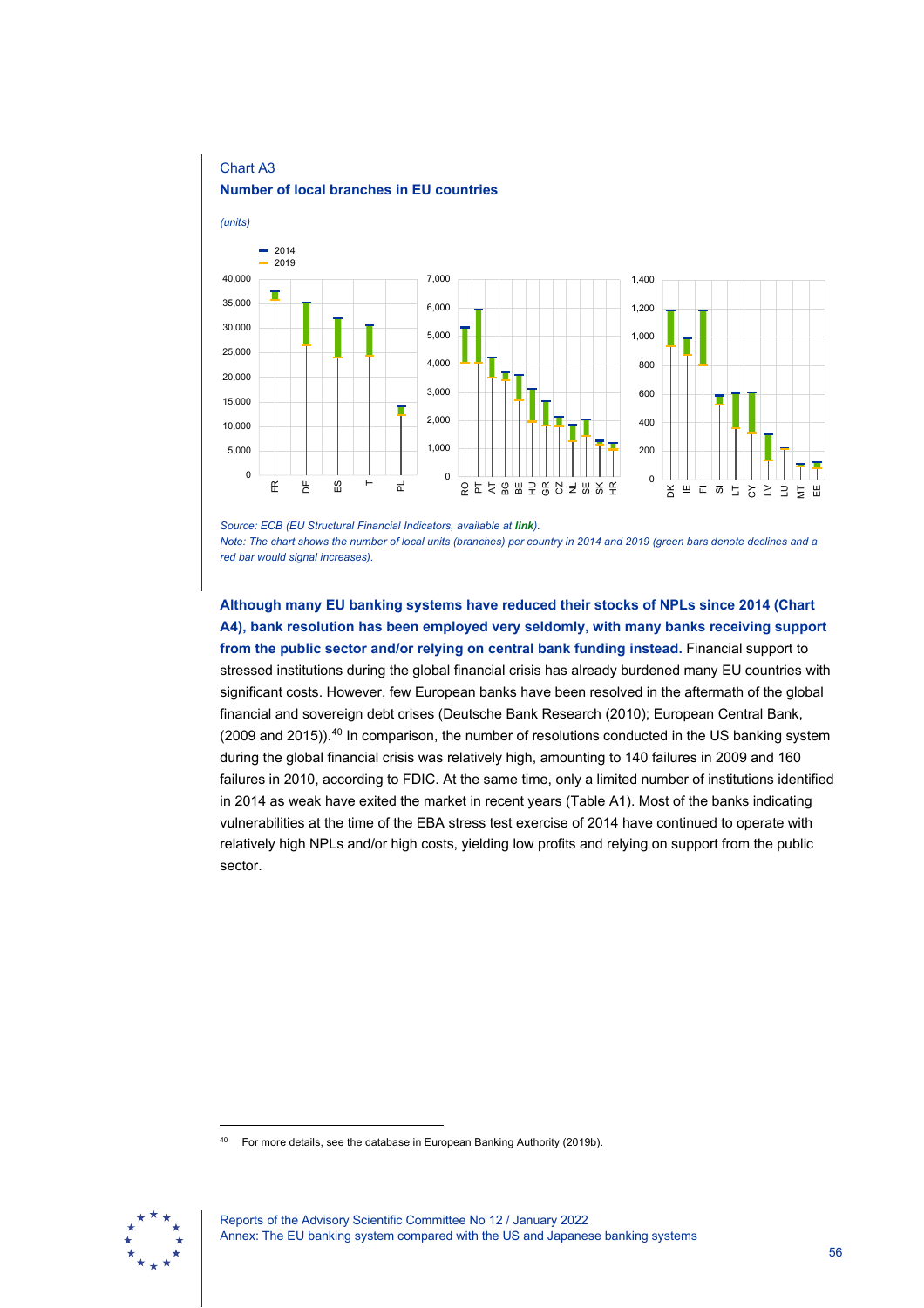

### *Sources: EBA Risk Dashboard and ESRB Secretariat calculations.*

*Notes: The chart shows the weighted average ratio of NPLs and advances to total gross loans and advances for banks in EU countries as at 4Q 2019 (blue bars). It also shows the decrease (yellow bars) or increase (red bars) since 4Q 2014. The data are based on a sample of 134 banks for 4Q 2014 and 182 banks for 4Q 2019.*

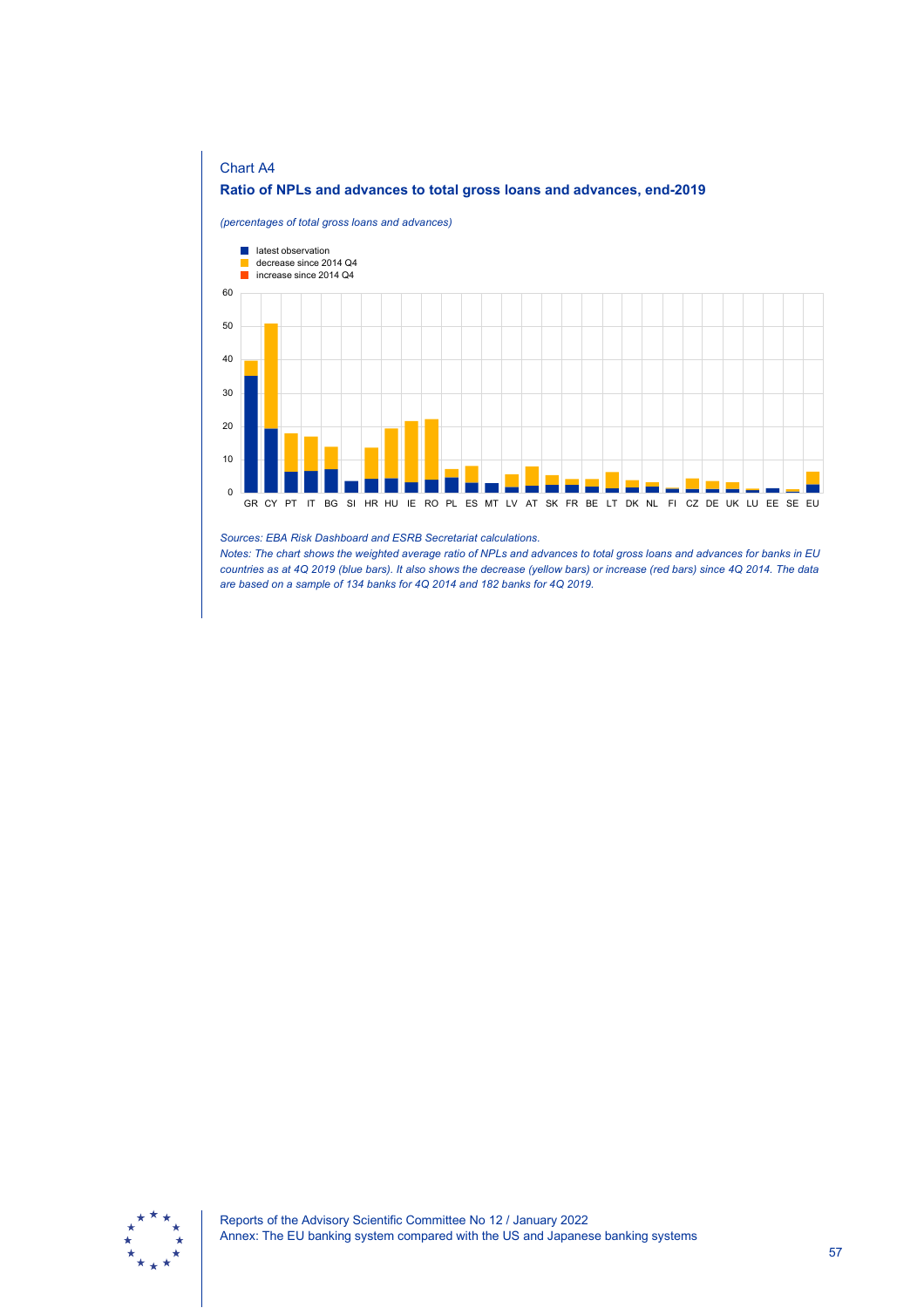### Table A1

### **Resolution and public support of weak EU banks**

| Weak banks in 2014 according to EBA Stress Test, |                                                    | <b>Overall</b>      |                      | <b>EU Avergages for significant institutions</b> |                     |                          |                          |          |          |
|--------------------------------------------------|----------------------------------------------------|---------------------|----------------------|--------------------------------------------------|---------------------|--------------------------|--------------------------|----------|----------|
| nonperforming loans and cost-to-income ratios    |                                                    | $9($ of 45 $)$      | 8 (of 45)            | 0.2                                              | 0.4                 | 6.6                      | 3.2                      | 63.6     | 64.6     |
|                                                  |                                                    |                     |                      |                                                  | Nonperforming loans |                          |                          |          |          |
| Bottom 15 in 2014 EBA Stress test                |                                                    | <b>Public</b>       | Return-on-assets (%) |                                                  | (%)                 |                          | Cost-to-income (%)       |          |          |
| Country Bank                                     | <b>Resolved</b>                                    | support             | 2014                 | 2018                                             | 2014                | 2018                     | 2014                     | 2018     |          |
|                                                  | Cyprus Co-operative Central Bank                   | 1                   |                      | 0.3                                              | $\frac{1}{2}$       | 55.9                     | $\overline{\phantom{a}}$ | 50       |          |
|                                                  | Greece Eurobank Ergasias                           | 0                   | 0                    | $-1.6$                                           | 0.2                 | $\overline{a}$           | 37.0                     | 58       | 50       |
|                                                  | Italy Banca Carige                                 | 0                   | 1                    | $-1.3$                                           | $-1.1$              | 24.0                     | 20.3                     | 84       | 113      |
|                                                  | Cyprus Hellenic Bank                               | $\mathbf 0$         | 0                    | $-1.8$                                           | 3.1                 | 58.1                     | 32.4                     | 44       | 70       |
|                                                  | Greece National Bank of Greece                     | 0                   | 1                    | 0.1                                              | $-0.1$              |                          |                          | 81       | 73       |
| Italy                                            | Banca Monte dei Paschi di Siena                    | 0                   | $\mathbf{1}$         | $-2.8$                                           | 0.2                 | $\overline{a}$           | 17.7                     | 79       | 83       |
|                                                  | Ireland Permanent tsb                              | $\mathbf{1}$        | 0                    | $-0.3$                                           | 0.0                 | 26.9                     | 10.0                     | 128      | 79       |
|                                                  | Cyprus Bank of Cyprus                              | $\mathbf 0$         | 0                    | $-1.1$                                           | $-0.5$              | 70.4                     | 37.2                     | 35       | 64       |
|                                                  | Austria Österreichische Volksbanken-AG             | $\mathbf{1}$        | 0                    | $-2.6$                                           | $-0.2$              |                          |                          |          | 234      |
|                                                  | Italy Veneto Banca                                 | 1                   | 1                    | $-2.7$                                           | $\sim$              | ÷,                       | $\overline{a}$           | 78       | ÷.       |
|                                                  | Germany Münchener Hypothekenbank                   | $\overline{0}$      | 0                    | 0.0                                              | 0.1                 | 1.1                      | 0.3                      | 76       | 58       |
|                                                  | Portugal Banco Comercial Português                 | $\mathbf 0$         | 0                    | $-0.1$                                           | 0.6                 | 11.5                     | 6.4                      | 55       | 50       |
|                                                  | Italy Banca Popolare di Vicenza                    | 1                   | $\mathbf{1}$         | $-1.7$                                           | $\overline{a}$      |                          |                          | 66       |          |
|                                                  |                                                    | 0                   | 0                    |                                                  | 0.2                 | $\overline{\phantom{0}}$ |                          |          |          |
|                                                  | Belgium AXA Bank Europe                            | $\overline{0}$      | $\Omega$             | $-0.1$<br>$-1.2$                                 | 0.1                 | 24.2                     | 8.7                      | 75<br>59 | 75<br>95 |
|                                                  | Italy Banca Piccolo Credito Valtellinese           |                     |                      |                                                  |                     |                          |                          |          |          |
|                                                  |                                                    |                     | <b>Public</b>        | Return-on-assets (%)                             |                     |                          |                          |          |          |
| Country Bank                                     | Bottom 15 in 2014 according to nonperforming loans | <b>Resolved</b>     |                      |                                                  |                     | Nonperforming loans      |                          |          |          |
|                                                  | Greece Piraeus Bank                                | 0                   | support<br>1         | 2014<br>$-2.2$                                   | 2018<br>$-0.3$      | 2014<br>42.5             | 2018<br>32.7             |          |          |
|                                                  |                                                    | 0                   | 0                    | $-0.5$                                           |                     | 35.2                     |                          |          |          |
|                                                  | Greece Alpha Bank                                  | $\mathbf 0$         | 1                    |                                                  | 0.1                 |                          | 34.3                     |          |          |
|                                                  | Slovenia Nova Ljubljanska banka d. d.              |                     |                      | 0.5                                              | 1.7                 | 31.4                     | 8.2                      |          |          |
|                                                  | Germany HSH Nordbank                               | 1                   | 0                    | 0.1                                              | 0.1                 | 22.7                     | ÷.                       |          |          |
|                                                  | Italy Banca Popolare Dell'Emilia Romagna           | $\mathbf 0$         | 0                    | 0.0                                              | 0.6                 | 22.6                     | 12.4                     |          |          |
|                                                  | Spain Liberbank                                    | $\mathbf 0$         | 0                    | 0.2                                              | 0.3                 | 21.5                     | 4.9                      |          |          |
|                                                  | Hungary OTP Bank                                   | $\mathbf 0$         | $\mathbf 0$          | $-1.0$                                           | 2.3                 | 19.1                     | 8.6                      |          |          |
|                                                  | Spain Banco Popular Español                        | 1                   | 0                    | 0.2                                              | ÷,                  | 18.5                     |                          |          |          |
|                                                  | Slovenia Nova Kreditna Banka Maribor d.d.          | $\mathbf 0$         | $\overline{0}$       | 0.5                                              | 1.5                 | 18.2                     | 4.1                      |          |          |
|                                                  | Ireland Bank of Ireland                            | 0                   | 0                    | 0.6                                              | 0.5                 | 17.7                     | 6.4                      |          |          |
|                                                  | Spain Cajas Rurales Unidas                         | $\bf 0$             | 0                    | 0.3                                              | 0.2                 | 17.1                     | 7.8                      |          |          |
|                                                  | Italy Intesa Sanpaolo                              | $\mathbf 0$         | 0                    | 0.2                                              | 0.5                 | 16.9                     | 8.5                      |          |          |
| Italy                                            | <b>UniCredit</b>                                   | $\mathbf 0$         | $\mathbf 0$          | 0.3                                              | 0.5                 | 16.0                     | 7.1                      |          |          |
|                                                  | Italy Unione Di Banche Italiane                    | 0                   | 0                    | $-0.6$                                           | 0.4                 | 14.6                     | 10.0                     |          |          |
|                                                  | Italy Banca Popolare di Sondrio                    | $\mathbf 0$         | $\Omega$             | 0.4                                              | 0.3                 | 14.2                     | 12.2                     |          |          |
| Bottom 15 in 2014 according to cost-to-income    |                                                    |                     | <b>Public</b>        | Return-on-assets (%)                             |                     | Cost-to-income (%)       |                          |          |          |
| Country Bank                                     |                                                    | <b>Resolved</b>     | support              | 2014                                             | 2018                | 2014                     | 2018                     |          |          |
|                                                  | Austria Raiffeisenlandesbank Niederösterreich-Wien | $\bf 0$             | 0                    | $-0.8$                                           | 0.8                 | 326                      | 45                       |          |          |
|                                                  | Germany Hypo Real Estate Holding                   | 1                   | 0                    | $-1.0$                                           | ÷,                  | 300                      | L,                       |          |          |
|                                                  | France Société de Financement Local                | $\mathbf 0$         | $\overline{0}$       | 0.0                                              | 0.1                 | 156                      | 60                       |          |          |
|                                                  | Germany Wüstenrot Bausparkasse                     | $\mathbf 0$         | 0                    | 0.0                                              | 0.1                 | 98                       | 102                      |          |          |
|                                                  | UK Royal Bank of Scotland Group                    | $\mathbf 0$         | 0                    | $-0.3$                                           | 0.3                 | 88                       | 66                       |          |          |
|                                                  | Germany Deutsche Bank                              | 0                   | 0                    | 0.1                                              | 0.0                 | 85                       | 92                       |          |          |
| Germany                                          | Landesbank Berlin Holding                          | $\overline{0}$      | $\overline{0}$       | 0.0                                              | 0.0                 | 84                       | 84                       |          |          |
|                                                  | Poland BANK BPH                                    | 0                   | 0                    | 0.4                                              | ÷,                  | 82                       |                          |          |          |
|                                                  | Germany Bayerische Landesbank                      | $\mathbf{0}$        | $\mathbf 0$          | $-0.5$                                           | 0.4                 | 80                       | 66                       |          |          |
|                                                  | Germany Wüstenrot Bank                             | 1                   | 0                    | 0.0                                              | 0.0                 | 80                       | 196                      |          |          |
|                                                  | France La Banque Postale                           | $\mathsf{O}\xspace$ | 0                    | 0.3                                              | 0.3                 | 80                       | 79                       |          |          |
|                                                  | Germany HASPA Finanzholding                        | 0                   | 0                    | 0.1                                              | 0.2                 | 79                       | 79                       |          |          |
|                                                  |                                                    | 0                   | 0                    | 0.4                                              |                     | 78                       |                          |          |          |
|                                                  | Luxembourg Precision Capital S.A.                  | 0                   | 0                    | 0.2                                              | 0.6                 | 77                       | 63                       |          |          |
|                                                  | UK Lloyds Banking Group                            | 0                   | $\overline{0}$       |                                                  |                     | 77                       | 73                       |          |          |
|                                                  | Germany Landesbank Baden-Württemberg               |                     |                      | 0.2                                              | 0.2                 |                          |                          |          |          |

### *Sources: SNL Financial, EBA and ESRB Secretariat calculations.*

*Notes: The sample encompasses 123 EU significant institutions, as identified in the EBA stress test 2014. For NPLs, data were available for only 77 out of these 123 institutions, while for cost-to-income data were only available for 117 institutions. The bottom 15 according to the EBA stress test 2014 include institutions ranked 123 to 109 for CET 1-shortfall in the adverse scenario. For subsequent tables on NPLs and cost-to-income in 2014, overlap among categories was excluded.*

**While the risk-weighted capital ratio of EU banks has increased overall since 2008, the leverage ratio, computed in non-risk-weighted terms, has remained stable since 2015.** According to ECB consolidated banking data, risk-weighted capital ratios have been steadily increasing at the EU aggregate level since 2008 (Chart A5). The build-up of risk-weighted capital ratios in the EU banking system relates to both increasing capital (own funds) and declining total risk exposure amounts. However, the leverage ratio, which gives the level of capital (own funds) as a share of total non-risk-weighted assets, has increased from around 3% before the global financial crisis to around 6% at the end of 2014, displaying a certain stabilisation since then. For

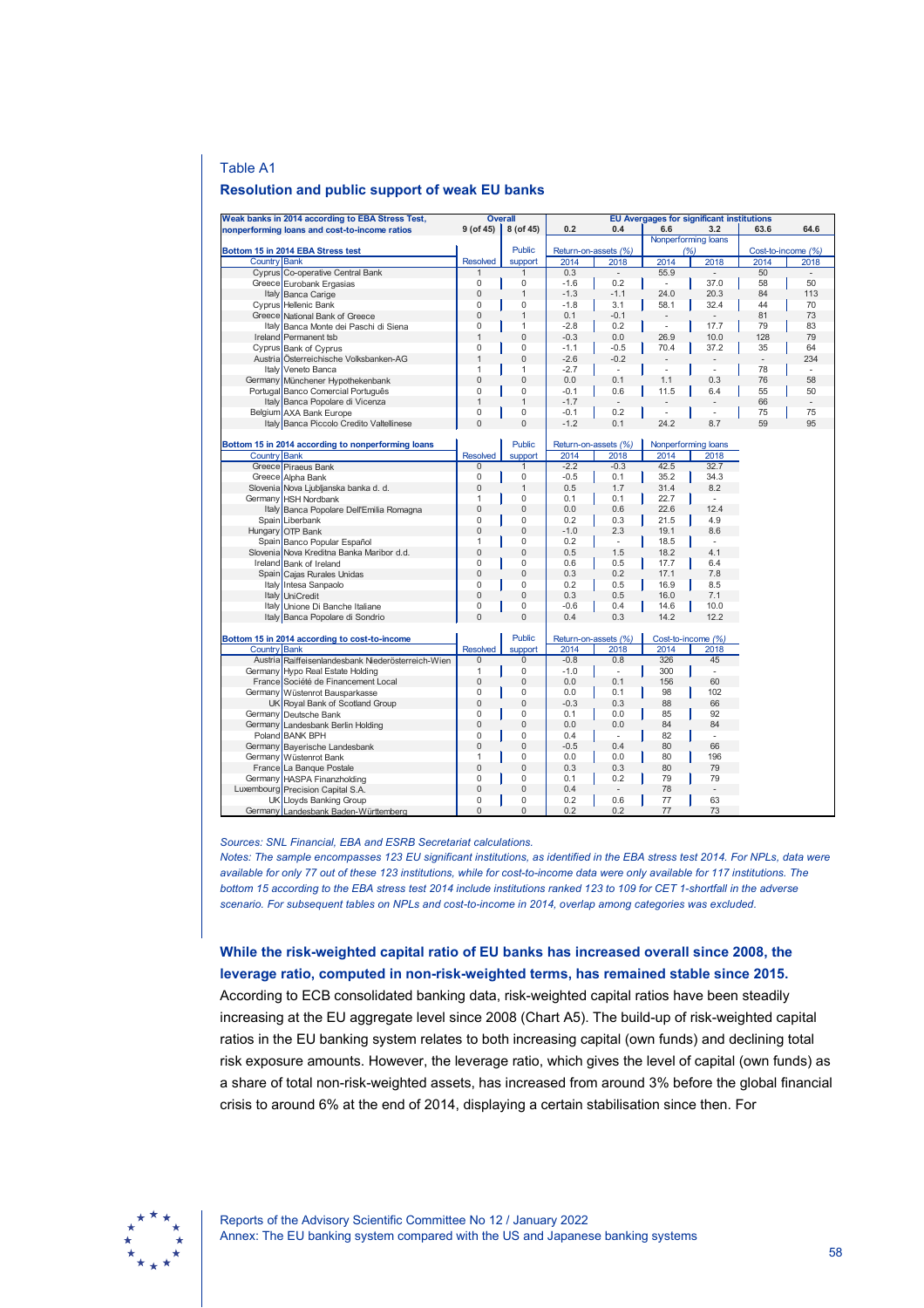comparison, the ratio for US banks has remained above 10% since the global financial crisis[.41](#page-59-0) The difference in capitalisation between European and US banks can be largely explained by lower risk weighting in the EU banking system<sup>[42](#page-59-1)</sup>: average risk weights were around 35% for EU banks but slightly above 55% for US banks at the end of 2020.<sup>[43](#page-59-2)</sup>

## Chart A5 **Capitalisation of EU banking sector**

### *(percentages)*



#### *Source: ECB consolidated banking data.*

*Note: The average risk weights are approximated by dividing the risk exposure amounts by total assets. Data refer to domestic and stand-alone banks, regardless of the accounting framework applied.*

## **An assessment by microprudential supervisors reveals that a substantial part of the banking sector under their jurisdiction operates with weak business models.** According to the Supervisory Review and Evaluation Process (SREP) scores for business models by the ECB Banking Supervision (Chart A6), the number of banks receiving lower scores (3 and 4) has been relatively high and stable since 2016. While this also reflects the challenging macroeconomic environment for banks (European Systemic Risk Board (2016a and 2016b)), it can also be read as a reflection of unaddressed legacy issues from the last financial crises in the EU.

<span id="page-59-2"></span><span id="page-59-1"></span><span id="page-59-0"></span><sup>43</sup> See Federal Reserve Bank of New York, Quarterly Trends for Consolidated U.S. Banking Organizations (**link**).



<sup>41</sup> See Federal Reserve Bank of St. Louis (**link**).

<sup>42</sup> Note that many countries with low risk weights have recently received a warning from the ESRB about the vulnerabilities in the residential real estate sector, which may suggest that the risk weighting there could be too low (European Systemic Risk Board (2016c, 2016d and 2019a)).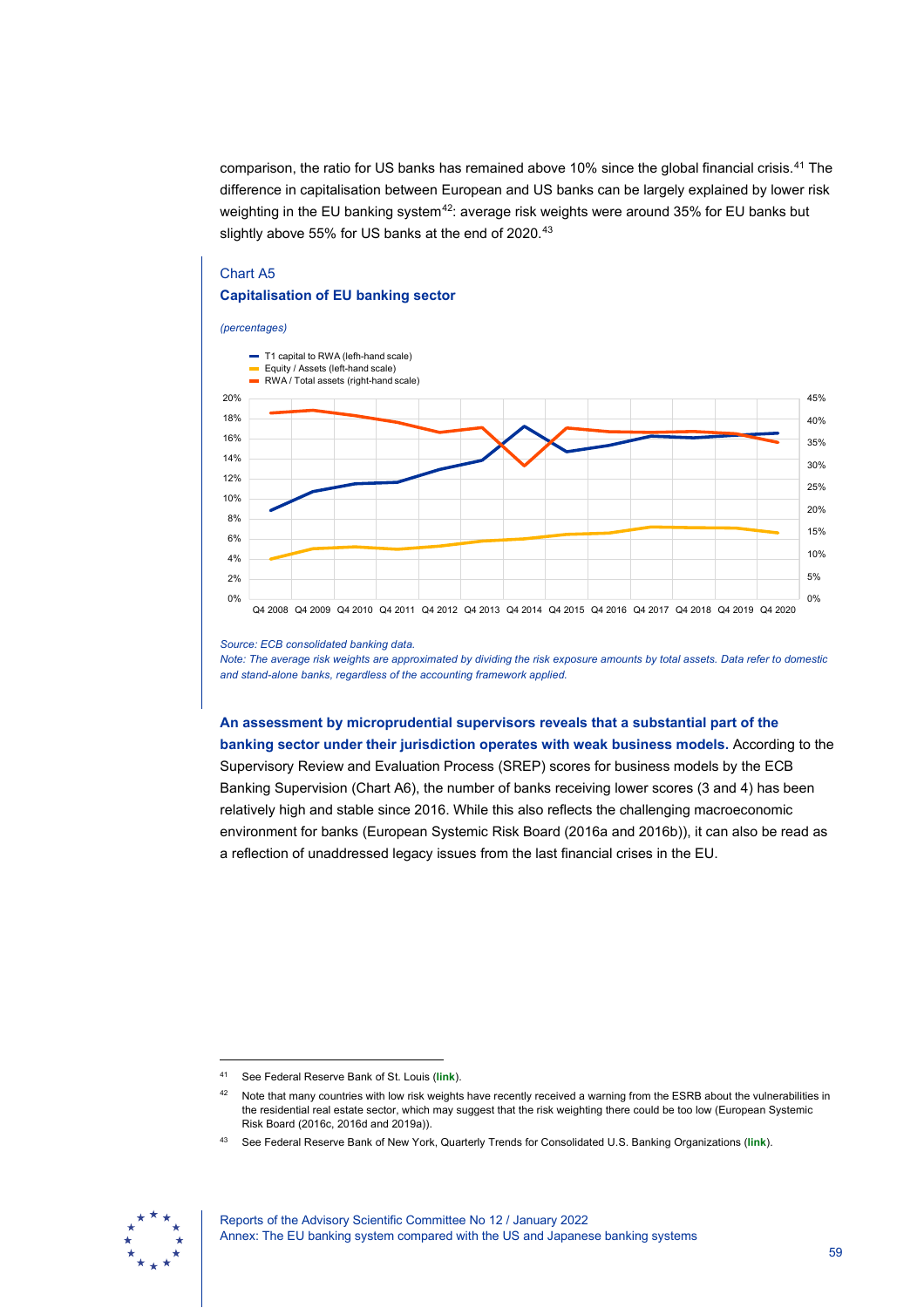### Chart A6

### **Scores from the business model assessment within the SREP of ECB Banking Supervision for significant institutions**



*(SREP score, 1 is the highest score, 4 is the lowest score)*

*Source: ECB Banking Supervision.*

*Notes: The charts are from the [2017](https://www.bankingsupervision.europa.eu/ecb/pub/pdf/ssm.srep_methodology_booklet_2017.en.pdf) and [2018](https://www.bankingsupervision.europa.eu/ecb/pub/pdf/ssm.srep_methodology_booklet_2018%7Eb0e30ced94.en.pdf) editions of the SSM SREP Methodology Booklets. The 2019 chart is produced using the [SSM 2019 SREP results](https://www.bankingsupervision.europa.eu/banking/srep/2019/html/aggregate_results_2019.en.html#toc1).*

**Financial market performance by EU banks has been relatively weak since the global financial crisis, falling behind banks in other advanced economies and likely reflecting concerns about future profitability.** The observed low equity market pricing of the EU banking sector may be read as a signal of relatively little market confidence in its medium-term profitability prospects, which are linked both to the macroeconomic environment going forward and the existence of unaddressed vulnerabilities and inefficiencies. In an international comparison, the price-to-book ratios of EU banks are lower than those of US peers and slightly above those of Japanese banks (Chart A7). As shown by the scatter plots in Chart A7, heterogeneity within EU banks is also much larger than within the other two jurisdictions considered. Potential factors behind the low investor appetite for EU banks include a macroeconomic environment of low growth and low levels of interest rates, which have a negative effect on bank margins, hampering profitability over the long term (European Systemic Risk Board (2016a, 2016b and 2021b); Committee on the Global Financial System (2018)), in a situation where bank profitability has remained weak in the EU for several years. As noted by European Systemic Risk Board (2021b), "[…] as lending rates have continued to fall since 2016, the net interest margin has dropped further, with many market rates turning negative".

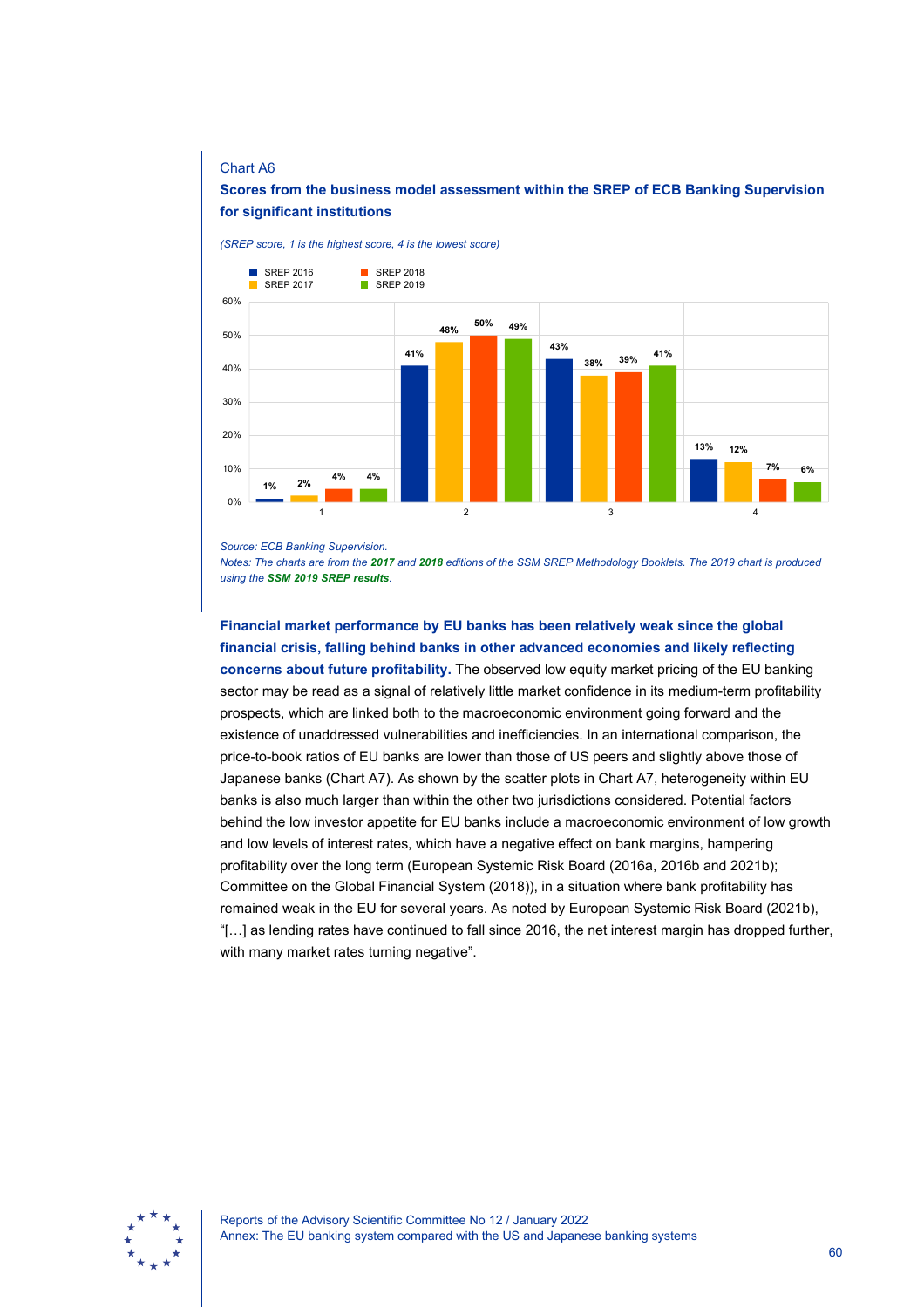

### **Return on equity (x-axis) and price-to-book ratio (y-axis) of EU, US and Japanese banks**

*Sources: Bloomberg and ESRB Secretariat calculations.*

-30 -10 10 30

0.3241

 $0.0$  – 30

0.5

1.0

Chart A7

0.0

0.5

1.0

*Notes: Based on a sample of the 20 largest banks by market capitalisation in each region. The quarterly observations cover the period from Q4 2013 to Q4 2019. Each circle represents the price-to-book ratio and the return of equity of a bank at the end of the quarter.*

-30 -10 10 30

0.0

-30 -10 10 30

0.5

1.0

**Evidence suggests that EU banks are lagging global peers in terms of effective provision of financial services to their customers.** The structural low profitability of EU banks cannot be solely attributed to low interest rates, as they are also present in other advanced economies around the world. A distinguishing feature of several (large) EU banking systems is their heavy cost structure, with ratios of cost-to-income higher than in other EU and non-EU countries (Chart A8 Recent attention by the regulatory and supervisory community to cross-border consolidation in the EU is, at least partially, motivated by reaching for synergies and optimising the cost structure of EU banks (Enria (2019); European Banking Authority (2019c); European Central Bank Banking Supervision (2021b)).

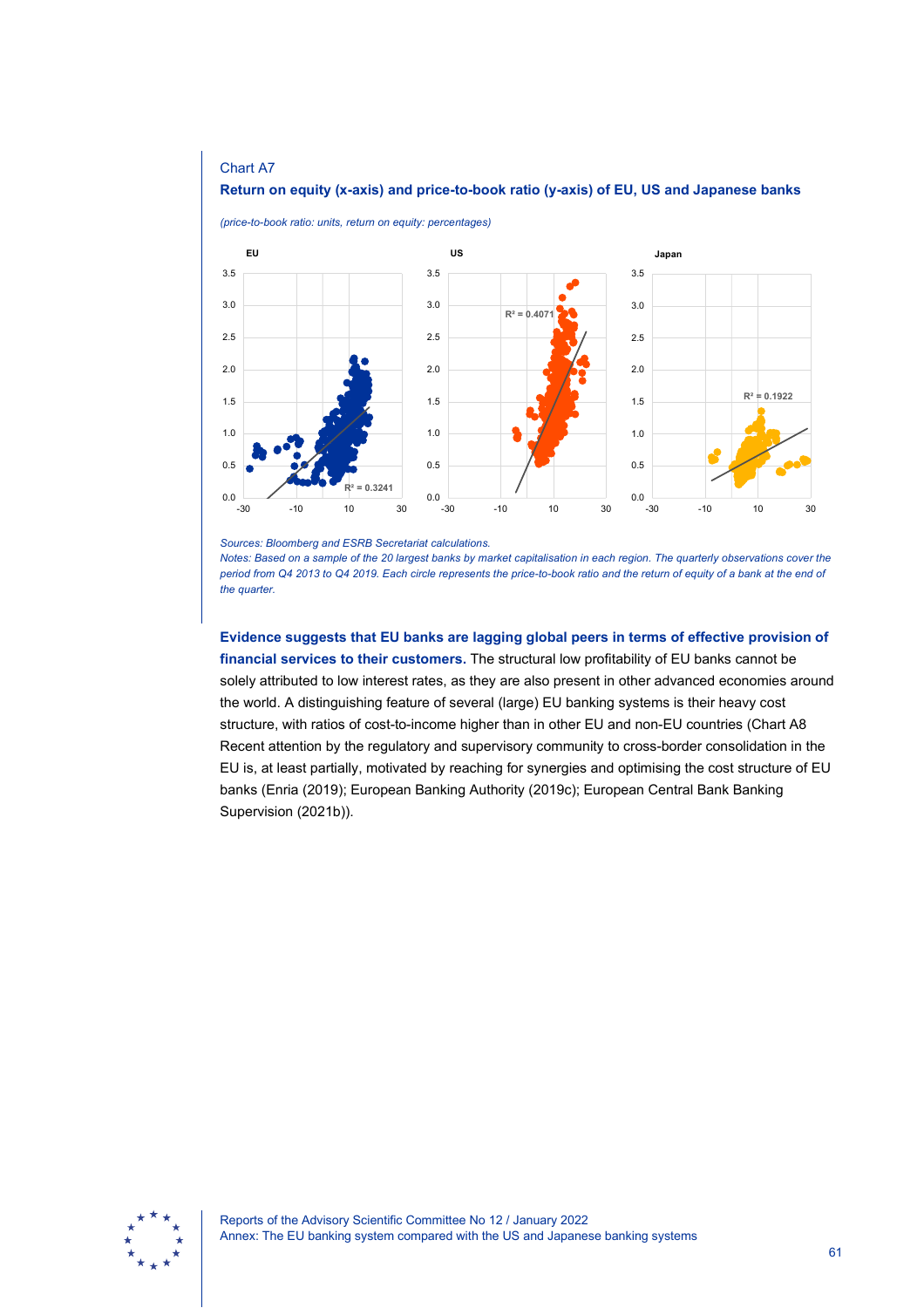





*Sources: EBA Key Risk Indicators, ECB consolidated banking data, Japanese Bankers Association, Haver Analytics, Federal Deposit Insurance Corporation, Swiss National Bank and ESRB calculations.*

*Notes: The left-hand chart shows the weighted average of the cost-to-income ratios for significant EU, CH, JP, CH and US banks. The first observation for IS is Q4 2017 and 2017 for CH and JP. The last observation for CH and JP is 2019. The red (green) bars denote an increase (decline) in the indicators over the corresponding period.*